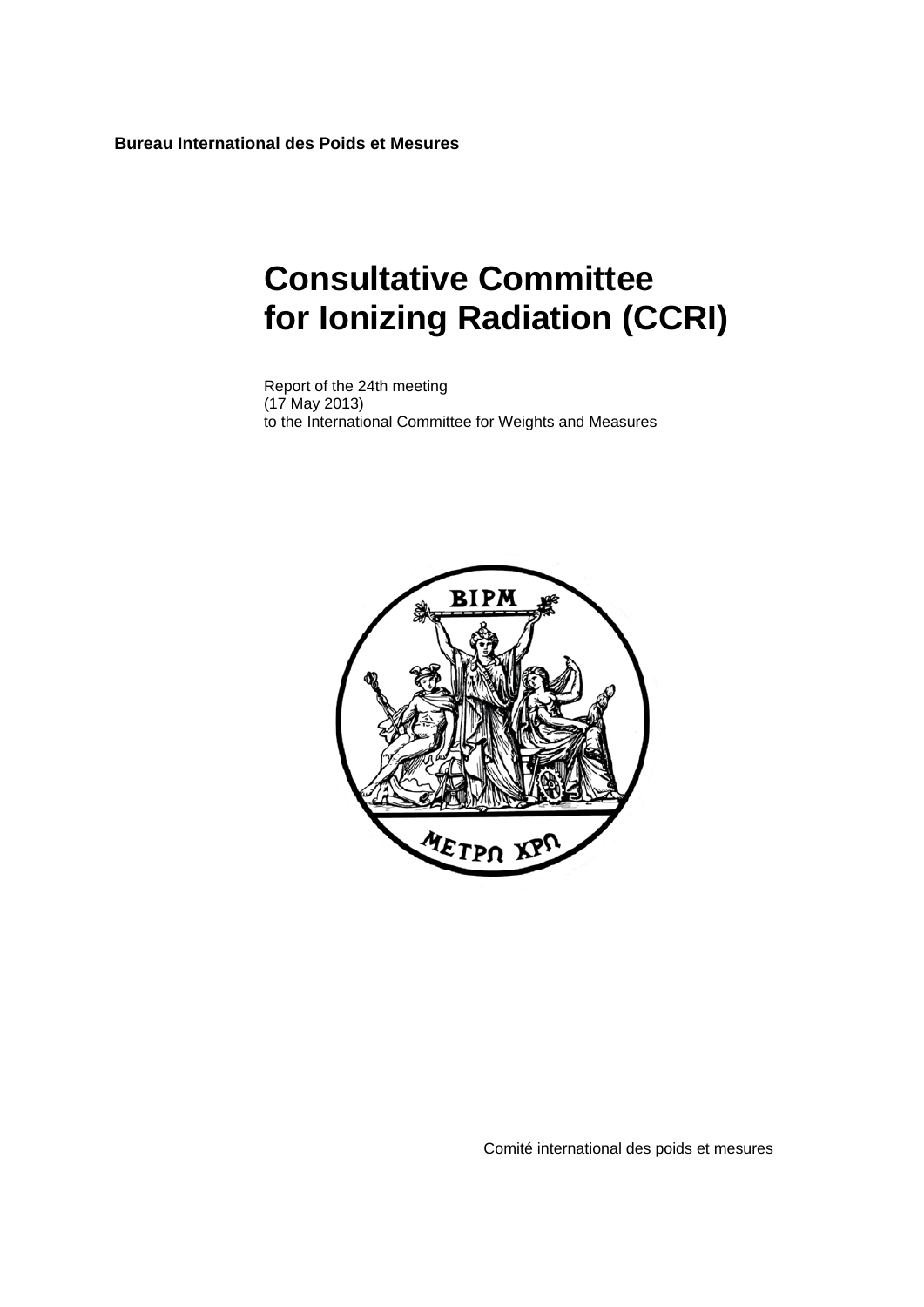Note:

Following a decision made by the International Committee for Weights and Measures at its 92nd meeting in October 2003, Reports of meetings of Consultative Committees will henceforth be published only on the BIPM website in the form presented here.

Full bilingual printed versions in French and English will no longer appear.

Working documents for the meetings are listed at the end of each Report and those which the Consultative Committee decides are for public use are available also on the website.

> M.J.T. Milton, Director of the BIPM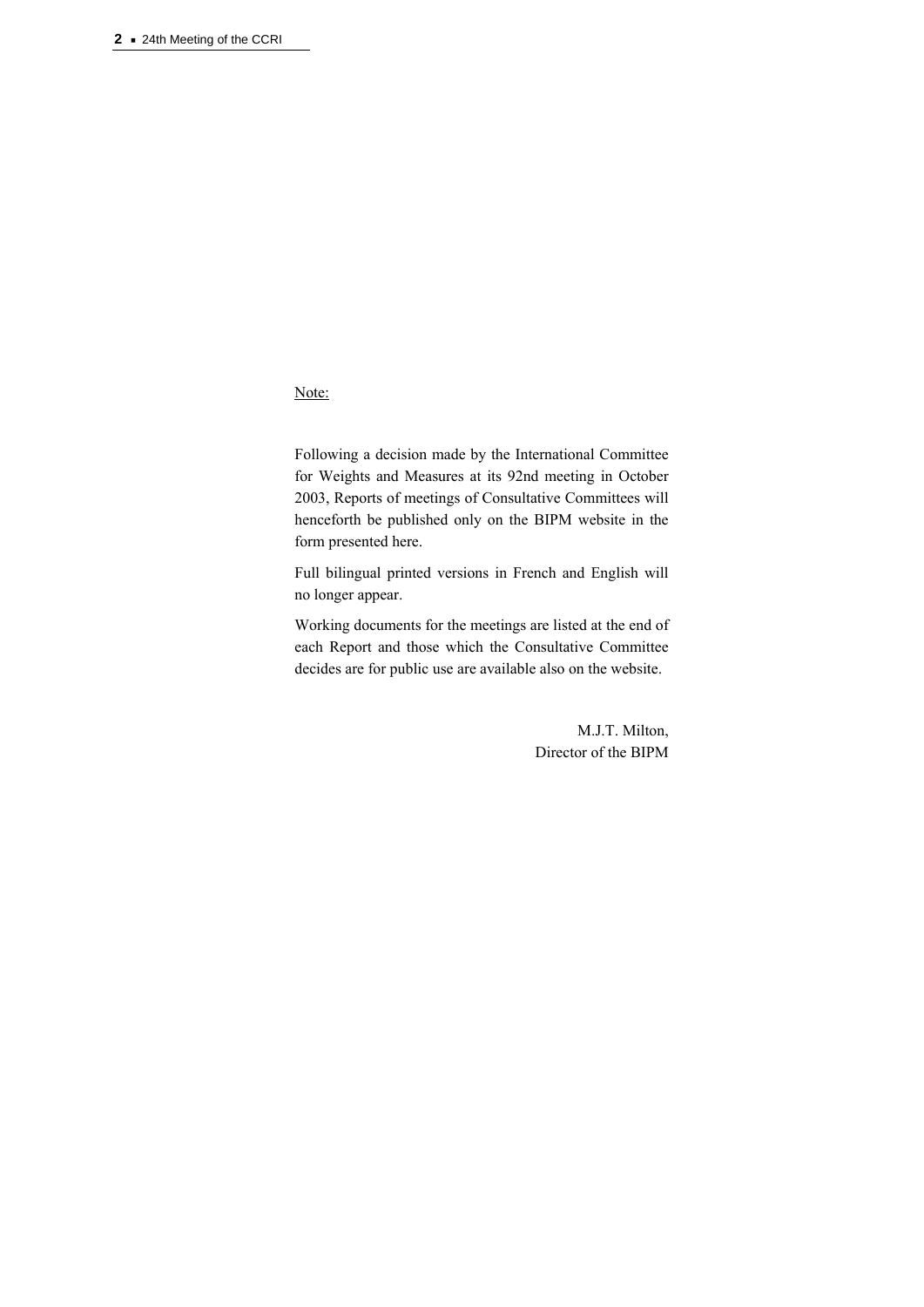# **LIST OF MEMBERS OF THE CONSULTATIVE COMMITTEE FOR IONIZING RADIATION**

as of 17 May 2013

# **President**

K. Carneiro, member of the International Committee for Weights and Measures Executive Secretary Mr José María Los Arcos, International Bureau of Weights and Measures [BIPM], Sèvres

### **Members**

The Chairman of Section I

The Chairman of Section II

The Chairman of Section III

The Director of the International Bureau of Weights and Measures [BIPM], Sèvres

#### **Section I - Chairman**

P. Sharpe, National Physical Laboratory, Teddington

### **Members**

Australian Radiation Protection and Nuclear Safety Agency [ARPANSA], Yallambie

Bundesamt für Eich- und Vermessungswesen [BEV], Vienna

Central Office of Measures/Gtówny Urgad Miar [GUM], Warsaw

Commissariat à l'énergie atomique/Laboratoire National Henri Becquerel [LNE-LNHB], Gif-sur-Yvette cedex

D.I. Mendeleyev Institute for Metrology, Rosstandart [VNIIM], St Petersburg

Ente per le Nuove Tecnologie, l'Energia e l'Ambiente -Istituto Nazionale di Metrologia delle Radiazioni Ionizzanti [ENEA-INMRI], Rome

Federal Institute of Metrology METAS [METAS], Bern-Wabern

Hungarian Trade Licensing Office [MKEH], Budapest

International Atomic Energy Agency [IAEA], Vienna

International Commission on Radiation Units and Measurements [ICRU]

Korea Research Institute of Standards and Science [KRISS], Daejeon

National Institute of Metrology [NIM], Beijing

National Institute of Standards and Technology [NIST], Gaithersburg

National Metrology Institute of Japan, AIST [NMIJ/AIST], Tsukuba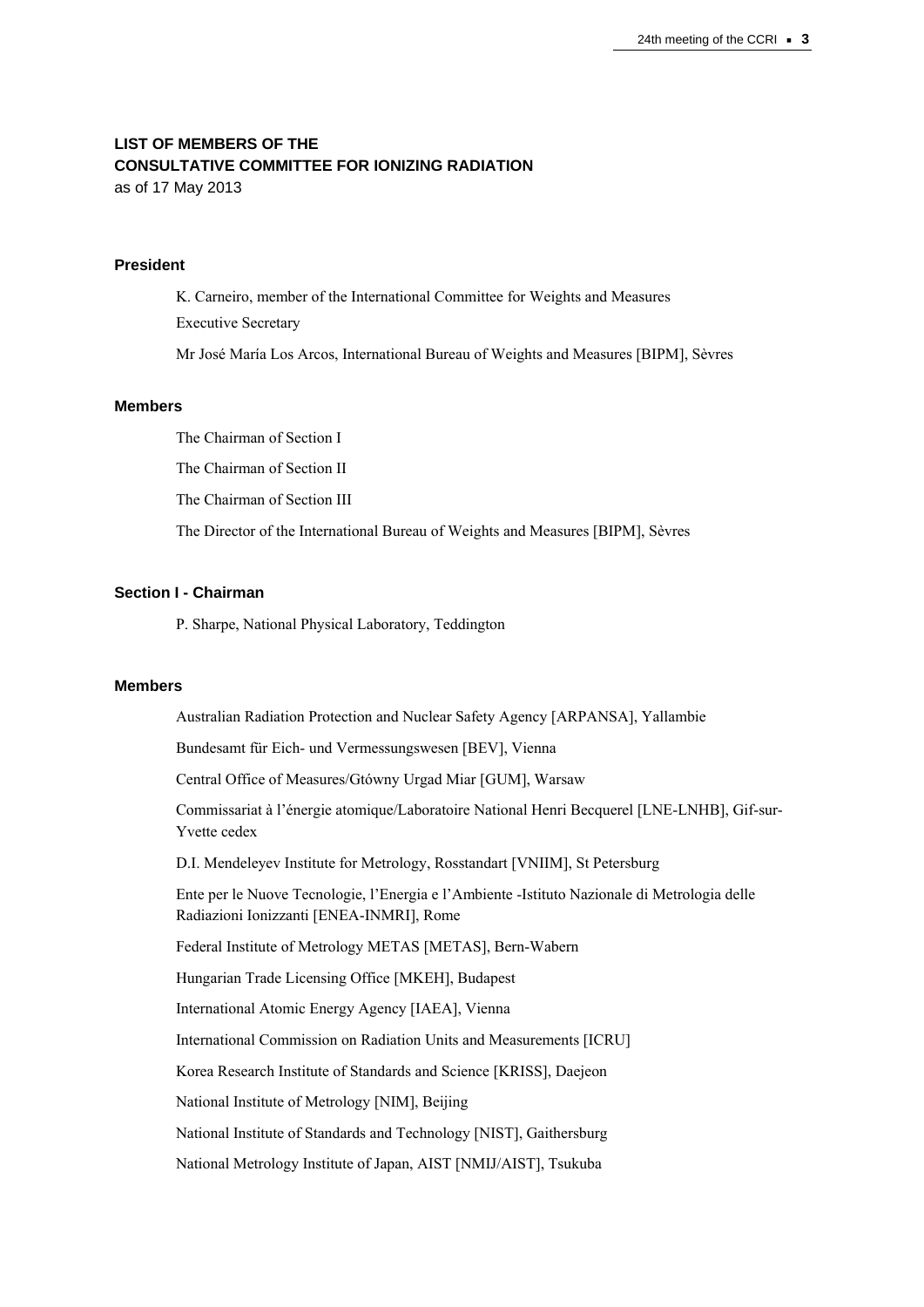National Physical Laboratory [NPL], Teddington National Research Council of Canada [NRC], Ottawa, Ontario Physikalisch-Technische Bundesanstalt [PTB], Braunschweig VSL [VSL], Delft

### **Official observer(s)**

Centro de Investigaciones Energéticas, Medioambientales y Tecnológicas [CIEMAT], Madrid Comision Nacional de Energia Atomica [CNEA], Buenos Aires Czech Metrology Institute [CMI], Brno Instituto Superior Tecnico [IST], Sacavém International Organization for Medical Physics [IOMP] International Radiation Protection Association [IRPA], Fontenay aux Roses Cedex National Laboratory for Metrology of Ionising Radiation/Institute of Radiation Protection and Dosimetry CNEN [LNMRI/IRD], Rio de Janeiro National Metrology Institute of South Africa [NMISA], Pretoria Norwegian Radiation Protection Authority [NRPA], Østerås

### **Section II - Chairman**

L. R. Karam, National Institute of Standards and Technology, Gaithersburg

### **Members**

"Horia Hulubei" National Institute of Research and Development for Physics and Nuclear Engineering [IFIN-HH], Bucarest - Magurele

Australian Nuclear Science &Technology Organisation [ANSTO], Menai

Centro de Investigaciones Energéticas, Medioambientales y Tecnológicas [CIEMAT], Madrid

Commissariat à l'énergie atomique/Laboratoire National Henri Becquerel [LNE-LNHB], Gif-sur-Yvette cedex

Czech Metrology Institute [CMI], Brno

D.I. Mendeleyev Institute for Metrology, Rosstandart [VNIIM], St Petersburg

Ente per le Nuove Tecnologie, l'Energia e l'Ambiente -Istituto Nazionale di Metrologia delle Radiazioni Ionizzanti [ENEA-INMRI], Rome

Hungarian Trade Licensing Office [MKEH], Budapest

Institute for Reference Materials and Measurements [IRMM], Geel

Institute of Radiation Physics [IRA], Lausanne

Korea Research Institute of Standards and Science [KRISS], Daejeon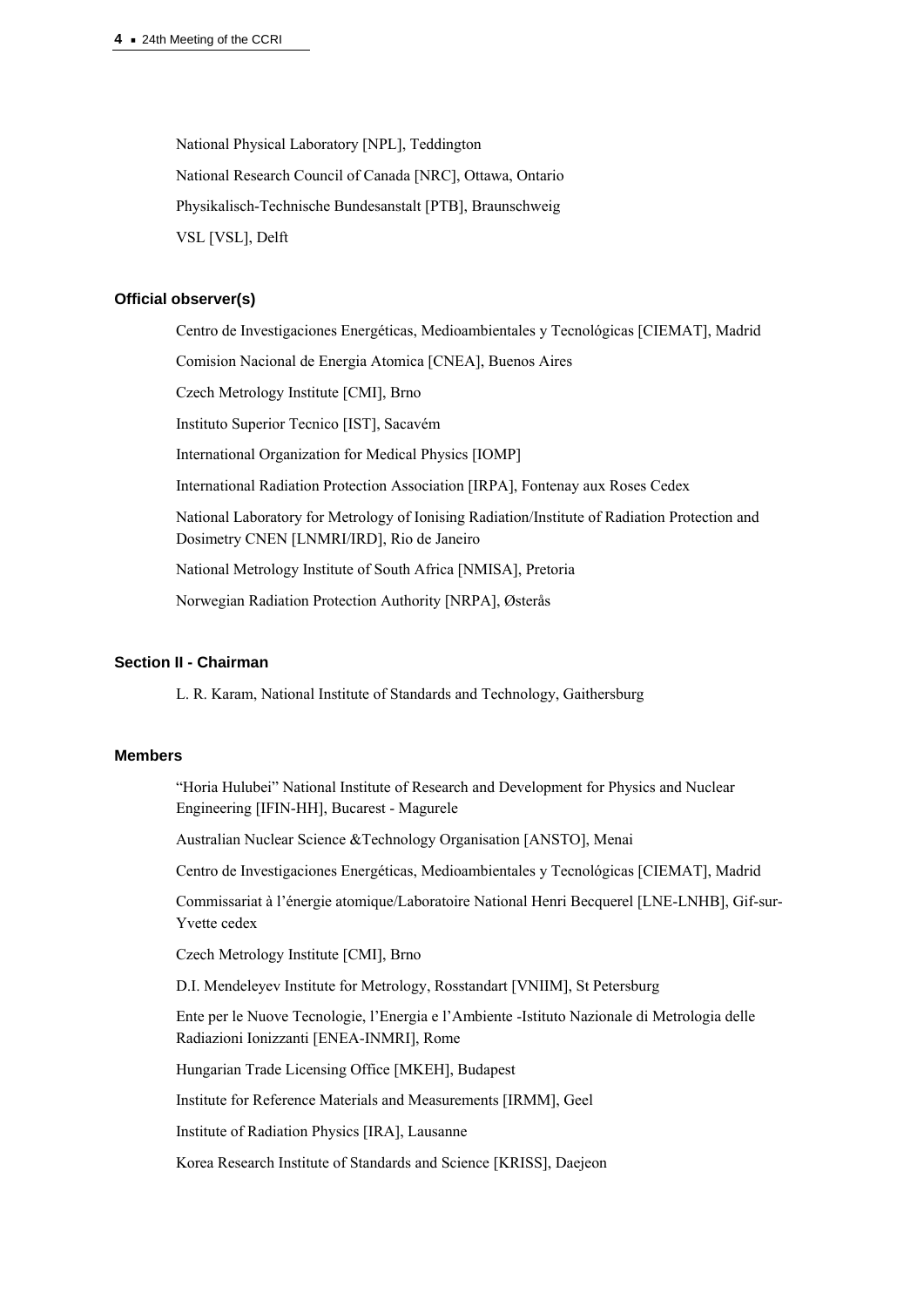National Institute of Metrology [NIM], Beijing National Institute of Standards and Technology [NIST], Gaithersburg National Laboratory for Metrology of Ionising Radiation/Institute of Radiation Protection and Dosimetry CNEN [LNMRI/IRD], Rio de Janeiro National Metrology Institute of Japan, AIST [NMIJ/AIST], Tsukuba National Metrology Institute of South Africa [NMISA], Cape Town National Physical Laboratory [NPL], Teddington Physikalisch-Technische Bundesanstalt [PTB], Braunschweig Radioisotope Centre POLATOM [RC], Swierk

### **Personal member**

Prof. Dr G. Winkler

### **Official observers**

Bhabha Atomic Research Centre [BARC], Mumbai Bundesamt für Eich- und Vermessungswesen [BEV], Vienna Comision Nacional de Energia Atomica [CNEA], Buenos Aires International Atomic Energy Agency [IAEA], Vienna International Commission on Radiation Units and Measurements [ICRU] International Organization for Medical Physics [IOMP] International Radiation Protection Association [IRPA], Fontenay aux Roses Cedex National Research Council of Canada [NRC], Ottawa, Ontario VSL [VSL], Delft

# **Section III - Chairman**

D. Thomas, National Physical Laboratory, Teddington

### **Members**

Commissariat à l'énergie atomique/Laboratoire National Henri Becquerel [LNE-LNHB], Gif-sur-Yvette cedex

Czech Metrology Institute [CMI], Brno

D.I. Mendeleyev Institute for Metrology, Rosstandart [VNIIM], St Petersburg

Institute for Reference Materials and Measurements [IRMM], Geel

Korea Research Institute of Standards and Science [KRISS], Daejeon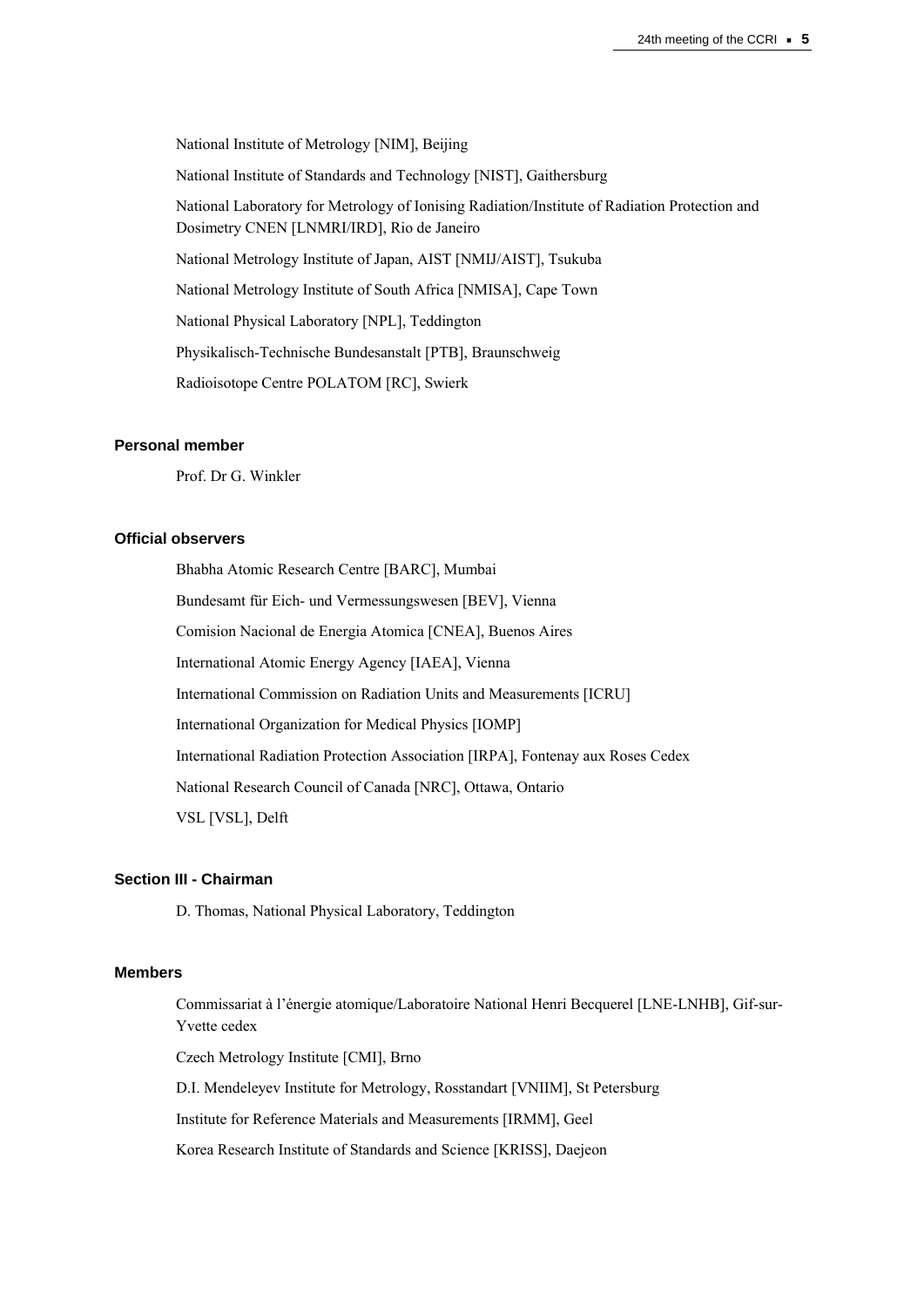National Institute of Metrology [NIM], Beijing National Institute of Standards and Technology [NIST], Gaithersburg National Laboratory for Metrology of Ionising Radiation/Institute of Radiation Protection and Dosimetry CNEN [LNMRI/IRD], Rio de Janeiro National Metrology Institute of Japan, AIST [NMIJ/AIST], Tsukuba National Physical Laboratory [NPL], Teddington Physikalisch-Technische Bundesanstalt [PTB], Braunschweig

### **Official observers**

Centro de Investigaciones Energéticas, Medioambientales y Tecnológicas [CIEMAT], Madrid

China Institute of Atomic Energy [CIAE], Beijing

Ente per le Nuove Tecnologie, l'Energia e l'Ambiente -Istituto Nazionale di Metrologia delle Radiazioni Ionizzanti [ENEA-INMRI], Rome

International Atomic Energy Agency [IAEA], Vienna

International Commission on Radiation Units and Measurements [ICRU]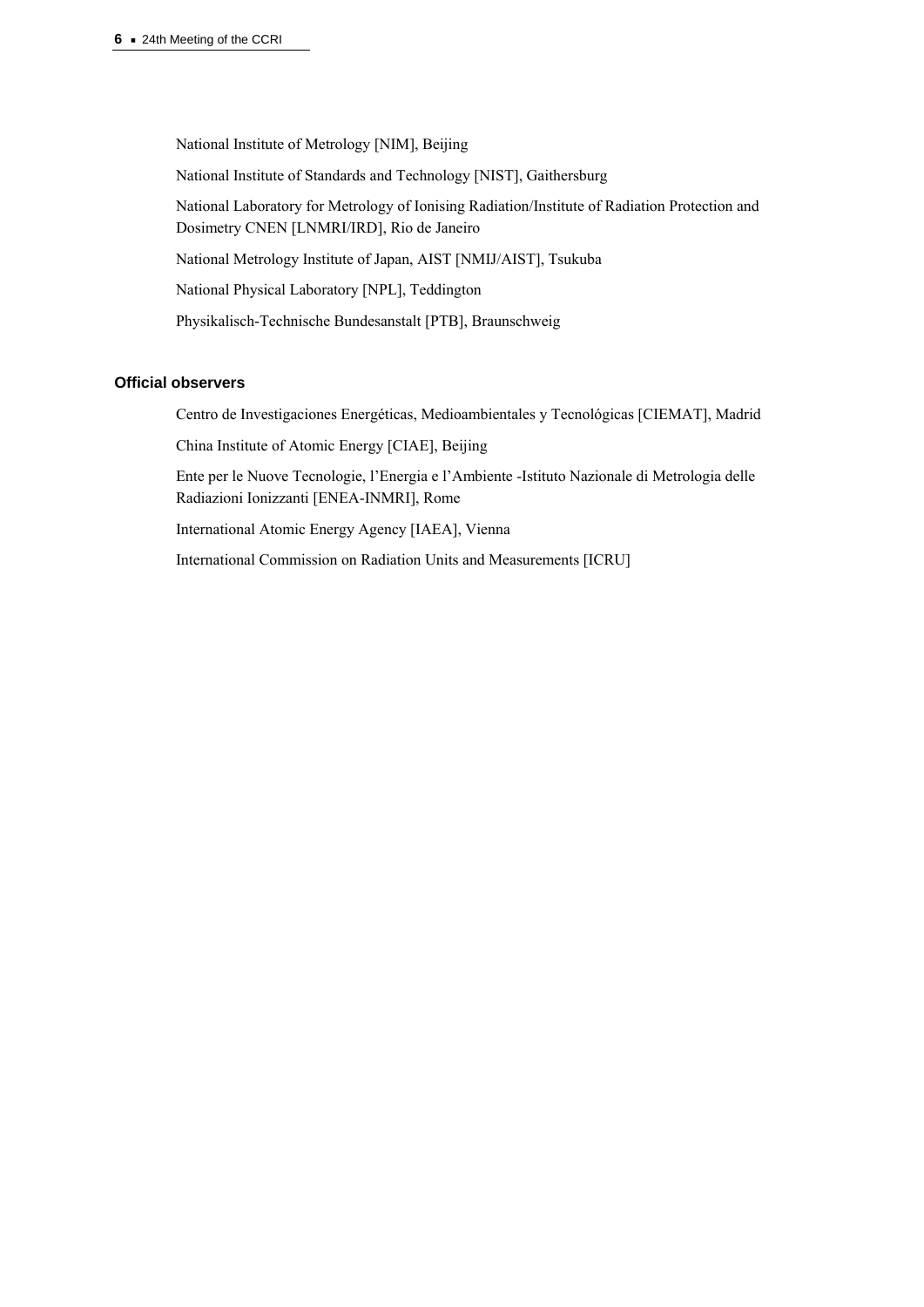### **1.–4. INTRODUCTIONS / RAPPORTEUR / REPORT OF PREVIOUS MEETING**

The 24th meeting of the Consultative Committee for Ionizing Radiation (CCRI) was held at the BIPM in Sèvres on 17 May 2013.

The following were present:

K. Carneiro (President), M. Milton (Director of the BIPM), J.M. Los Arcos (Executive Secretary), P. Sharpe (Chairman of CCRI(I)), L. Karam (Chairman of CCRI(II) and representative of SIM), D. Thomas (Chairman of CCRI(III)).

H. Bjerke (EURAMET), S. Korostin (COOMET), F. van Wyngaardt (AFRIMETS), Y. Yuandi (APMP), Z. Jian (APMP).

P. Allisy-Roberts (EFOMP), A. Meghzifene (IAEA), F. Nuesslin (IOMP), A. Wambersie (ICRU).

Invited: A. Aalbers, M. Cox.

BIPM participants: D. Burns (rapporteur), C. Michotte, S. Picard, G. Ratel.

Apologies: O. Kovalenko.

The numbering of the sections follows that of the agenda (except where noted). Detailed presentations are available online and are outlined here along with any relevant discussions.

Dr Milton, Director of the BIPM, welcomed the participants. Dr Carneiro, President of the CCRI, opened the meeting, highlighted the full agenda and encouraged strict timekeeping. He welcomed the presence of representatives from the Regional Metrology Organizations (RMOs) and stakeholders from international organizations. Dr Burns was appointed *rapporteur*. There was no presentation or discussion of the report of the 23rd meeting of the CCRI in 2012.

### **5. REPORT OF THE PRESIDENT**

Dr Carneiro presented the structure of the Metre Convention in terms of the CGPM, the CIPM and its consultative committees and working groups, and the BIPM. He stressed the importance of stakeholders in this structure. The vision of the CCRI as the "*undisputed hub for ionizing radiation global metrology*" was outlined. Central to this vision was the Strategic Plan for the CCRI, which had been adopted in 2009 and was now the basis for the annual (and henceforth biennial) reports of the CCRI activities.

He described the lack of confidence in the CIPM that was evident at the 2011 CGPM and the consequent formation of an *ad hoc* Working Group with sub-committees on strategy, finance, conditions of employment, CIPM membership and the BIPM pension scheme. The strategic approach subsequently adopted within all of the consultative committees led to some changes in the CCRI Strategic Plan and consequently a new plan was available for discussion. He also stressed the importance of timing in the strategic work of a consultative committee, namely that the strategic periods (short, medium and long term) be in line with the BIPM budgetary periods, and that a new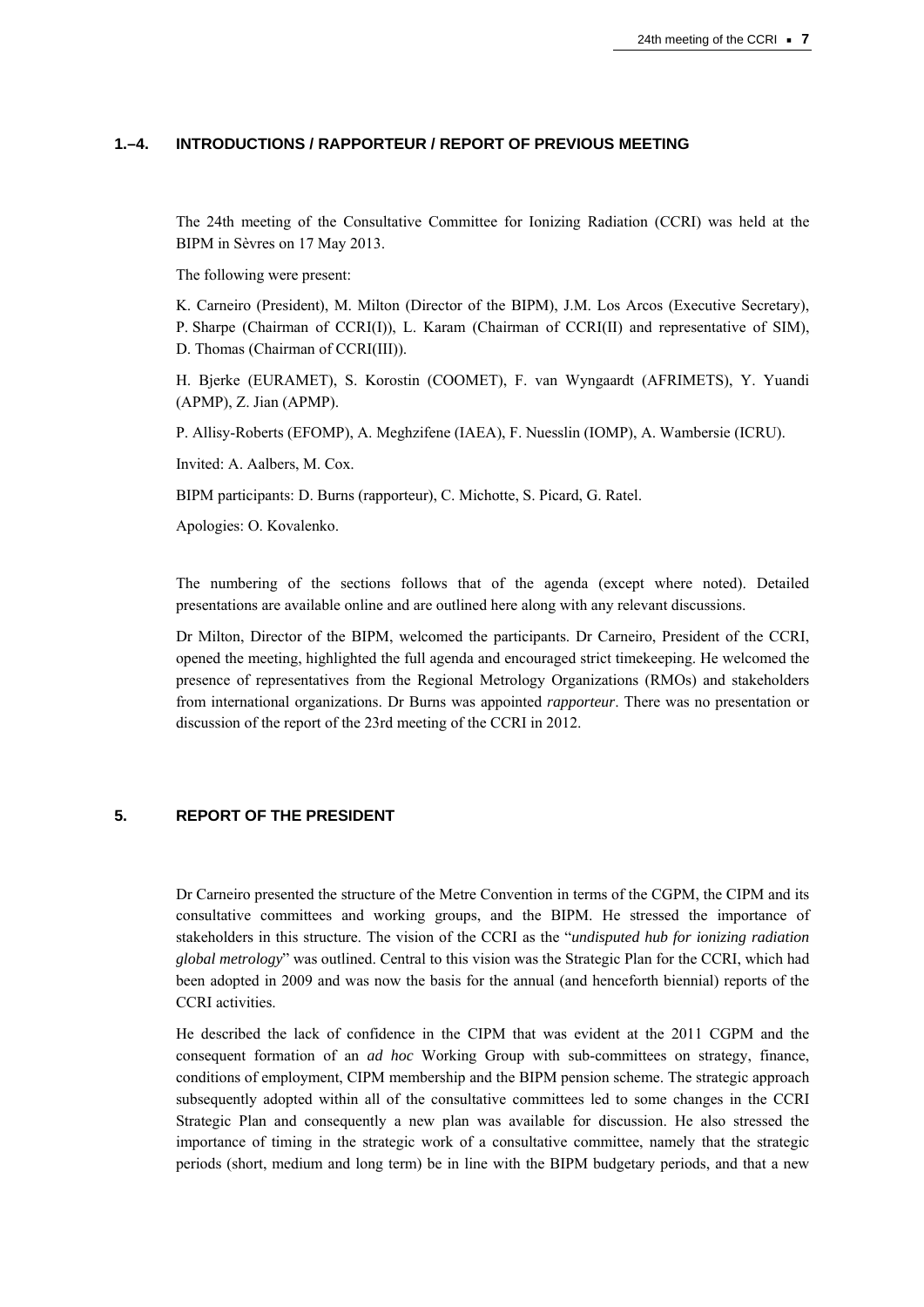Strategic Plan would be developed in time for the CIPM to have its complete strategy ready before the deadline to submit its programme proposal for the coming budgetary period to the signatory Governments in the fall. The General Conference will take place in 2014 and the medium-term period will start in 2016. More immediately, the new CCRI plan will be presented to the CIPM in June 2013.

An evaluation form for the Strategic Plan was given to each participant. This should be completed by the end of the day, if possible, or not later than two weeks following the meeting.

# **6. REVISION OF THE GUM**

Prof. Cox, chairman of the BIPM Advisory Group on Uncertainties, presented the work of the Joint Committee for Guides in Metrology (JCGM) on a proposed revision of the Guide to the Expression of Uncertainties in Measurement (GUM). The essential change is an extension of the Bayesian approach, currently adopted only for Type B uncertainties, to Type A uncertainties. This knowledge-based approach replaces the assumption of a Gaussian distribution with a *t*-distribution. In this way, the number of degrees of freedom is automatically taken into account and the 95 % confidence limits are more reliably obtained. The new GUM will include improved guidance on confidence limits for cases when the central limit theorem does not apply.

Structurally, the requirements for scientific rigour and simplicity of presentation will be addressed by hyperlinks; the new GUM will be an online resource with a simplified presentation, but with hyperlinks to more detailed cases and explanations.

Following a question on non-linear treatments, Prof. Cox noted the availability of NPL software to implement the GUM, notably its supplement S1 that deals with Monte Carlo methods of uncertainty analysis.

# **7. REPORT ON THE WORK OF THE CCRI**

### **7.1. The CCRI and its working groups**

Dr Carneiro enumerated the ten working groups of the CCRI (the RMOWG of the CCRI itself and nine working groups of the three Sections) and re-iterated that working groups should, in general, have fixed-term tasks. Towards the completion of this task, the corresponding working group should be closed and the remaining work transferred to a specific action or to another working group of the CCRI. This will often be one of the three KCWGs or the RMOWG.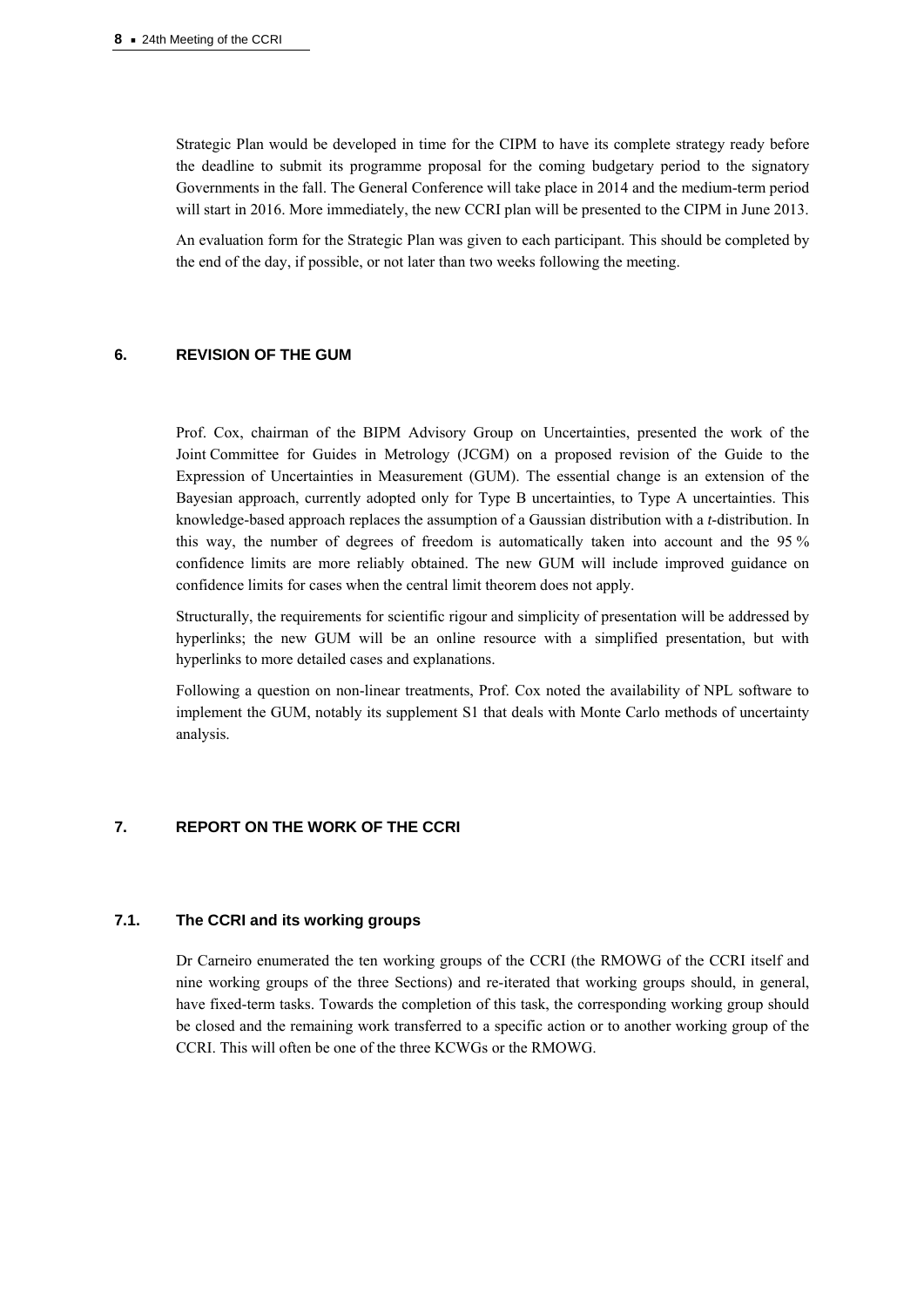#### **7.2. CCRI Section I**

Dr Sharpe presented the work of the CCRI(I) and its working groups, which had met in March 2013. He highlighted three items; accelerator dosimetry, brachytherapy and physical constants. Following the 101st meeting of the CIPM (2012), a new strategy had been adopted for accelerator dosimetry based on external funding. The ADWG(I) had been reconstituted and focused on preparing a new document (to be discussed later in the meeting), after which the ADWG(I) was to be closed. Regarding the on-site K6 comparisons, a proposal for determining the Key Comparison Reference Value (KCRV) and Degrees of Equivalence (DoEs) had been submitted for approval by the CCRI. In brachytherapy, Dr Kessler had taken over as coordinator and agreement had been reached on the KCRV and on the plan for future comparisons (although a subsequent issue had arisen regarding the University of Wisconsin, which is not a designated institute; measurements will await a new facility at the NIST). Low dose-rate brachytherapy had been postponed until 2015 and was to some extent incorporated into a planned EURAMET comparison. Dr Sharpe outlined the work on physical constants carried out at the BIPM in the context of an ICRU Report on Key Data, noting that the proposed change to air-kerma cavity standards of the order of 0.7 % could not be adopted before the ICRU Report was published.

### **7.3. CCRI Section II**

Dr Karam presented the work of CCRI(II) and its working groups, which had met earlier in the week. The evaluation of KCRVs had been simplified by the adoption of the 'power-moderated mean' and a plan was put in place for the publication of the monograph on high-efficiency photon-detection systems. Results were presented for comparisons using the SIR travelling instrument (SIRTI) and the extension of the system to other short-lived radionuclides was discussed. Transport difficulties were noted; the system was currently stuck in Argentina and the planned comparison in Brazil was also experiencing difficulties. As a solution to the inherently fragile nature of the SIR, alternative solutions were discussed including the construction of a backup system at the BIPM. Progress on the becquerel chamber had been presented; the main problems outstanding were the machining of the inner wall and the reproducibility of ampoules. The future of CCRI(II) working groups had been reviewed and both the HEWG(II) and the TIWG(II) would close immediately (with the activities of the TIWG(II) being subsumed into the KCWG(II) and those of the  $HEWG(II)$  continuing as a simple action), with the BqWG(II) closing (its activities subsumed into the KCWG(II)) at the end of 2013 and the ESWG(II) in 2014. Two recommendations were made to the CCRI: (i) that Draft B documents be made available in some form to inform the CMC review process and (ii) that the SMU (Slovakia) become an Observer at the CCRI(II). The latter was discussed (and approved) at the end of the meeting.

# **7.4. CCRI Section III**

Dr D. Thomas presented the work of CCRI(III) and its sole working group, the KCWG(III), which had met in April (the latter for the first time in many years). Similar to the SIRTI, the K9.Am-Be.1 comparison of neutron source emission rate was experiencing transportation problems with both France and China. The K8 comparison of thermal fluence had produced four results that were not in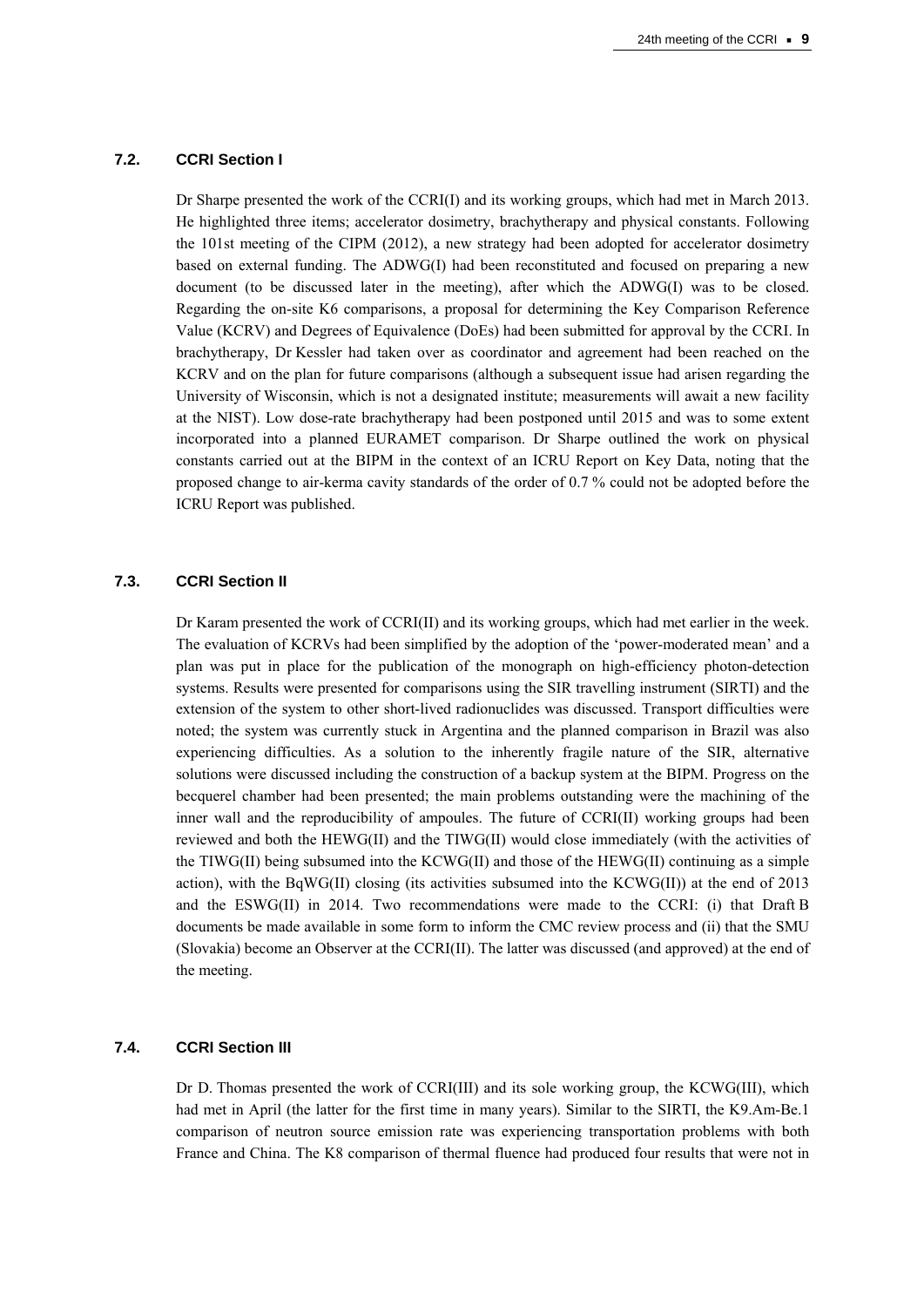good agreement and there was no consensus on how to evaluate the KCRV. The underlying problem was to be investigated by a comparison of gold-foil activity counting. Future comparisons were discussed for fusion energies, for calibrations for operational quantities and for electronic dosimeters. The importance of the National Metrology Institute (NMI) presentations at the CCRI(III) was stressed in view of the lack of other opportunities for the community to meet. The question was asked whether it was feasible for the CCRI(III) to meet in a different location. The reply is given below (see section 12). Dr Allisy-Roberts raised concerns over the transportation problems and in particular why our international agreements were not sufficient for the French Authorities. Dr Milton was unable to shed light on this difficultly.

#### **7.5. BIPM Programme of Work 2013–2015**

Mr Los Arcos presented a summary of the BIPM work programme in ionizing radiation for the period 2013–2015, based on the BIPM Programme of Work and Budget 2013–2015 and the CCRI Strategic Plan 2013–2023. In dosimetry, maintaining the existing x- and gamma-ray standards for comparisons and calibrations forms a large part of the programme, including the newer facilities for mammography and the travelling calorimeter for accelerator dosimetry (which will travel to the UK and to Switzerland in the coming year). The project to develop an absorbed-dose standard for x-rays continues, as will the comparisons for high-dose rate brachytherapy. In radioactivity, besides maintaining the SIR and organizing and participating in CCRI key comparisons, programmes include testing the extension of the SIR to beta emitters and the extension of the SIRTI to  $^{18}$ F and other shortlived radionuclides. As well as providing executive secretaries for the CCRI and the CCAUV, and the *rapporteur* and BIPM contact for the JCGM-WG1, the department maintains international coordination through membership of the ICRU, the ICRM and the IAEA Scientific Committee. The department also has responsibility for internal thermometry calibrations for the BIPM.

# **7.6. High-energy photon dosimetry**

(This appears as 11.3 in the agenda but for logistical reasons was presented between items 7 and 8)

Dr Sharpe presented the draft document *The provision of international validation and traceability for high-energy photon dosimetry*, which set out four scenarios for accelerator dosimetry and argued the benefits and disadvantages of each: (i) an accelerator at the BIPM, funded separately from the BIPM dotation, for comparisons of national primary standards and calibrations of national secondary standards; (ii) the establishment of a distributed network based on existing national accelerators, each of which would be visited in turn by the BIPM calorimeter and staff for a limited period to make a grouped comparison of NMI standards in the vicinity over that period; (iii) continuation of the K6 comparisons using the BIPM calorimeter at the NMI accelerators; (iv) suspension of the K6 comparisons and a return to accelerator dosimetry based on comparisons in  $^{60}$ Co. A number of suggestions for improvements and clarifications were made, notably regarding Figure 1 and the argument on uncertainties; the inclusion of a table of uncertainties was suggested. Mr Bjerke expressed deep concern over option (iv) and considered it a threat to health and not a viable alternative. The suggestion was made that this option be moved to the introduction and put in historical context as it was the precursor to the K6 comparisons. Prof. Nuesslin offered to send a 'patient-driven' argument on behalf of the IOMP.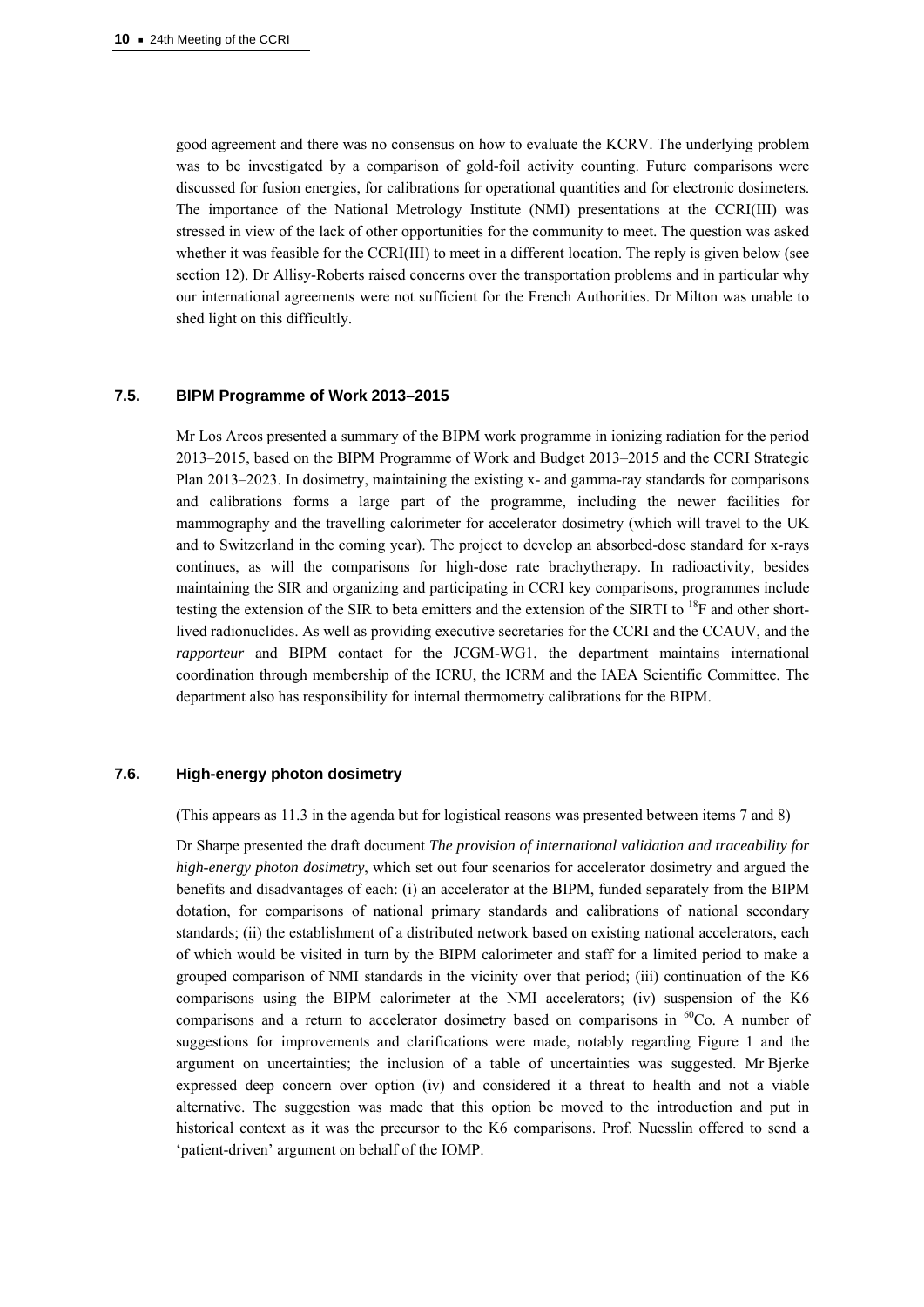Dr Carneiro closed the discussion with a brief description of funding aspects showing a list of five Danish foundations, three of which had been informally approached and gave encouraging replies, requesting a one-page summary. The solution might be a consortium of such foundations in different countries.

### **8. NEW CCRI STRATEGIC PLAN 2013–2023**

Dr Carneiro outlined the new CCRI Strategic Plan, which had been modified on the basis of the experience obtained from the first strategic plan and from the wider adoption of strategic planning in all of the consultative committees. The plan contained tables of short-, medium- and long-term strategic actions, and stakeholders were asked to mark (on paper copies of the tables) the boxes relevant to their interests; these were to be completed that day or within one week at most. He highlighted four CCRI initiatives: (i) accelerator dosimetry, as already discussed; (ii) a focus on stakeholders, which included the possibility of organizing a meeting of stakeholders later in 2013; (iii) "from air kerma to absorbed dose", which expressed the increasing need for absorbed-dose standards and was addressed in the current programme for medium-energy x-rays; (iv) the SIR. He also talked of support for two CIPM initiatives: (i) review of the CIPM MRA, particularly in terms of reducing the work load on the NMIs from comparisons and working group obligations - the reduction in the number of CCRI working groups from ten to six was cited; (ii) improving uncertainty calculations - the talk on this subject given by Prof. Cox earlier in the meeting was noted. The deadline for completion of the plan was the end of May, in time for the meeting of the CIPM in June. Dr Allisy-Roberts and Mr Bjerke expressed concern over the closure of working groups that might be working efficiently, to which Dr Carneiro remarked that the challenge was to terminate working groups when appropriate.

### **9. REPORTS FROM INTERNATIONAL STAKEHOLDERS**

#### **9.1.–9.3 International organizations**

Dr Meghzifene (IAEA) outlined the needs for traceability in a number of areas, notably access to absorbed-dose standards for high-energy x-rays and electrons, and to standards for small fields, brachytherapy and diagnostic radiology including mammography. The need for increased auditing was also raised; each beam should be audited once per year but currently this target is less than 50 % complete. An important future need is the provision of high-energy x-ray calibrations to Secondary Standard Dosimetry Laboratories (SSDLs). Other plans include a Code of Practice for small fields (in collaboration with the American Association of Physicists in Medicine). He concluded with concerns over the training of SSDL staff, citing the example of a calibration certificate issued with a stated uncertainty of 0.02 %. Dr Karam expressed gratitude to the IAEA for their support to the SSDLs.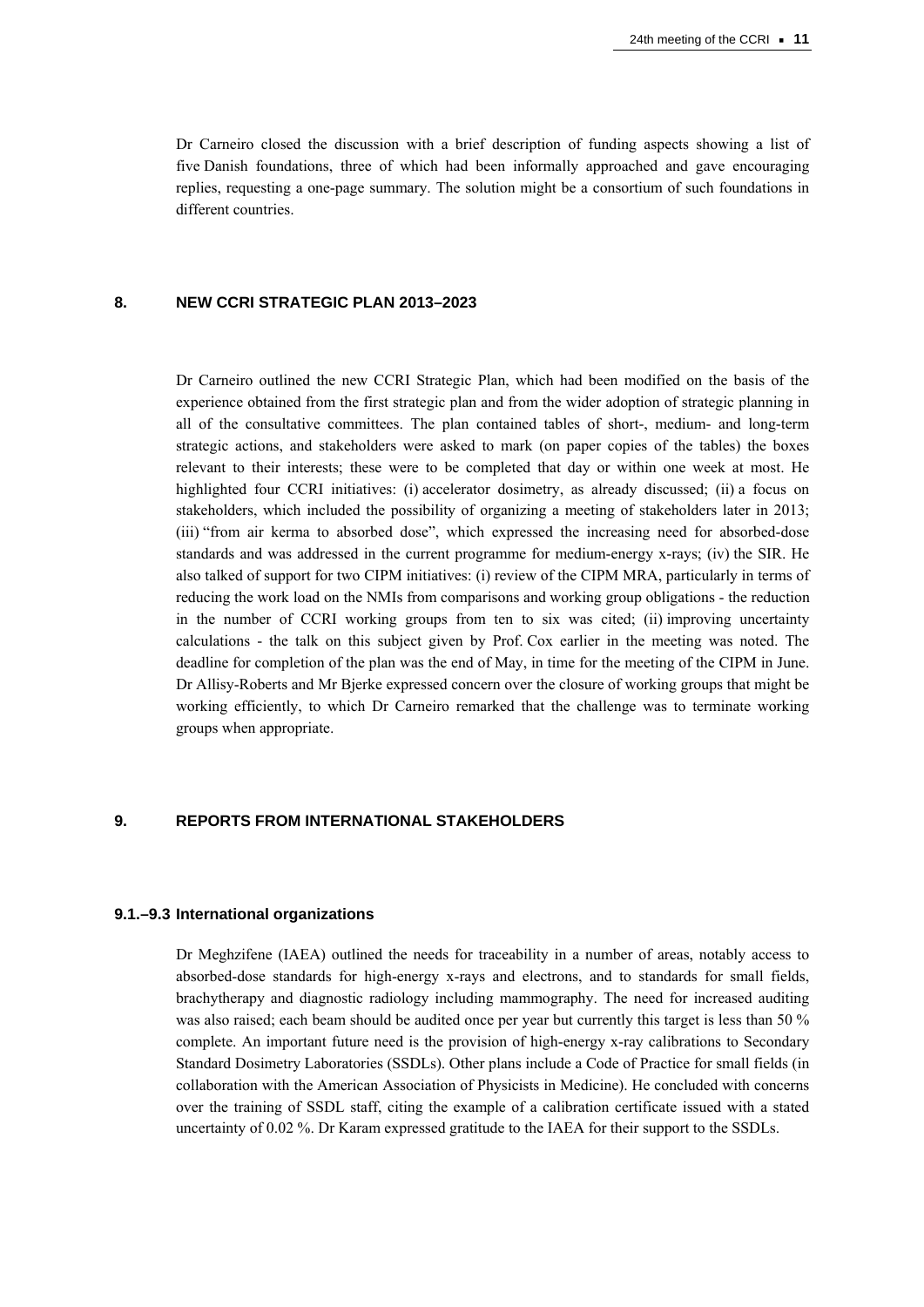Prof. Wambersie (ICRU) listed some recent and upcoming ICRU reports highlighting the importance of radiotherapy, notably reports on proton beams, IMRT, brachytherapy, carbon-ion beams and small field dosimetry. He expressed concern that, while dosimetry was working toward the reduction of uncertainties at the level of a few percent, a lack of uniformity in the reporting of patient doses can lead to errors at the 10 % level; the ICRU was addressing this through its various reports. He described the practice of relating the physical dose given to a patient under 'non-standard' conditions (for example, a proton beam) to the dose that would give the same therapeutic effect under standard conditions (this standard being gamma-radiation, 2 Gy per treatment, 5 treatments per week). This resulted in the iso-effective dose and it was commonplace to refer to this as "gray-equivalent" and to use the symbol GyE. While the ICRU had strongly discouraged this misuse of the SI, it was now very widely used. Although some discussion ensued on personalized medicine and biologically-related quantities (a long-term action in the Strategy Plan), no solution to the quantities and units problem was forthcoming.

Prof. Nuesslin (IOMP) described the structure of the IOMP and its many affiliations and joint activities with other organizations, notably PACT - the Programme of Action for Cancer Therapy operated jointly with the IAEA/WHO. The main activities of the IOMP are in meetings, sponsorship, education, training, web resources and publications.

#### **9.4. Regional metrology organizations – technical committee reports**

It is noted that because of time constraints the RMO presentations were brief.

Dr Wyngaardt (AFRIMETS) outlined the growing activities in ionizing radiation in Africa, in addition to the long-standing work in dosimetry and radioactivity at the NMISA (South Africa). The NIS (Egypt) holds dosimetry standards and KEBS (Kenya) is active in radiation protection and is developing standards for radiotherapy; AFRIMETS has approved the quality systems for both the NIS and KEBS. (Dr de Felice reported at CCRI(II) that Tunisia has a radioactivity laboratory.) All three (NMISA, NIS and KEBS) have submitted Calibration and Measurement Capabilities (CMCs) to AFRIMETS. Four laboratories named as designated institutes have become associates of AFRIMETS: NIRPS (Nigeria), GRPI (Ghana), TAEC (Tanzania) and INSTN (Madagascar). Dr Wyngaardt acknowledged the help of the IAEA and AFRA, the African Regional Cooperative Agreement, in projects related to SSDLs, particularly training. An AFRIMETS-S1 comparison for air kerma in x- and gamma-ray beams is under way, and there are plans for K1 and K4 dosimetry comparisons. In relation to the 'move' to absorbed-dose standards, Dr Karam noted the importance of air kerma standards in developing countries and Dr Meghzifene stressed the continuing relevance of air-kerma standards for radiation protection.

Prof. Yuandi (APMP) announced the OAP (Thailand) as a new APMP member, bringing the total to fifteen economies. He outlined how the APMP is addressing the strategic actions. They are particularly active in comparisons, having organized seven key and six supplementary comparisons in dosimetry, three in activity and one in neutrons. There are now four institutes (ARPANSA, NMIJ, NIM and KRISS) with clinical accelerators, ARPANSA having taken part in the BIPM-K6 comparison and the three others planning to do so. Three institutes (KRISS, NMIJ, NIM) have received the SIRTI. The NMIJ, having taken part in the BIPM-K7 mammography comparison, are now preparing an APMP-K7 comparison. CMCs for the KRISS, OAP and the NIM are currently under review. The APMP is now focusing on a number of the medium-term strategic actions,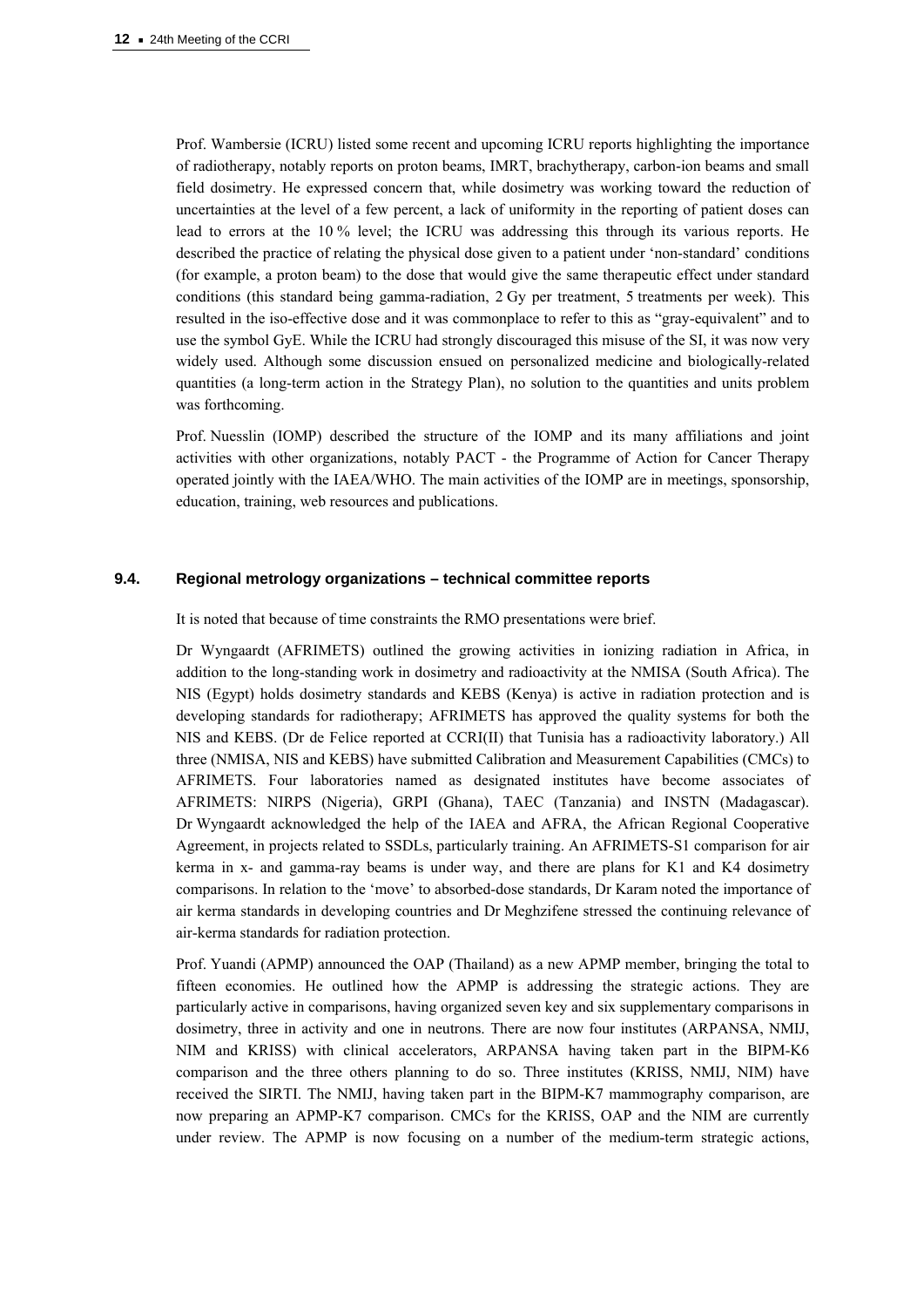including small-field dosimetry, absorbed-dose standards, the becquerel chamber and neutron metrology.

Dr Korostin (COOMET) summarized the October 2012 TC meeting at which a new president, secretary and vice-presidents were elected. The meeting reviewed the status of quality systems and CMC submissions. Two dosimetry comparisons are in progress, a COOMET-K1 comparison for air kerma and a COOMET-S1 comparison for  $137$ Cs radioprotection, and there are plans for an x-ray comparison piloted by the PTB and a  ${}^{60}Co$  absorbed-dose comparison piloted by the VNIIFTRI. In activity, there have been three COOMET-K2 comparisons  $(^{241}Am$ ,  $^{137}Cs$  and  $^{152}Eu$ ) and a number of supplementary comparisons are planned to support environmental monitoring.

Mr Bjerke (EURAMET) spoke of the reorganization of the Technical Committee, of EURAMET and EMRP Joint Research Projects (JRPs) in progress, and of CMCs currently under review. He cited four examples of alignment with the CCRI strategy, namely new needs in public security, in health, in industry and small-field dosimetry.

Dr Karam (SIM) noted the success of a SIM Awareness Event that took place in Buenos Aires, Argentina, on 11 November 2011. Linking of the SIM to BIPM comparisons is through the NIST and the NRC, both of whom have participated in almost all of the ongoing BIPM comparisons. The four remaining SIM members (Mexico, Brazil, Uruguay and Argentina) are secondary laboratories and participate in activities and auditing associated with the IAEA/WHO Network of SSDLs (the ININ, Mexico is currently implementing a primary standard for air kerma in  ${}^{60}$ Co and has made a comparison at the BIPM). A SIM-K3 comparison for medium-energy x-rays is at the draft A stage. A particular problem was noted for Mexico, where the NMI (CENAM) appeared to be unaware of the ININ as being the designated institute for ionizing radiation. This example of the sometimes poor flow of information between NMIs and designated institutes was particularly worrying in ionizing radiation where the majority of laboratories are designated institutes.

### **10. FUTURE IONIZING RADIATION PROGRAMME OF THE CCRI**

Mr Los Arcos presented a draft programme of work in ionizing radiation for the period 2016–2019, consistent with the CCRI Strategy Plan for 2013–2023. To meet the ongoing needs for comparisons and calibrations, the core of the programme will be similar to that of the current programme.

In dosimetry, comparisons and calibrations for x- and gamma-rays will continue, including the facility for absorbed dose in medium-energy x-rays developed during the 2013–2015 programme. The  ${}^{60}$ Co source will be changed in 2017 and some of the x-ray equipment will be updated. The comparisons for HDR brachytherapy will continue according to demand, while LDR brachytherapy will depend on the review at the CCRI in 2015. A significant unknown is the accelerator project; if an accelerator is installed at the BIPM, this will entail a significant effort to characterize the reference beams, which in turn will have consequences for the K6 comparisons at the NMIs and for the proposal to develop an electron-beam standard.

In activity, the SIR will continue, including the extension to pure beta emitters developed (in the current programme) and the extension to alpha emitters (postponed from the current programme) will be implemented. Support work for the SIR includes the realization of the becquerel chamber and a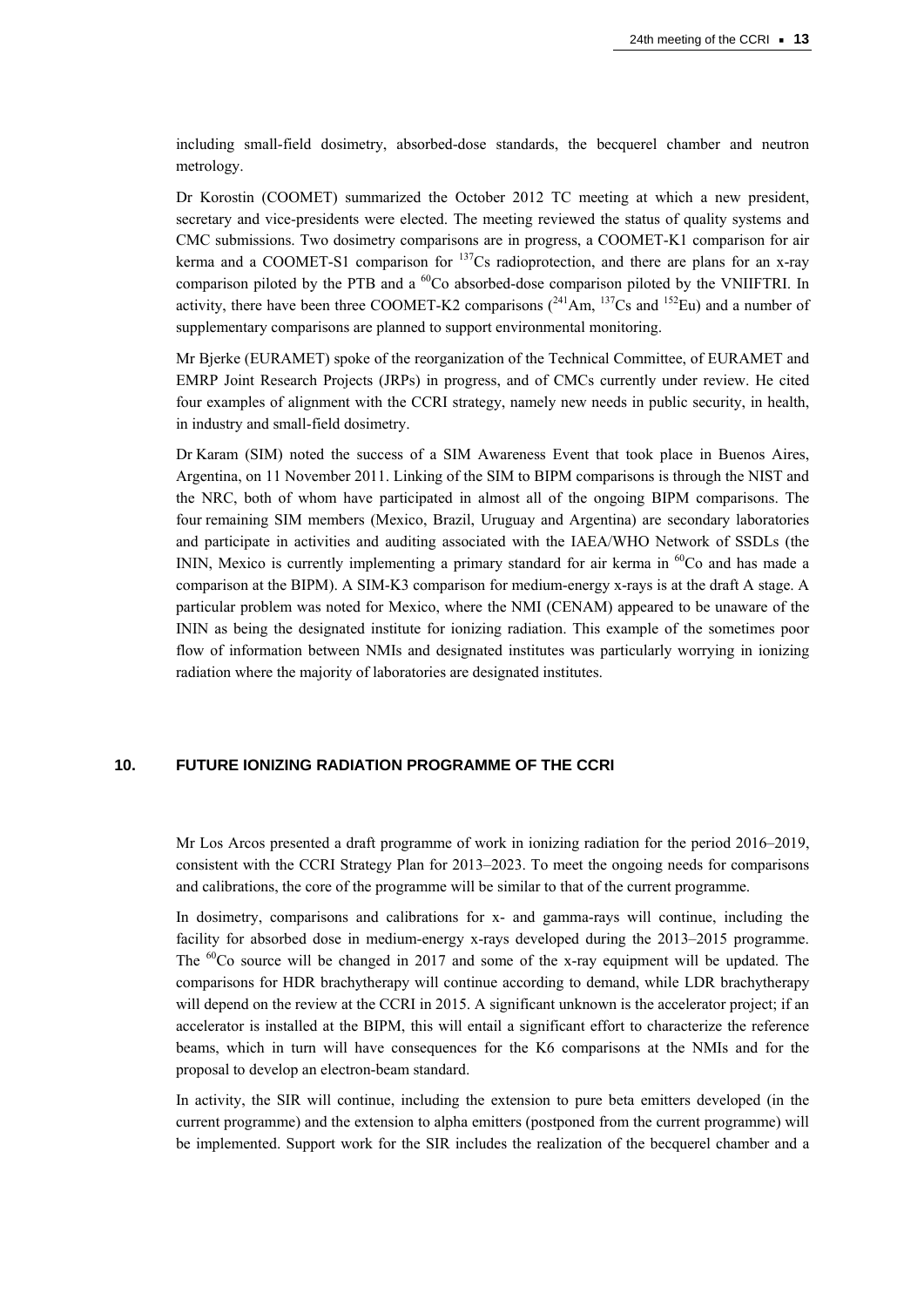high-stability current source as a backup for the radium sources. The SIRTI will continue according to demand, including the current extension to  $^{18}F$ , with further extension (for example to  $^{11}C$  and/or  $^{64}Cu$ ) as decided by the CCRI. Primary measurement methods will be maintained and developed, and proposals for new systems include a  $4\pi$ -γ NaI well-type counter and a  $4\pi$ -βγ CsI(Tl) sandwich counter to support low-level, environmental measurements comparisons.

The present activities in international coordination will continue, as will the provision of internal calibrations for thermometry.

### **11. CCRI DECISIONS**

(This replaces the original agenda item which was moved earlier in the agenda)

The CCRI(I) proposal on the evaluation of the KCRV for the BIPM-K6 accelerator dosimetry comparisons was agreed.

The CCRI(II) proposal for the SMU (Slovakia) to become an Observer at the meetings of the CCRI(II) was agreed.

There was no discussion of the second CCRI(II) proposal to make Draft B documents available for the CMC review process. However, Dr Carneiro offered to raise the issue in the appropriate forum in the context of the CIPM review of the CIPM MRA.

The CCRI(III) proposal for the ENEA (Italy) and the NRC (Canada) to become Observers at the meetings of CCRI(III) was agreed.

Mr Los Arcos recommended that each of the institutes proposed as Observers should send official letters to the BIPM Director in advance of the meeting of the CIPM in June.

#### **12-13. DATES FOR NEXT MEETINGS / CONCLUDING REMARKS**

Dr Carneiro proposed re-establishing the two-year cycle, thus abandoning the temporary one-year cycle, while maintaining the arrangement that the CCRI(II) meet in the same week as the CCRI. The week of 18–22 May 2015 was proposed and no objections were raised. Mr Los Arcos agreed to contact the CCRI(I) and the CCRI(III) regarding dates earlier in 2015 for their respective meetings.

In response to a comment made at the CCRI(III), Dr Carneiro remarked that meetings of the three sections could in principle be held elsewhere, in common with meetings of working groups. It was only the meeting of the CCRI that must be at the BIPM. He thanked all present for a profitable meeting, particularly the valuable input from stakeholders, and closed the meeting.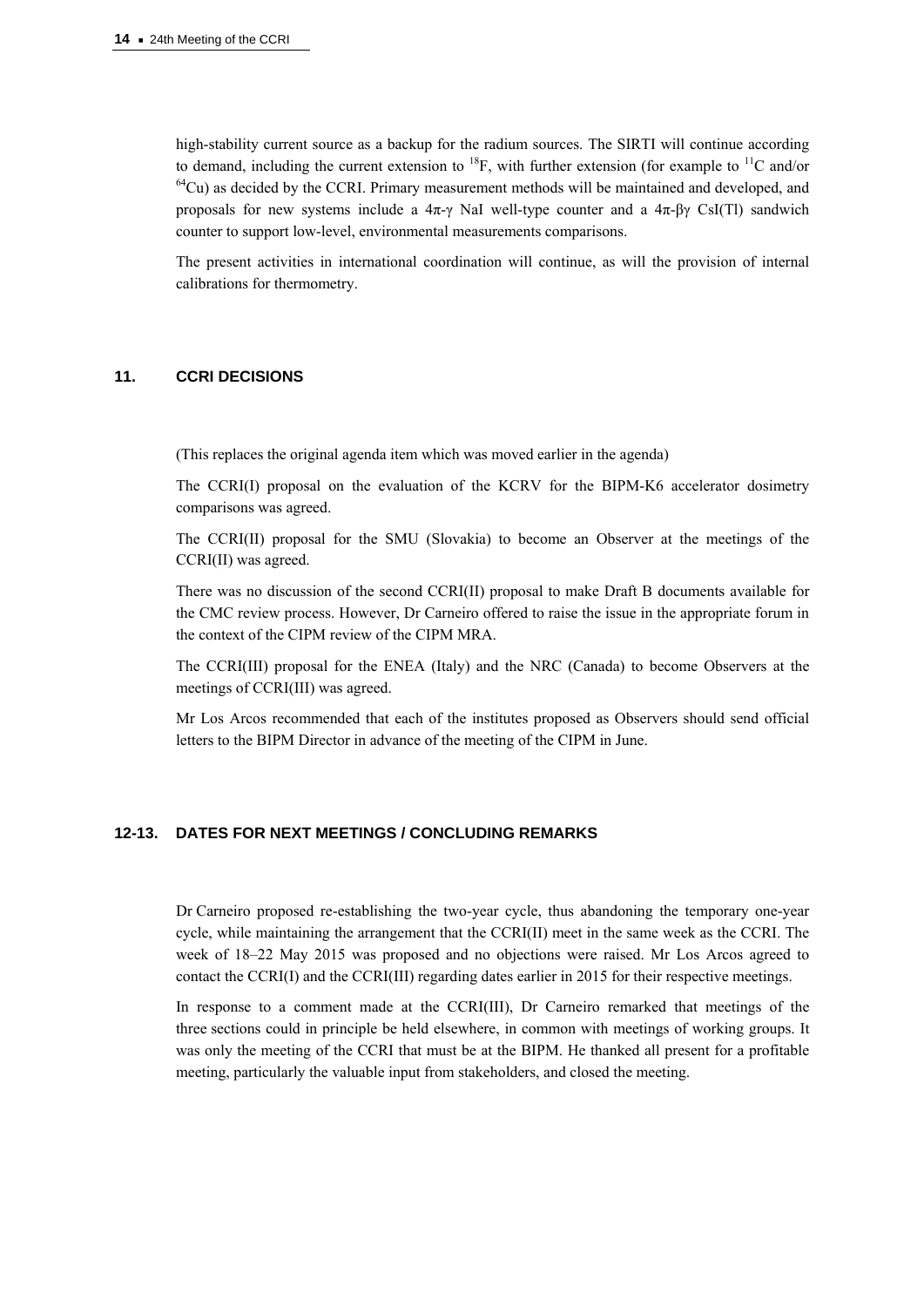### **CONSULTATIVE COMMITTEE FOR IONIZING RADIATION**

Section I: X- and γ-rays, charged particles Report of the 21st Meeting (26-28 March 2013)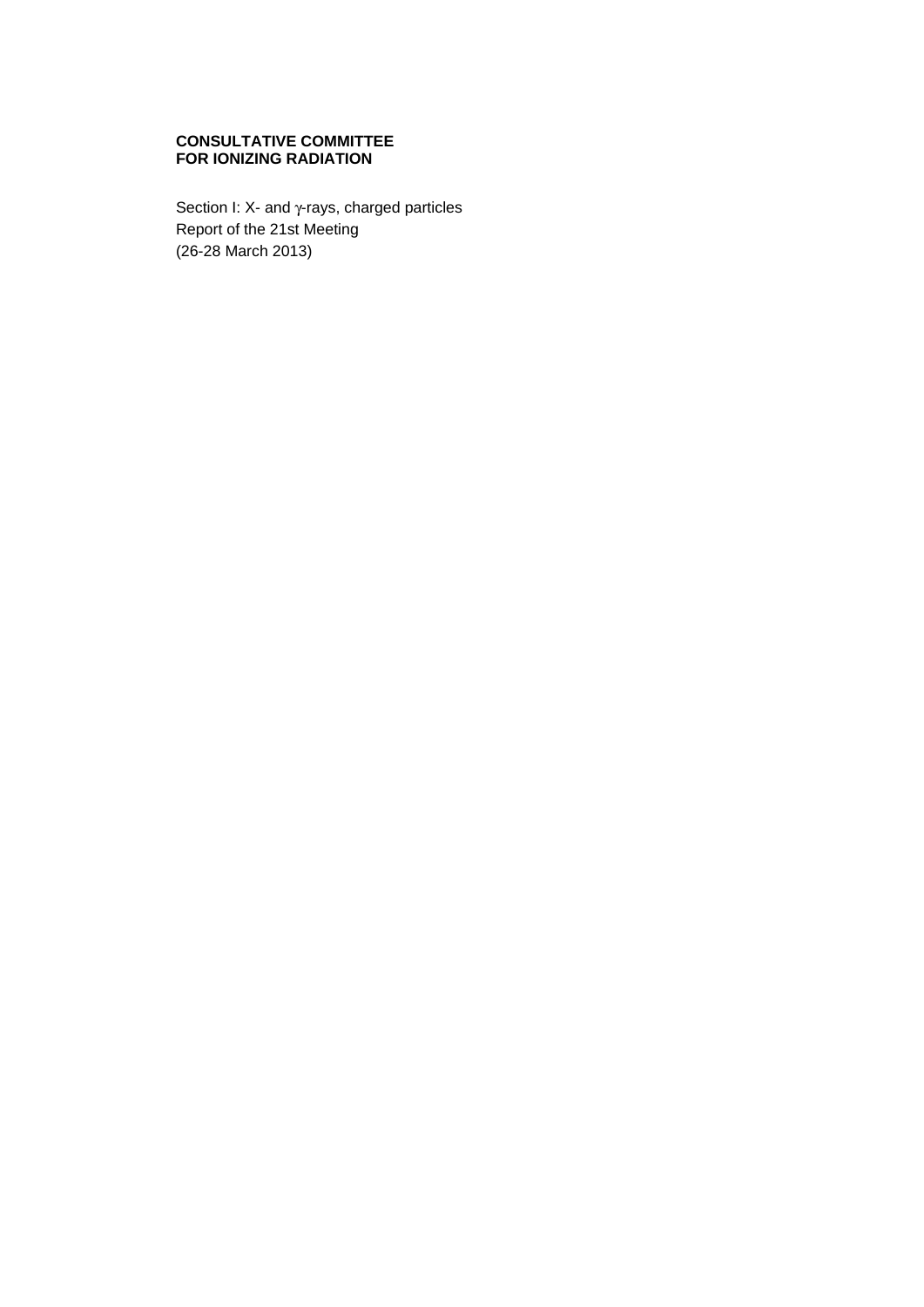### **1. OPENING OF THE MEETING**

Section I (x- and γ-rays, charged particles) of the Consultative Committee for Ionizing Radiation (CCRI) held its 21st meeting at the Pavillon de Breteuil (the BIPM headquarters), Sèvres, from 26 to 28 March 2013.

The following representatives of member organizations were present:

U. Ankerhold (PTB), D. Butler (ARPANSA), K. Carneiro (President of the CCRI), I. Csete (IAEA), M. D'Arienzo (ENEA-INMRI), F. Delaunay (LNE-LNHB), J. de Pooter (VSL), S. Duane (NPL), I.J. Kim (KRISS), A. Knyziak (GUM), G. Machula (MKEH), M. Mitch (NIST), M. McEwen (NRC-INMS, now NRC-MSS), M. Pinto (ENEA-INMRI), N. Saito (NMIJ/AIST), P. Sharpe (NPL, Chairman of CCRI Section I), A. Steurer (BEV), M.P. Toni (ENEA-INMRI), D. Twerenbold (METAS), A.Y. Villevalde (VNIIM), Z. Yanli (NIM), C.Y. Yi (KRISS).

Observers: H. Bjerke (NRPA, and EURAMET TC-IR Chairman), J. Chavaudra (IOMP), N.A. Cornejo Diaz (CIEMAT), Z. Msimang (NMISA), C. Oliveira (ITN), J.G. Peixoto (LNMRI/IRD), M. Saravi (CNEA), V. Sochor (CMI)

Guests: C.E. Anderson (DTU), C.Omondi (KEBS).

BIPM members also present for all or part of the meeting: J.M. Los Arcos (Executive Secretary of the CCRI), C. Kuanbayev (JCRB Executive Secretary), D.T. Burns, C. Kessler, S. Picard, G. Ratel, P. Roger, C. Thomas (KCDB coordinator).

Apologies were received from: A. Meghzifene (IAEA), A. Berlyand (VNIIFTRI), V. Berlyand (VNIIFTRI) and A. Stefanic (CNEA).

The meeting was called to order at 10 am on 26 March 2013 by the Chairman, Dr Sharpe.

### **2. INTRODUCTIONS**

Dr Carneiro (President of the CCRI) welcomed the delegates to the BIPM and to the 21st meeting of the CCRI(I). He excused Dr Milton, Director of the BIPM, from the welcome address.

Dr Sharpe (Chairman of the CCRI(I)), also welcomed the delegates.

The delegates introduced themselves.

### **3. CONFIRMATION OF THE AGENDA AND APPOINTMENT OF A RAPPORTEUR**

The agenda has a new structure and follows the formal CCRI(I) strategy structure. The written reports of NMIs will no longer be presented and are for the record. Technical issues from the reports will be represented in the technical section 6.2 of the agenda.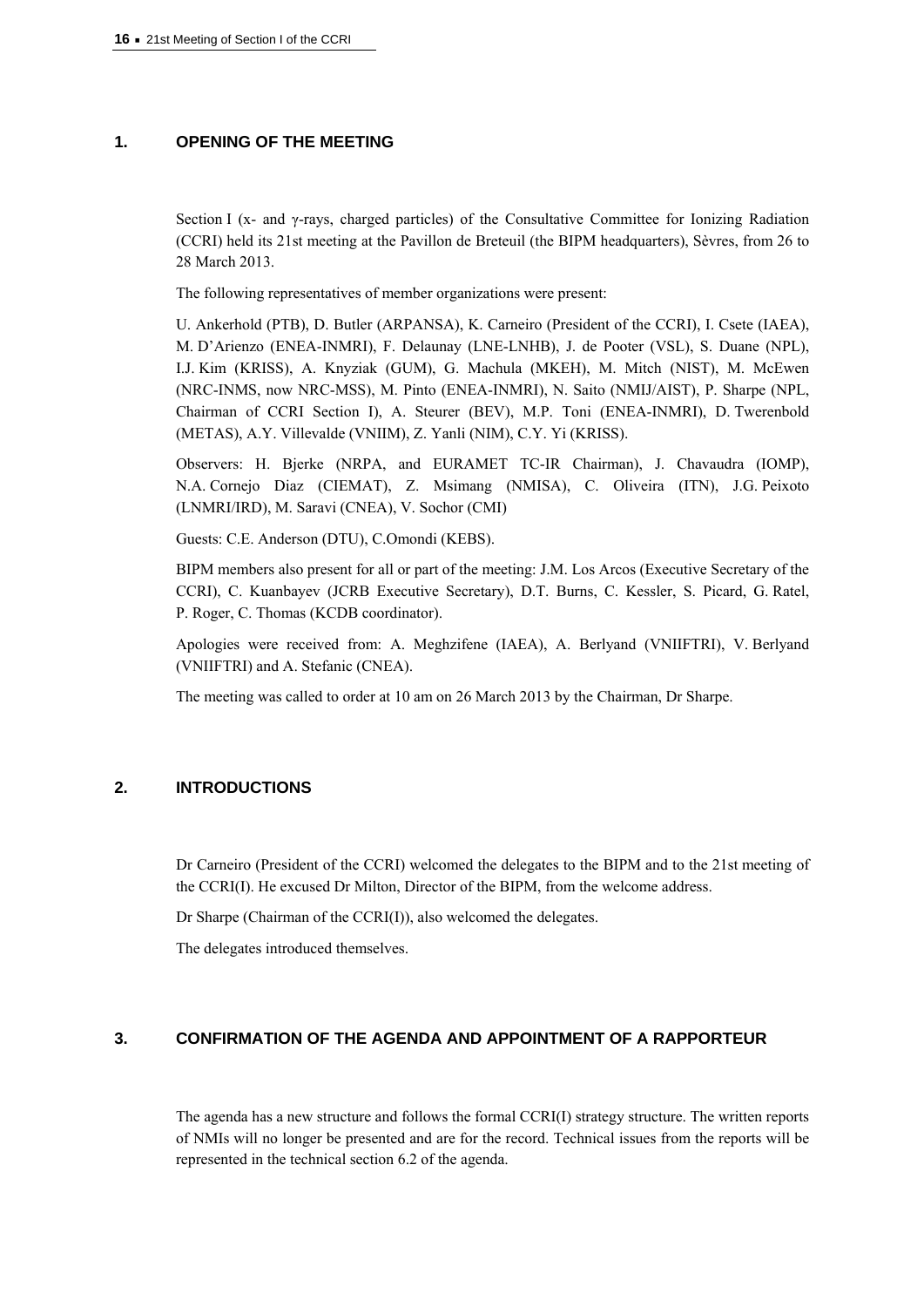The agenda was approved.

Dr Twerenbold was appointed *Rapporteur* and accepted the challenging task to attain the excellent quality of the reports of the former *Rapporteur,* Dr Ross, who was thanked sincerely for having reported the previous three CCRI(I) meetings.

### **4. PROGRESS REPORTS**

### **4.1. CCRI Reports**

#### 4.1.1. Strategy and actions reports

The CCRI President, Dr Carneiro, reported that all 10 Consultative Committees (CCs) of the CIPM have adopted the strategy approach. He presented an organogram of the BIPM and its supporting structures (CPGM, CIPM, CCs, BIPM staff and NMI directors) and gave an update on developments and changes that have occurred over the last two years. The CGPM decided in 2011 that the BIPM should operate on a minimal budget and that certain structural changes should be implemented.

The role of the CCs was reiterated; they have no executive power within the Metre Convention but a consultative role. They may propose projects and develop a strategy to implement this.

Dr Carneiro emphasized that the CCRI's vision is to be an 'undisputed hub' for global metrology in ionizing radiation.

The CCRI strategic approach was adopted in 2009. It defines a vision over three 4-year intervals and embraces all three sections. It covers 10 working groups, 43 actions and a large number of comparisons. A list of institutional and end-user stakeholders is included.

The CCRI strategy document is 24 pages in length and the current update will be completed by June 2013. It will facilitate the communication of the CCRI President and prepare the CCRI for the future.

The CCRI had increased its number of meetings in recent years but it is the intention to decrease this again.

Future annual reports will focus on implementation of the strategic plan.

#### 4.1.2. CCRI RMO WG

The CCRI RMO Working Group is a mandatory working group and its main task is to supervise the Calibration and Measurement Capacities (CMCs) and related comparisons. Dr Carneiro stated that the CCRI has to ask itself whether the appropriate number of comparisons is performed. Some NMI directors have raised criticism against a perceived phenomenon that some comparisons seem to be motivated for scientific pure personal interest coming at CCs. However, with seven comparisons the CCRI is performing well. The CCRI(II) measurement method matrix was mentioned as a good example of how to structure the decision basis for comparisons.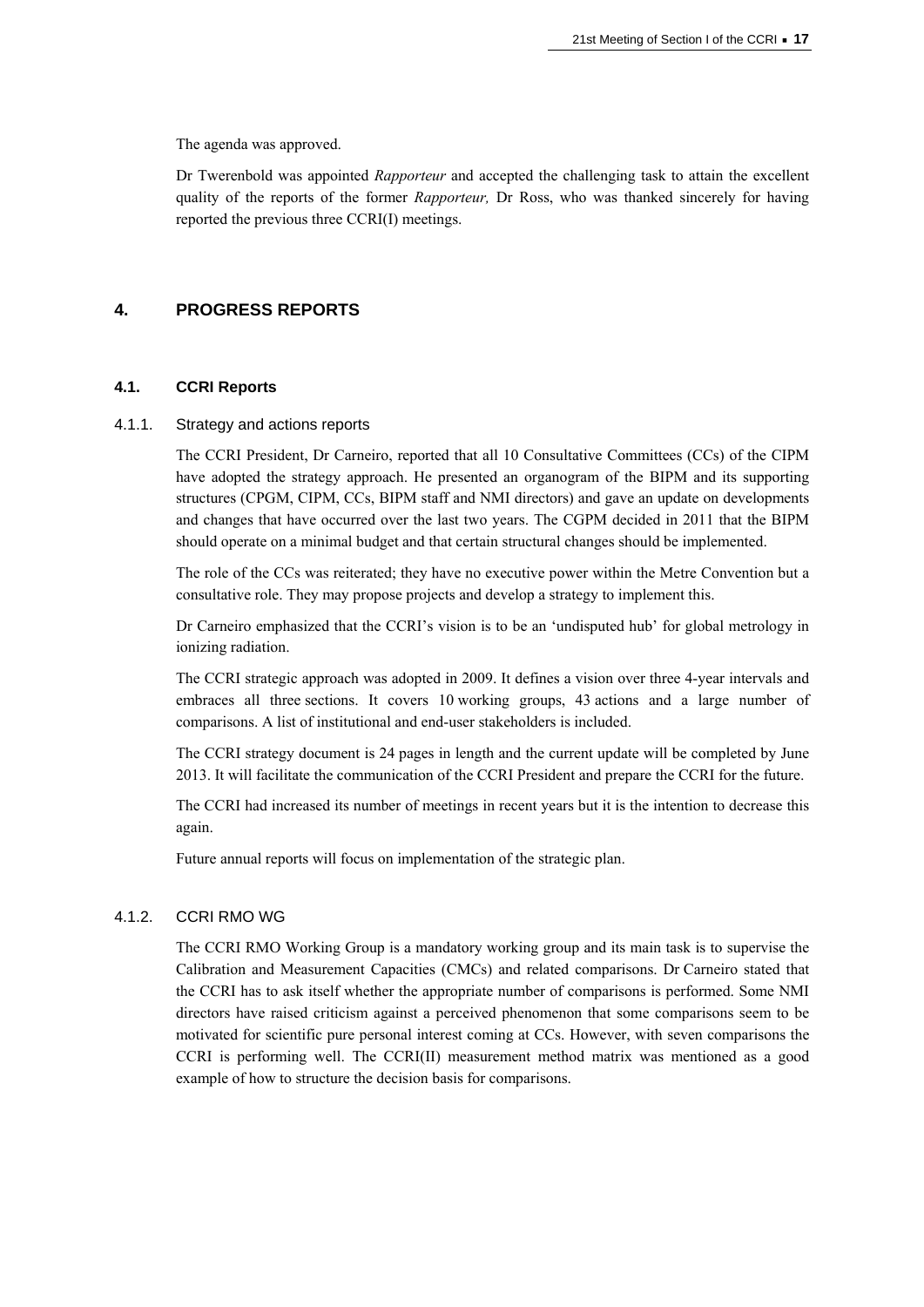### **4.2. Section I reports**

### 4.2.1. Strategy action reports

Previously, the Section I minutes were included directly in the CCRI report. In the future the report will be in form of a report on Section I progress action list. The NMIs will provide annual progress reports to the CCRI(I). These will be summarized in its report to the CCRI. The NMIs are expected to include information about dialogue between the NMIs and the designated institutes (DIs).

Dr Carneiro mentioned the BIPM Forum as a means of information exchange on the strategy report and other issues. It appears that a DI can only enter the BIPM Forum with the permission of its corresponding NMI.

### 4.2.2. Key Comparison Working Group (KCWG(I))

The KCWG did not meet in March 2013. The comparisons are running as planned.

### 4.2.3. Brachytherapy Standards Working Group (BSWG(I))

The Coordinator of the BSWG(I) Dr Allisy-Roberts was not present at the meeting and was represented by Mr Los Arcos. In previous years, the BSWG(I) has reduced its number of members and number of meetings.

The new coordinator of the BSWG(I) will be Dr Kessler and the BSWG(I) will have a new composition: PTB, NPL, NIST, NRC, BEV and ENEA.

The NIST will develop new absorbed dose to water  $(D_w)$  standards, but will continue to maintain its air kerma standards for the present. NMIs participating in EURAMET will have both  $D_w$  and air kerma standards.

Dr Thomas stated that the USA brachytherapy comparison cannot become a KCDB entry because the University of Wisconsin (UoW) is not a DI. The University of Wisconsin can however be declared as a participant. The NIST and UoW will contact their management boards to clarify the status.

Ir-192 HDR comparisons: there is no draft A report yet. In fact, the transfer standard (a cylindrical ionization chamber) cannot yet be considered as a reference standard and a decision has not been made on how to define the key comparison reference value. Brazil, Italy and Japan expressed their wish to participate in future comparisons.

LDR comparisons: if the new BSWG(I) and the CCRI decide to organize a LDR comparison it would be done in 2016. Mr Los Arcos will reconsider this topic at the CCRI(I) meeting in 2015. However, Dr Ankerhold reported that, in the framework of the European iMERA-Plus project JRP6, a brachytherapy comparison was performed with three LDR standards (ENEA, LNE-LNHB, PTB). The situation regarding brachytherapy comparisons was discussed at the EURAMET-TC-IR meeting 2012 in Bucharest and the ENEA (Maria Pia Toni) proposed a new comparison for LDR brachytherapy with I-125 seeds. The ENEA agreed to be the pilot laboratory. The EURAMET LDR comparison could replace the BIPM LDR initiative and the BIPM might instead provide secretarial support and open up the European LDR comparison to other laboratories.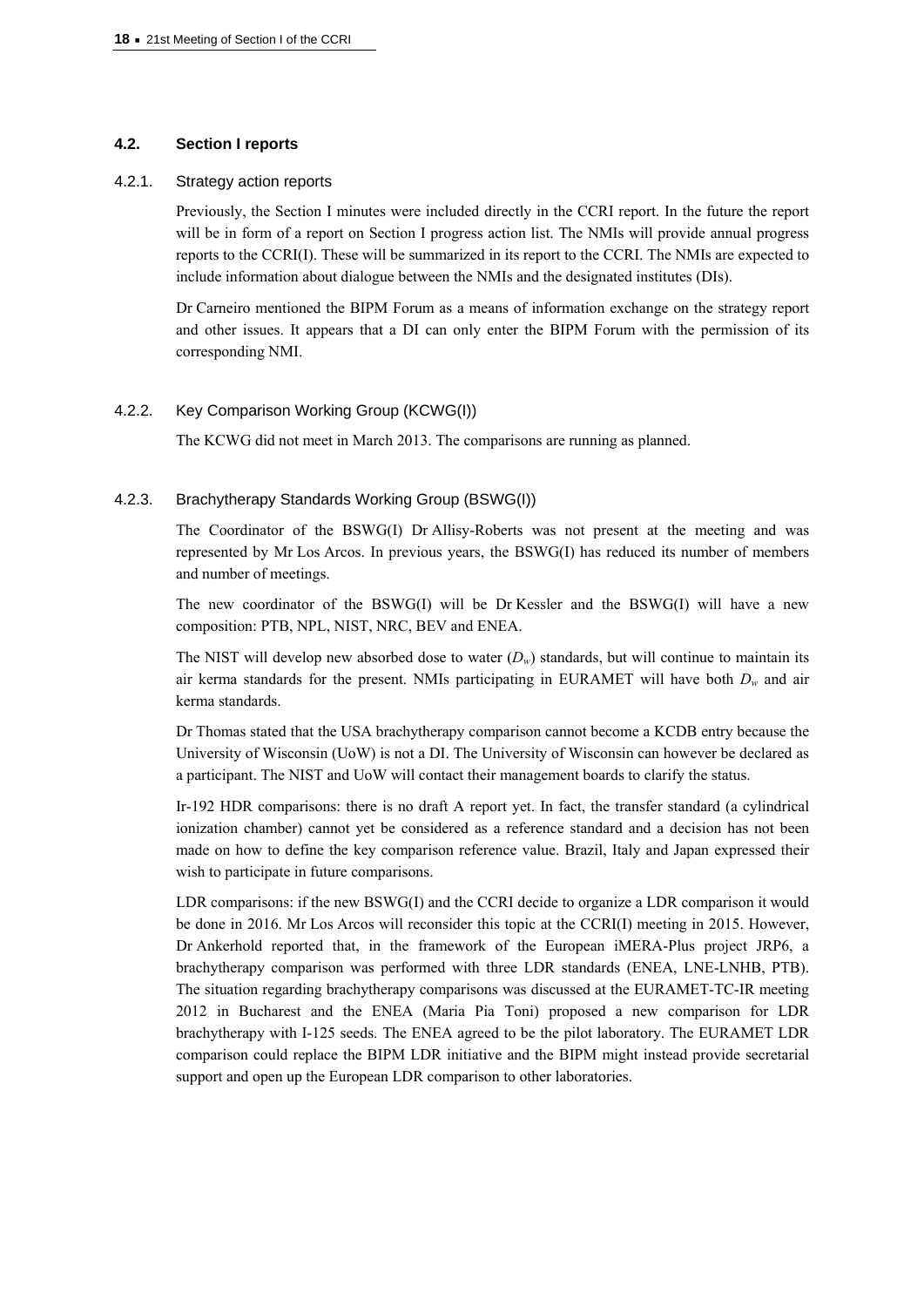### 4.2.4. Accelerator Dosimetry Working Group (ADWG(I))

The Coordinator of the ADWG(I), Dr Sharpe presented the outcome of the preceding ADWG(I) meeting on 25 March 2013 which took place at the BIPM.

The ADWG(I) reconstituted itself under a new composition consisting of the President of the CCRI, the chairman of the CCRI(I), NMIs with accelerators, NMIs without accelerators, other stakeholders and BIPM experts. The BIPM Director, Dr Milton, also participated in the meeting.

The ADWG(I) meeting on 25 March 2013 discussed ways to define the terms of reference of the working group and to evaluate the document on the BIPM accelerator proposal which is to be sent to the NMI directors. A status report on the BIPM.RI(I)-K6 comparison with the graphite calorimeter was also presented.

The terms of reference as proposed by the ADWG(I) were discussed and modified by the CCRI(I) and then formally approved. Dr Picard noted that the CIPM has to approve the terms of reference and formally constitute the ADWG(I). The modifications were to move the supervision of the BIPM.RI(I)-K6 comparison to the KCWG(I) and to limit the BIPM evaluation to the preparation of the BIPM accelerator document.

Dr Sharpe pointed out that the 2011 proposal to the CGPM for an accelerator at the BIPM was made at an unfortunate time as the CPGM was at that time exposed to the problems of the global economic crisis and the issue of the corporate governance of the Metre Convention and the BIPM. The CGPM (2011) decided that there should not be a budget for a BIPM accelerator in the 2013-2015 period. However, the CGPM agreed that a BIPM accelerator could be pursued for the 2016-2019 period if the funding could come from sources outside the normal dotation.

The document CCRI(I)/13-02 "CCRI Recommendation for a Linear Accelerator at the BIPM" was discussed. The CCRI(I) decided to redraft the document in terms of a strategy for accelerator dosimetry with three scenarios:

- a) an accelerator at the BIPM
- b) the BIPM travels with a primary standard to a designated facility of each RMO
- c) maintain the current arrangement.

In addition, Figure 2 in the document (results of the three K6 comparisons of accelerator dosimetry to date) was adapted to better convey the message to non-therapy dosimetry experts.

### **4.3. Report of the BIPM Programme of Work 2009-2012**

Mr Los Arcos presented the BIPM Programme of Work 2009-2012.

The management of the Ionizing Radiation Department changed during this period. The Director of the Department was Dr Allisy-Roberts until her retirement on 31 May 2012. The *ad interim* Director between 1 and 30 June 2012 was Dr Burns and as of 1 July 2012 Mr Los Arcos took over as the new Director of the Ionizing Radiation Department.

During 2009-2012 the BIPM Ionizing Radiation Department comprised a director, eight staff members and one secondee for three months.

The BIPM Dosimetry Group (D. Burns, S. Picard, C. Kessler and P. Roger) cover the following five activities: RI-A1-1 low- and medium energy x-rays (and mammography), RI-A1-2 <sup>60</sup>Co and 137Cs γ-rays, RI-A1-3 high-energy photon beams, RI-A1-4 brachytherapy and RI-A1-5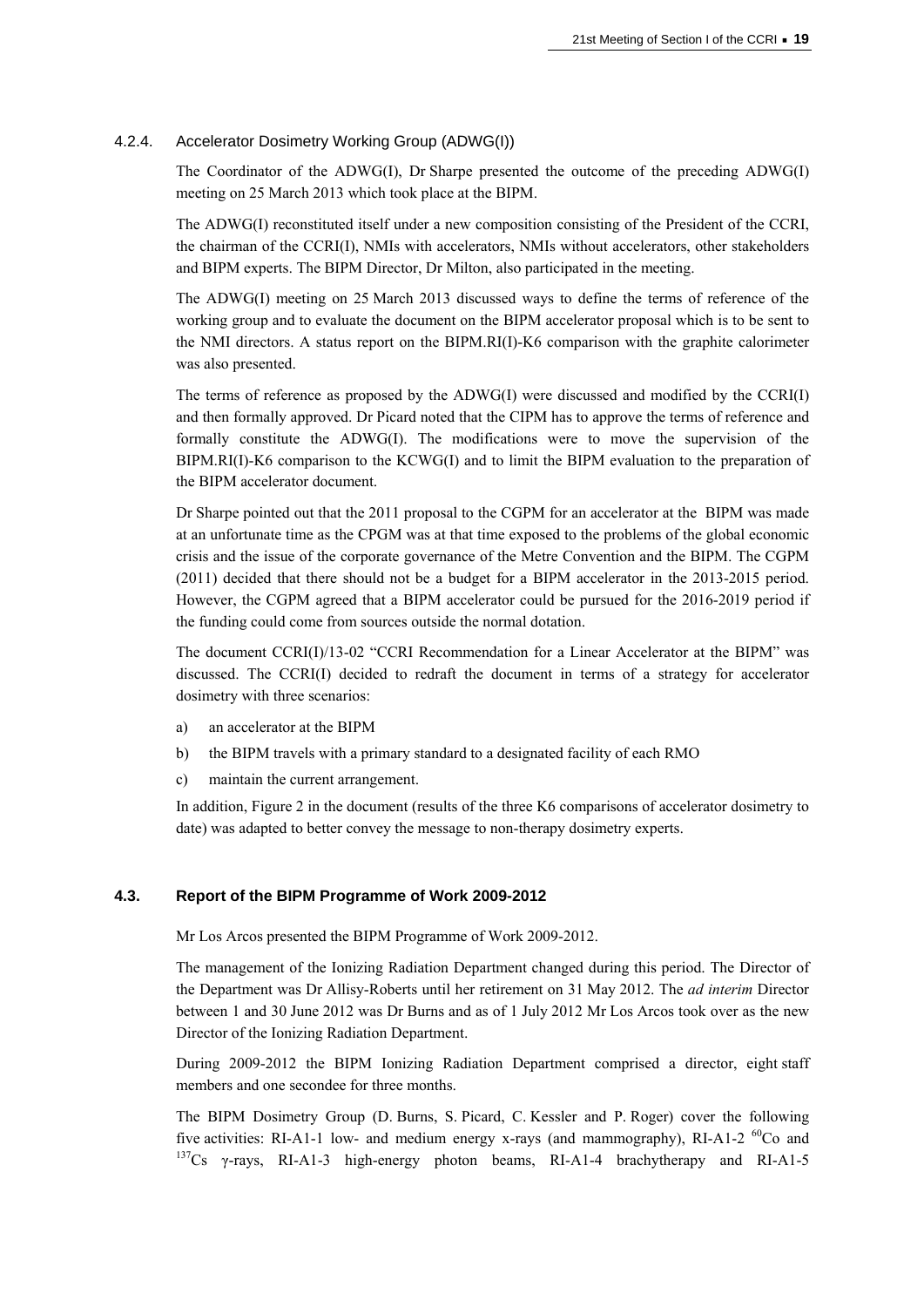medium-energy absorbed dose standard development. The dosimetry team participates in a large number of comparisons and performs a number of certified characterizations of National Standards.

The pre-1970 <sup>60</sup>Co irradiator was replaced in November 2011 by a new THERATRON-1000 irradiator. The new  ${}^{60}Co$  source was installed in October 2012 and the new beam has been characterized satisfactorily over the last few months. The dose rate at the reference position of the new 60Co source is around 1.1 Gy/min.

Two new primary ionization chambers were constructed for two NMIs and two new chambers were constructed for the new <sup>60</sup>Co source.

High-energy comparisons using the BIPM graphite calorimeter system were performed at NRC, PTB, NIST, LNE-LNHB and ARPANSA and reference measurements were performed in the new BIPM reference 60Co beam.

As a strategic action, BIPM access to an accelerator was explored following the CGPM decision of October 2011. In the current proposal the budget for an accelerator at the BIPM has been reduced from 3.6 M€ to 1.7 M€ and a source of external funding is to be sought.

HDR Brachytherapy transfer standards are maintained at the BIPM and four comparisons have been undertaken. If LDR comparisons are undertaken, secondments will be needed. The rearrangement of the BSWG(I) is awaited.

The BIPM dosimetry group continued the development of an absorbed-dose standard for mediumenergy x-rays including the construction of thin-walled transfer ionization chambers.

The Ionizing Radiation Department organized three CCRI and two CCAUV meetings as well as 29 WG meetings. Three BIPM monographs and three *Metrologia* special issues were published.

The CCRI(I) congratulated Dr Burns on his election as a member of the ICRU in 2012.

The CCRI(I) sincerely thanks the BIPM Dosimetry Team for its outstanding work.

# **4.4. Written reports from the NMIs (for the record)**

The written reports from the NMIs have been received from most NMIs and will be kept as an electronic annex on the website.

# **5. CIPM MRA**

### **5.1. JCRB report**

The JCRB report was presented by the new JCRB secretary, Dr Chingis Kuanbayev, who took office in September 2012.

Dr Kuanbayev presented the most important resolutions of the 28th and the 29th meeting of the JCRB: the QMS of the DIs have to be in place before submitting the CMCs and Resolution 25/1 describes how greyed-out CMCs will be deleted from the KCDB.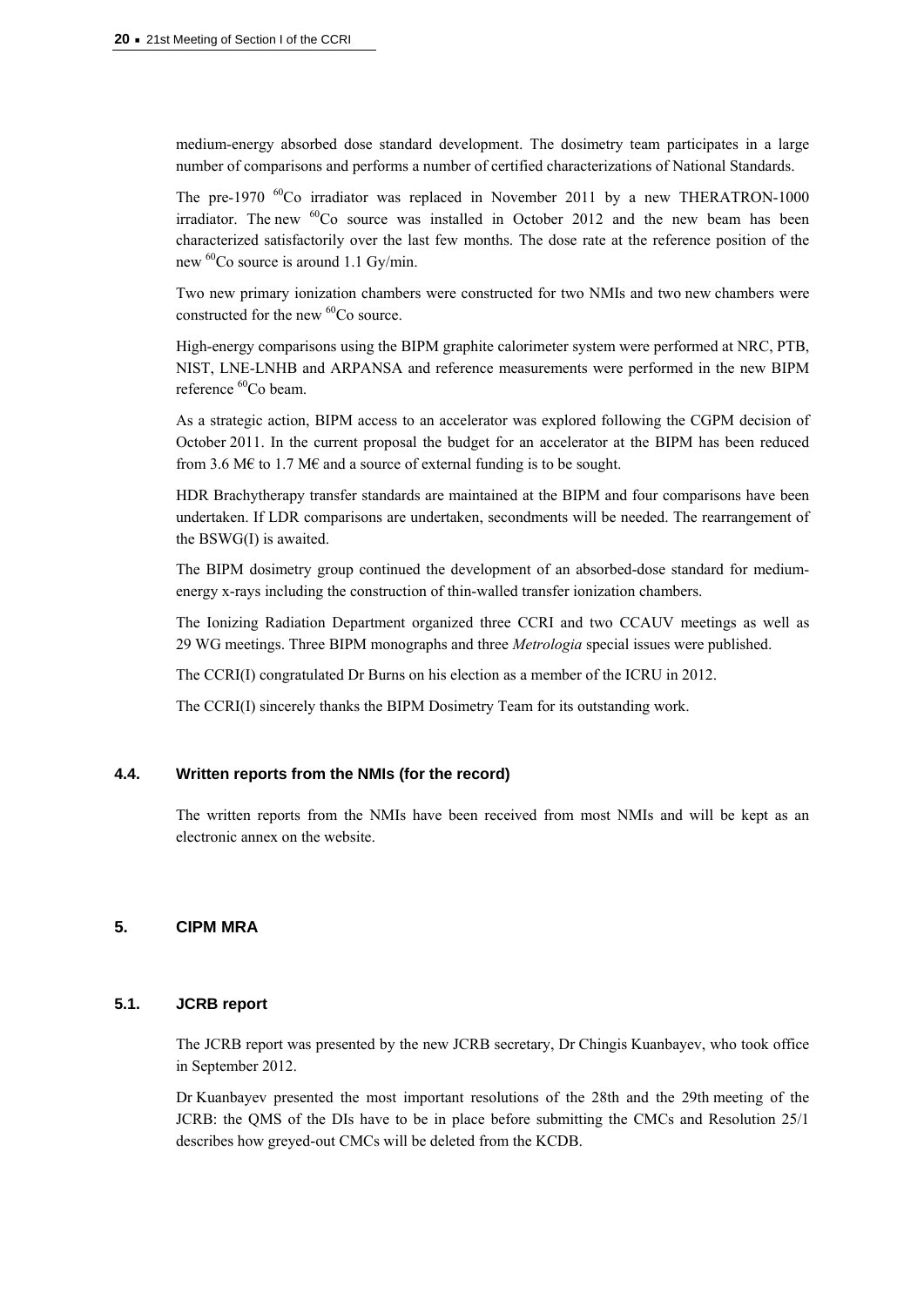The 30th meeting of the JCRB was held on 19 and 20 March 2013. Efforts are being made to speed up the CMC review process (revision of document CIPM MRA-D-04). The JCRB recommends reducing the duplication of RMO comparisons.

Dr Csete noted that certain CMCs submitted in 2001 are delayed as they are waiting for supporting evidence.

Dr Kuanbayev commented that Tunisia and Colombia have recently become Member States of the BIPM and that Botswana, Namibia, Oman and Syria have become Associates of the CGPM. Two States have been excluded from the Metre Convention.

### **5.2. Comparisons**

5.2.1. BIPM and CCRI(I) key comparisons status

### **BIPM.RI(I)-K1, BIPM.RI(I)-K2, BIPM.RI(I)-K3, BIPM.RI(I)-K4,**

### **BIPM.RI(I)-K5, BIPM.RI(I)-K6, BIPM.RI(I)-K7, BIPM.RI(I)-K8**

The IR Dosimetry Group presented the status of the key comparisons identified as BIPM.RI(I)-K1 through BIPM.RI(I)-K5 and BIPM.RI(I)-K7. The status of BIPM.RI(I)-K6 was updated by Dr Picard in a separate presentation.

Following the 10 year update plan, the following comparisons have to be performed in 2013:

BIPM.RI(I)-K1: DMDM, NMIJ, NIM and LNE-LNHB

BIPM.RI(I)-K2: PTB and BEV

BIPM.RI(I)-K3: ENEA, NRC, PTB, NIM, BEV and VSL.

BIPM.RI(I)-K4: METAS, MKEH and LNE-LNHB

BIPM.RI(I)-K5: NIST, ENEA, PTB and NMIJ/AIST

BIPM.RI(I)-K7: VNIIM will perform a comparison.

Dr Sharpe stated that looking at the significant demand for medium x-ray comparisons (K3), the BIPM should be more proactive towards the NMIs scheduling the comparisons. At the same time he urged the NMIs to plan the comparisons currently marked "black" sufficiently ahead in order to facilitate the work and planning at the BIPM.

Dr Picard presented a status report on the BIPM.RI(I)-K6 comparison 'Absorbed-Dose Calorimetry in Accelerator Photon Beams'.

Three reports have been published (comparisons with NRC, PTB and NIST), one draft A report has been completed (LNE-LNHB) and for the ARPANSA comparison the measurements were performed in September/October 2012 and the phase space files made available. The next comparisons are planned as follows: NPL/VSL in September 2013 and METAS in March 2014 and other NMIs will follow (NMIJ, NMI, KRISS and ENEA).

Dr Picard presented a proposal where the results of the BIPM.RI(I)-K6 comparison provide the technical basis for degrees of equivalence in the BIPM key comparison database. The DoE proposal was approved by the CCRI(I) and will be formulated as a recommendation.

Dr Carneiro noted that when entering the KCDB and searching for results of the BIPM.RI(I)-K6 comparison the database displays the message "No results are available from the KCDB for this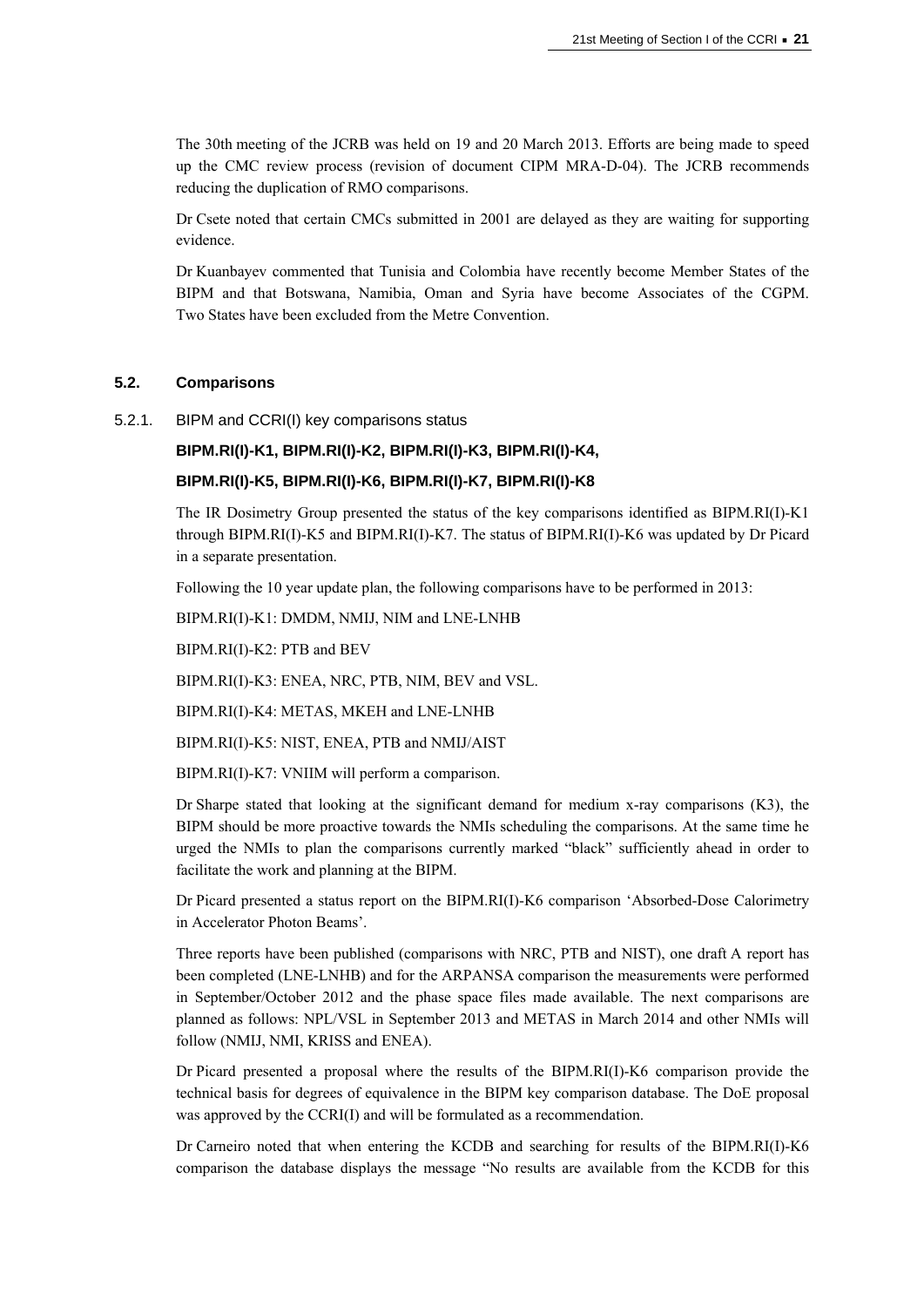comparison". Dr Carneiro considers this unhelpful in the light of the discussions for a BIPM accelerator. Dr Thomas responded that it would be difficult to program an alternative response from the KDCB.

The ADWG(I) stated in its previous meeting that it would be very useful if the results of LNE-LNHB and ARPANSA could be included in the DoE as soon as possible.

### 5.2.2. Regional key and supplementary comparisons status

# **AFRIMETS, APMP, COOMET, EURAMET, SIM**

AFRIMETS: one ongoing air kerma comparison  ${}^{60}Co$ ,  ${}^{137}Cs$  and x-ray radiation protection level including the participation of the PTB and MKEH.

APMP: K1 draft B completed, K2 draft B submitted and K4 published. Various supplementary comparisons planned: radiation protection level and ambient dose equivalent for neutrons.

COOMET: one 137Cs protection level air kerma comparison with 10 participants and three transfer chambers. Draft A is in progress.

EURAMET: There are two large comparison projects in progress: #1132 (Comparison of the ambient dose equivalent rate for photon radiation) and #1177 (KAP meters in terms of air kerma and kerma area product). Another two bilateral comparisons #1221 (diagnostic x-ray beam qualities) and #1200 (medium energy x-ray radiation) support the IAEA calibration service.

SIM: comparison of medium-energy x-ray standards (SIM.RI(I)-K3) piloted by the NIST, Draft A report is in progress.

### 5.2.3. Future comparisons

Brachytherapy HDR: circulating well chambers with Ir-192 micro-sensor models. Participating NMIs are ENEA, PTB, NPL, LNE-LNHB and NIST.

High energy electron: circulating alanine and solid water phantom. Participating NMIs are NRC, NPL and METAS. The formal protocol will be registered at the BIPM.

### **5.3. Calibration and measurement capabilities**

Four CMCs are in progress. One CMC by NIM was rejected and must be resubmitted.

# **6. STRATEGIC PLANNING 2013-2023**

Dr Carneiro described the CIPM initiative following the 24th meeting of the CGPM (2011) which initiated the formation of two *ad hoc* working groups and three sub-committees to deal with the following topics: strategy, financial stability, conditions of BIPM employment, BIPM pension fund and CIPM membership.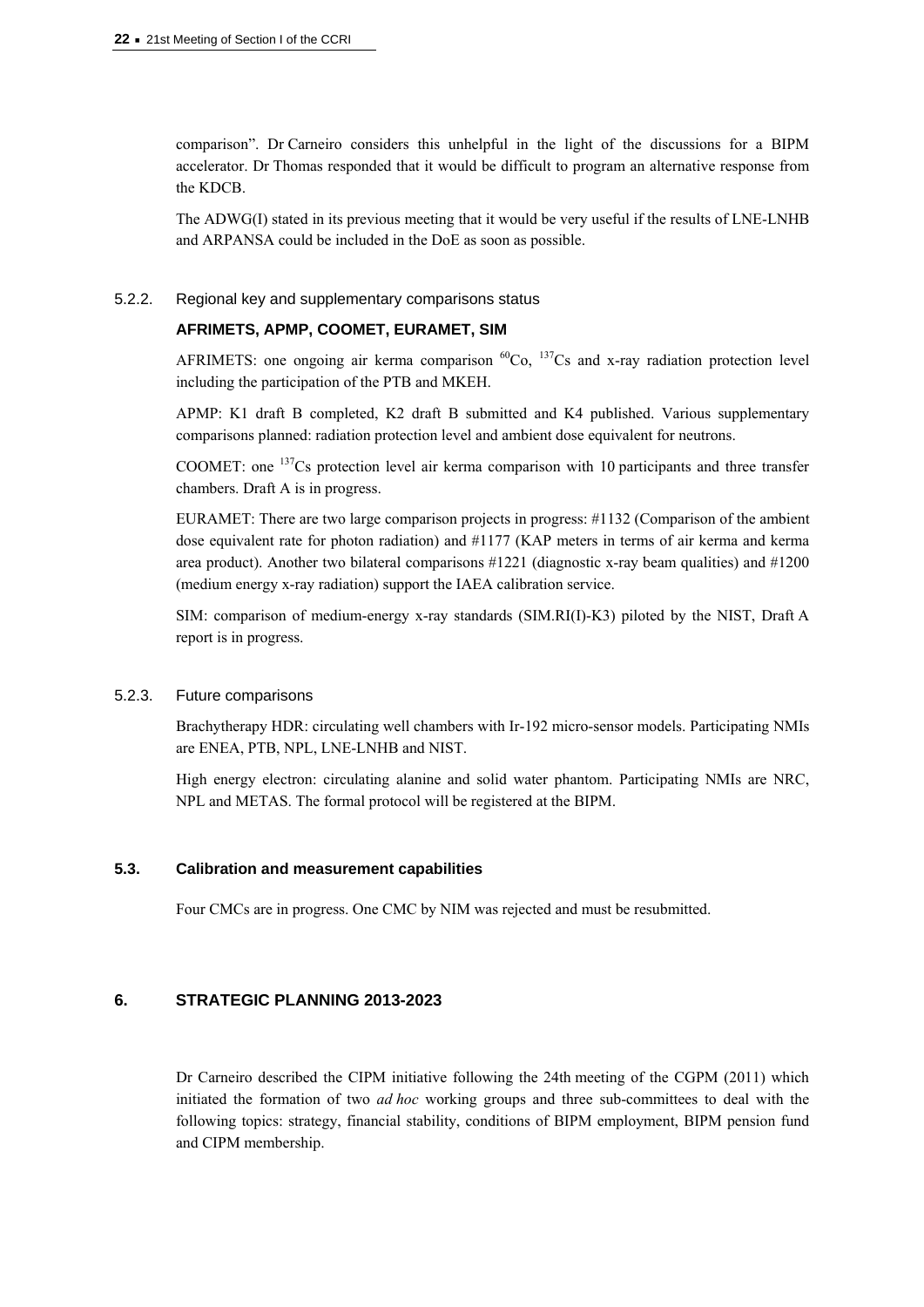Dr Carneiro presented the new strategic plan for the CCRI, which contains the short-, medium- and long-term action plans, to which a new column "BIPM" has been added. There are 10 working groups in the CCRI. The WGs for CCRI(I) are the KCWG(I), BSWG(I) and the ADWG(I). New sections on comparisons and stakeholders have been added to the strategic plan.

Dr Carneiro pointed out that the new strategic plan contains four strategic initiatives: (1) Installation of an accelerator at the BIPM, (2) Focus on stakeholders, (3) From air kerma to absorbed dose to water and (4) The International Reference System (SIR). He commented that the strategic plan will have a four-year cycle and that the CCRI and CCRI(I) meetings will be held every two years, with annual reports. In the reporting of the NMIs, the dialogue between the NMIs and the DIs has to be included.

Dr Carneiro requested that members of the CCRI(I) complete the strategic planning evaluation form. The deadline for the final submission of the CCRI strategic plan to the CIPM is the end of May 2013.

Important objectives for the short-term plan are the completion of the Secondary Standards Dosimetry Laboratories (SSDL) comparisons in the KCDB and the achievement of a BIPM medium energy x-ray standard.

A discussion took place with regard to the strategic initiative (3) "From air kerma to absorbed dose to water". Air kerma is still very much used, especially in radiation protection, and generally in Canada and the USA. Dr Chavaudra pointed out that in medical applications the end quantity is always absorbed dose. Dr Csete presented numbers on the relative use of air kerma and absorbed dose. The CCRI could in future establish a working group to review the air kerma/absorbed dose issue and to evaluate a timetable for such transfers, where appropriate.

Dr Ankerhold wondered why action c "Dosimetry for diagnostic imaging" was included in the short-term list.

### **6.1. Short term (2013-2015), medium term (2016-2019) BIPM Ionizing Radiation programme**

Mr Los Arcos noted that the number of staff and the group of activities are planned to remain unchanged. The reference documents for the BIPM Ionizing Radiation Department are the BIPM Work Programme for 2013-2015 and the CCRI strategic plan.

SHORT TERM (2013-2015):

The high-energy plans regarding a BIPM accelerator have been postponed, but the offsite graphite calorimeter activities will continue while external funding for a BIPM accelerator will be sought. The medium x-ray standard will be completed and HDR brachytherapy comparisons will be pursued.

### MEDIUM TERM (2016-2019):

If the proposal for a BIPM accelerator is accepted, it will be installed and characterized at the BIPM during this period and an electron dosimetry comparison could be planned. The BIPM will be the pilot laboratory for an LDR comparison if the BSWG(I) decides that this should go ahead in 2016.

A stakeholder meeting will be organized, possibly in autumn 2013/spring 2014 with 20 stakeholders and 30 end-user representatives.

An *ad hoc* working group could investigate new needs with regard to horizontal programmes such as security, health and industry. Issues related to hadron dosimetry will be explored.

The CCRI(I) approved the BIPM work programme.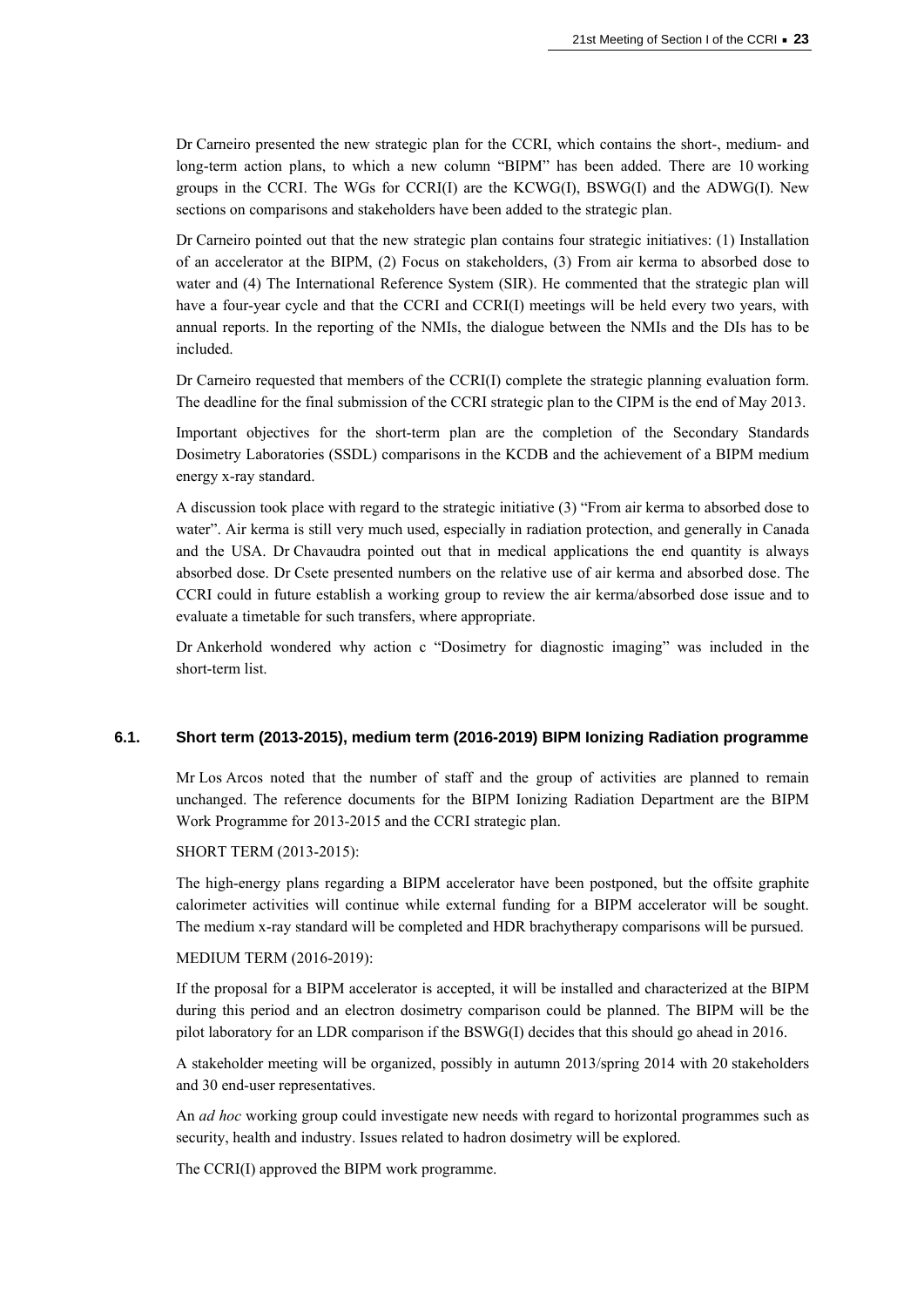### **6.2. Status of CCRI Strategic plan**

#### 6.2.1. Recommended values for physical constants

Dr Burns presented the status on the electron stopping powers and the mean energy  $W_a$  required to produce an ion pair in dry air. Using the BIPM graphite calorimeter in conjunction with ionization chambers of known volume, the product  $W_a s_{\rm c,a}$ , where  $s_{\rm c,a}$  is the stopping-power ratio graphite to air, could be determined at the BIPM. In a global analysis of the available data, the individual values of *W*a and *s*c,a were obtained using a minimization process. A paper will be published in *Metrologia*.

The results of this analysis are the best estimates  $W_a = 33.97$  eV with standard uncertainty 0.32 %,  $I_c = 81$  eV with standard uncertainty 2 eV, and the product  $W_a s_{ca} = 33.72$  eV with standard uncertainty 0.08 %. Here  $s_{c,a}$  is expressed in terms of  $I_c$ , the mean excitation energy for graphite. Note that this analysis assumes the use of the graphite grain density in the evaluation of  $s_{ca}$  (that is, 2.265 g cm<sup>-3</sup> rather than the measured bulk density). As a consequence, the resulting stopping power is lower by around  $0.7\%$  for  ${}^{60}Co$  gamma radiation, which if adopted would reduce air-kerma determinations using graphite-walled primary standards by this amount.

Dr Sharpe commented that the CCRI(I) is looking forward to the ICRU recommendation for  $W_a$  and *sc,a*. According to Dr Burns, the ICRU report should be published in time for the next CCRI(I) meeting where the topic should be reconsidered.

Dr McEwen presented a reanalysis of  $W_a$  measurements with the NRC 15 MV – 50 MV research accelerator and a proposal to repeat the experiment. The data should be available in the next few months.

In the discussion that followed, Dr Duane and Dr McEwen discussed the uncertainties.

Dr Ankerhold informed that PTB is planning experiments at the  $0.5 \text{ MeV} - 50 \text{ MeV}$  research accelerator to determine graphite stopping power directly by using thin graphite foils.

Dr Duane proposed that the air kerma uncertainties should be increased on a case-by-case basis by NMIs even if the change is not official.

Dr Csete reiterated the need to change to absorbed dose to water.

Dr Sharpe proposed that new data should be sent to the CCRI (confidentially) as soon as possible so that the CCRI is prepared for the next meeting and encourages discussions among the NMIs.

#### 6.2.2. Photon dosimetry

#### **Air kerma and absorbed dose to water for photon dosimetry**

Dr Picard presented the status of technical aspects in the development of the graphite calorimeter. The issue of shutter transit time for  ${}^{60}Co$  was discussed.

Dr Burns presented technical aspects of the Monte Carlo calculations for accelerator dosimetry comparisons with the graphite calorimeter. The dose conversion factor  $C_{w,c}$ , as a function of the calculated TPR $_{20.10}$  has been calculated for four comparisons. The conversion factors for the NRC, PTB and NIST beams follow the same line; however the LNE-LNHB results appear to deviate slightly. The introduction of weighted phase-space files might explain this deviation, the issue is under investigation. The calculations are time consuming and take up to three weeks for each beam quality. Unfortunately, a proposed short cut (calculating collector dose rather than cavity dose) turned out not to be reliable and showed more clearly a different behaviour for the LNE-LNHB phase-space files.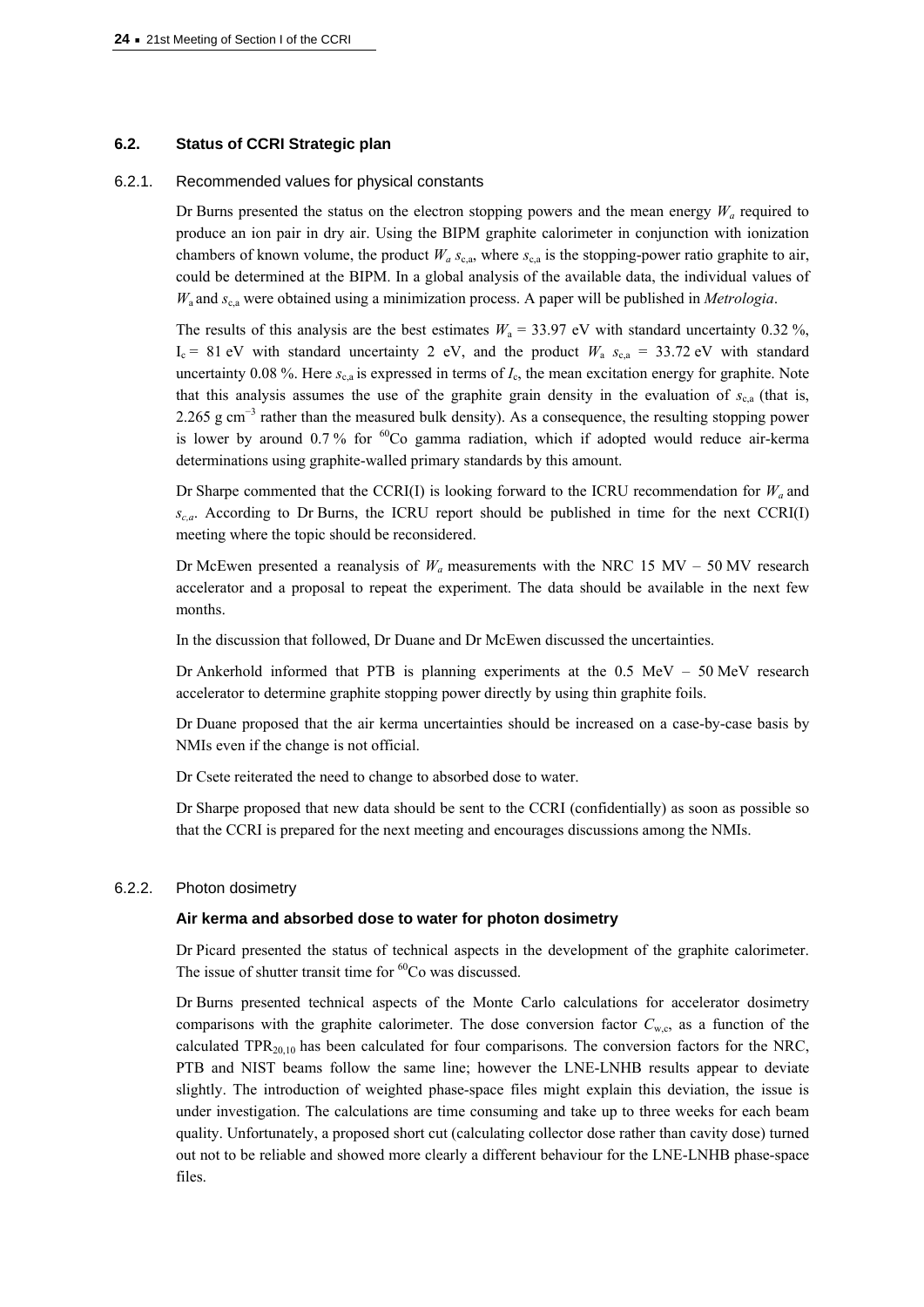Dr Burns presented a comparison of the BIPM ionometric and calorimetric  $D_w$  standards for <sup>60</sup>Co in the light of the new information on the product  $W_a$   $s_{c,a}$  and the value  $I_c = 81$  eV (with the corresponding graphite grain density). The best estimate for the ionometric standard is 0.15 % lower than the existing standard, while the new calorimetric standard is 0.05 % higher, both estimates being consistent within the (correlated) uncertainties.

The developments at the NMIs were presented according to the seating order of the delegates.

**ARPANSA**: Dr Butler presented the preliminary data of the K6 graphite calorimeter comparison. The phase space files have not yet been sent to the BIPM.

**ENEA-INMRI**: Dr D'Arienzo presented the developments using CVD Shottky-barrier type diamond dosimetry for small field dosimetry. These diamond dosimeters have a volume of less than  $0.01 \text{ cm}^3$ , do not require external basis and show a fast sub-second reaction time. According to Dr Ankerhold these devices are very stable and will be on the market as of June 2013.

Dr Pinto informed about the diaphragm corrections in the free-air chamber standard for medium energy x-rays. In addition, a design for a graphite calorimeter immersed in a water phantom was presented as a standard for medium energy x-rays. The reference depth is 2 cm. Dr Duane noted that the design could also be used for electron dosimetry.

**KRISS**: Dr Yi presented an investigation concerning the uncertainties of air kerma measurements resulting from the inherent isotopic composition of air, the effects being of the order of 10<sup>−</sup><sup>4</sup> . The temperature response of the chamber was also investigated. Dr Burns addressed the issue of hygroscopic materials. Dr McEwen stated that in this respect graphite is the material of choice because of its low thermal expansion and low hygroscopicity.

**LNE-LNHB**: Dr Delaunay presented the latest developments: determination of the air kerma calibration coefficient for a new contact radiotherapy device "papillon 50", determination of the  $k_q$ factor for small fields in the framework of the European JRP7, the  $k_q$  dependence on TPR in the context of the K6 comparison and the development of a water calorimeter for medium energy x-rays at 2 cm reference depth. Dr McEwen remarked that the high energy points in the  $k_q$  (TPR) data coincide with the Seuntjes(2000) results, is this a coincidence?

**METAS**: Dr Twerenbold presented some results on the effect of build-up caps during the preparation of the K4 comparison. In contrast to POM (Delrin), the PMMA build-up cap shows an increase in the value of the calibration factor when irradiated again after 1 hour. Dr McEwen suggested that POM being radiation-soft is the material of choice because radiation-hard materials accumulate charge.

**NIM**: Prof. Zhang detailed the installations at NIM and reported that NIM will determine the conversion from graphite to water for its graphite calorimeter with the help of a water calorimeter owned by the NRC.

**NIST**: Dr Mitch presented the development of new reference mammography beams with silver, rhodium, molybdenum and aluminium filters at 20 kV to 50 kV using a tungsten anode x-ray unit and the Ritz free-air chamber.

**NMIJ**: Dr Saito reported on a graphite calorimeter where the absorbed dose is compared to the electrical heat input. NMIJ wants to participate in the K6 comparison in 2015. NMIJ developed air-kerma standards for mammography radiation with a Rh/Rh target/filter combination in July 2012 and specially designed glass dosimeters are used for quality control of mammography in many hospitals.

**PTB**: Dr Ankerhold reported that a JRP7 dissemination workshop CAMCT 2011 was held on 29 November to 1 December 2011 at the PTB in Braunschweig and the proceedings were published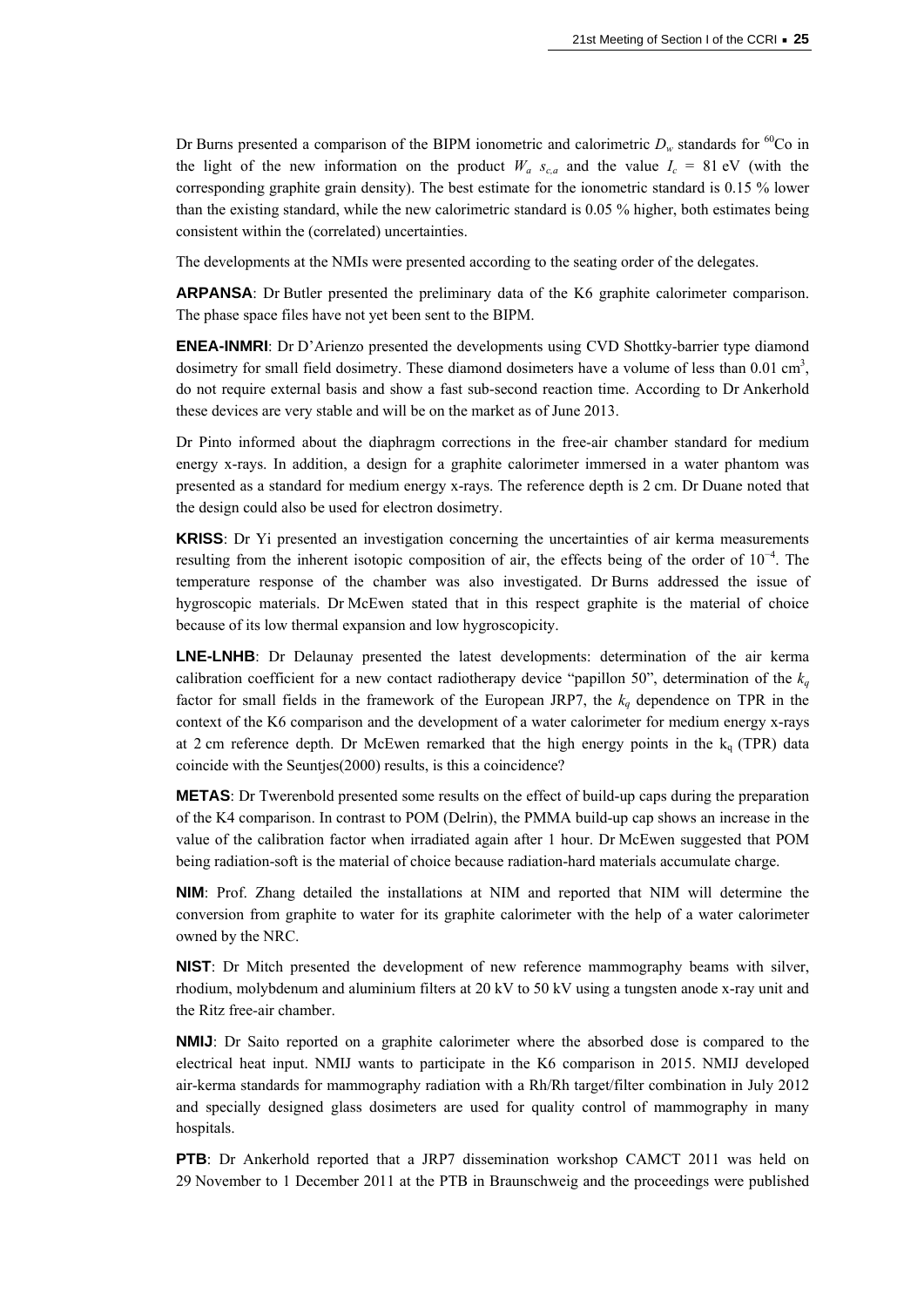in a special issue of *Metrologia* (**49**(5), October 2012). A new European EMRP project "Metrology for radiotherapy using complex radiation fields" has been launched with the participation of 10 European partners. PTB has started a project for modern CT dosimetry using a CT with access to the service control mode. Water calorimetry to determine  $k<sub>Q</sub>$  has been performed for a number of high-energy beam qualities at both  $10 \times 10$  cm<sup>2</sup> and  $3 \times 3$  cm<sup>2</sup> fields. The results indicate that the ratio  $k_0(3 \times 3)$  /  $k_0(10 \times 10)$  for the NE2561 chamber is not constant but increases almost linearly from 1.000 to 1.008 with increasing quality index  $TPR_{20,10}$ . A new cylindrical water calorimeter has been developed for non-standard irradiations such as IMRT and VMAT. The response of alanine dosimeters was investigated for high-energy photons and also for medium-energy x-rays.

**VNIIM**: Dr Villevalde presented the air-kerma standards of VNIIM and stated that VNIIM had significant involvement in bringing the legal framework up to date in Russia.

**NPL**: Dr Duane reported on the upgrade of the NPL clinical accelerators to Flattening Filter Free (FFF) photon beams. Preliminary results indicate that measurements and modelling of these FFFv beams enables a more direct validation of the Monte Carlo model, and is consistent with the results previously obtained for flattened beams. A new graphite calorimeter that can be used both in isothermal mode and in quasi-adiabatic mode is being commissioned.

**CIEMAT**: Dr Diaz presented the various standards at CIEMAT and noted that it needs to participate in comparisons to support its updated CMCs.

**CMI**: Dr Sochor reported on the development of a free-air chamber for low-energy x-rays which is motivated mainly by the increase of mammography. A non-registered comparison with BEV showed good agreement. The next development will be a free-air chamber for medium energy x-rays. A discussion among the participants ensued on the topic of polished aluminum surfaces versus graphite coatings. Dr Csete commented that the free-air chamber was only stable when including a graphite coating, a view supported by recent experience at the BIPM.

### **Brachytherapy**

**ENEA-INMRI**: Dr D'Arienzo and Dr Pinto reported on the two new absorbed-dose-to-water standards for LDR and HDR brachytherapy sources which were developed within the framework of the EU joint research project JRP6 "Brachytherapy". The LDR standard consists of a large-angle, variable volume ionization chamber in a full scatter graphite phantom and the HDR standard is a three-body (core, jacket and medium) portable graphite calorimeter for absorbed dose to graphite measurements. The absorbed dose rate to water value obtained from the HDR calorimetric measurements was compared with that obtained from the reference air kerma rate (RAKR) formalism, using the <sup>192</sup>Ir dose rate constant,  $\Lambda = 1.108 \times 10^4$ . The two  $\dot{D}_{w \text{ lcm}}$  values were in the ratio 1.005, well within the stated uncertainties. From the experimental determination of RAKR for the same source, a value of  $1.113 \times 10^4 \pm 1.8$  % was derived for the <sup>192</sup>Ir dose rate constant  $\Lambda$ .

Similarly, the LDR standard allowed an experimental determination of the dimensionless dose rate constant  $\Lambda$  from the direct measurement of  $\dot{D}_w$  <sub>1cm</sub> and a measurement of the RAKR, this latter traceable to the low-energy air-kerma ENEA-INMRI standard. The result for one type of commercial <sup>125</sup>I seed is  $\Lambda_{1cm}$  = 1.015 (u = 2.9 %) which is consistent with the corresponding value derived from the international protocols consensus dataset  $\Lambda_{1cm} = 1.012$  (u = 4.8 %).

**NIST**: Dr Mitch presented a new calibration facility for the calibration of the Xoft miniature x-ray source, which provides low-energy x-rays (< 50 keV) for electronic brachytherapy applications. The reference air-kerma rate for the sources has been directly realized through use of the Lamperti free-air chamber and a high-purity germanium detector on the opposite side.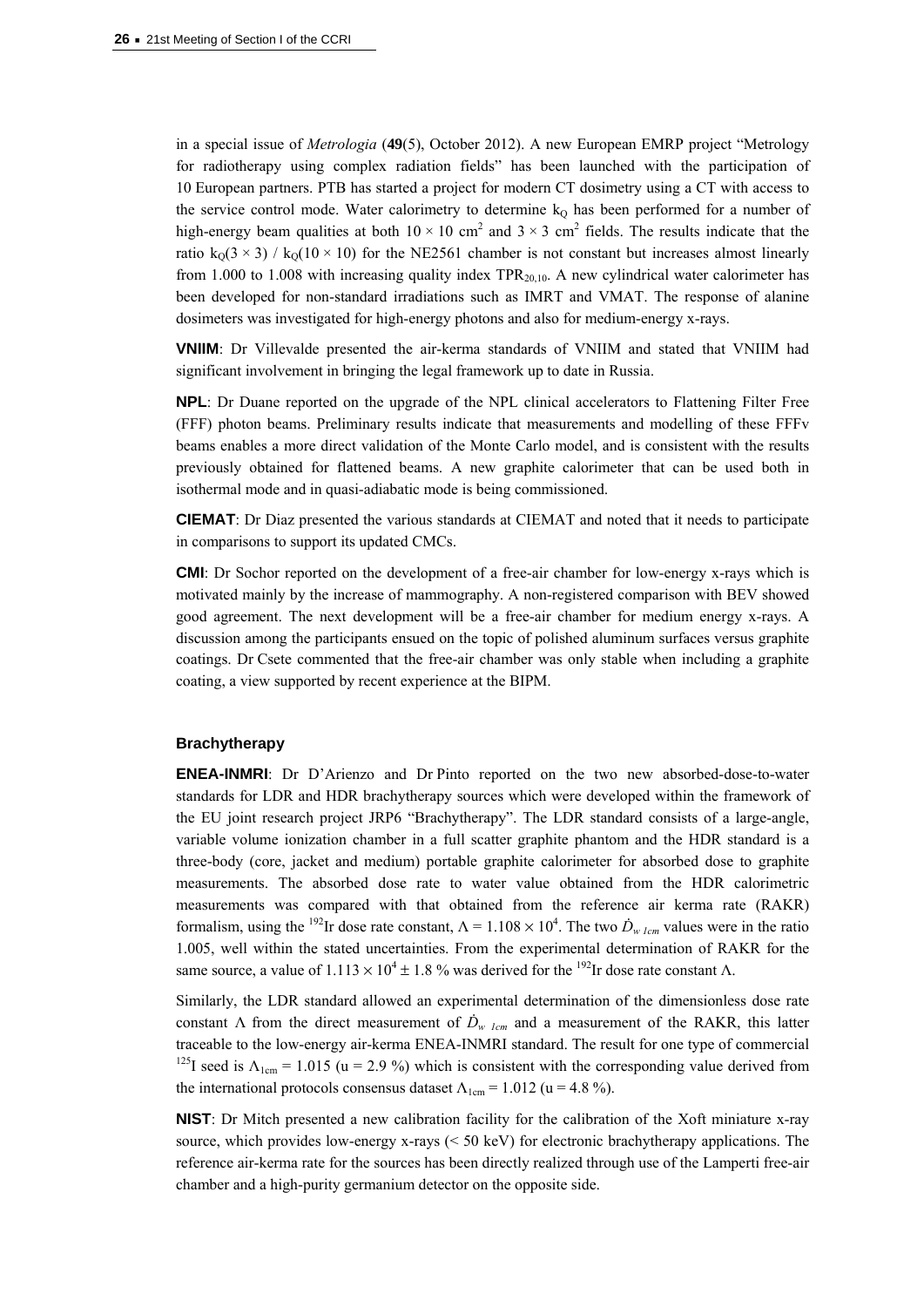**NMIJ**: Dr Saito presented a cylindrical graphite cavity chamber as the HDR brachytherapy standard of NMIJ and the measurement of the photon spectrum for Ir-192 using a Ge detector with a narrow collimator for the evaluation of several correction factors.

**NRC**: Dr McEwen reported that the NRC is developing a HDR brachytherapy standard based on Fricke dosimetry. The advantage over calorimetric techniques being its insensitivity to the self-heating of the source. The Fricke solution is placed in a ring-shaped holder around the  $^{192}$ Ir source at the reference position of 1 cm. Current research is focused on experimentally determining the G-value of Fricke for <sup>192</sup>Ir energies and using Monte Carlo simulations to correct dose-to-Fricke in an inhomogeneous holder arrangement to dose-to-water in an undisturbed phantom.

**PTB**: Dr Ankerhold reported on two new PTB brachytherapy standards which have been developed in the framework of the iMERA-Plus JRP6: a new extrapolation chamber with water equivalent walls, allowing the determination of the absorbed dose to water at 1 cm depth in a water equivalent material for the realization of a LDR brachytherapy standard, and a primary standard for HDR brachytherapy using a modified water calorimeter with the possibility to position an HDR brachytherapy source close in front of the calorimetric detector. Dr Ankerhold noted that in the new European EMRP project "Metrology for radiotherapy using complex radiation fields" the work package WP4 will determine the basic dosimetry of the two miniature x-ray tubes (MXT) which are commercially available and which are used for electronic brachytherapy in clinical routines.

**NPL**: Dr Duane presented a novel graphite calorimeter for HDR brachytherapy which was developed in the framework of the iMERA-Plus JRP6. It measures the absorbed dose rate to graphite in a ring-shaped core at a distance of 2.5 cm from the source. This quantity is then converted to absorbed dose to water by applying source dependent MC calculated correction factors and a graphite-to-water conversion factor. Two sources were calibrated with the calorimeter and compared with the RAKR as determined with the NPL's HDR air kerma primary standard resulting in an experimentally determined dose rate constant which compared well with published dose rate constants within stated uncertainties.

**NRPA**: Dr Bjerke presented a hospital HDR brachytherapy comparison among five participants which he has found difficult to publish. Scientific journals typically do not publish comparisons because of lack of originality and comparisons among secondary laboratories are not published in *Metrologia*. It was proposed that he should try publishing the comparison in the *Metrologia Technical Supplement*.

### **Radiation protection**

**NIST**: Dr Mitch presented a new <sup>137</sup>Cs calibration facility delivering dose rates between 45 mGy/h and 1100 mGy/h. It has been designed to produce low background and a high geometrical stability. For the screening of cargo and vehicles using high-energy x-ray beams from accelerators (above 5 MV) a small, brass-walled ionization chamber was designed and built by the NIST to directly realize air kerma in such beams.

**NMIJ**: Dr Saito presented ambient dose measurements from areas affected by the Fukushima accident. Cs-137 and Cs-134 nuclei are now the main sources of gamma rays. The field gamma-rays, however, are not just the mono-energetic lines because they contain photons scattered from the ground, air, etc. The corresponding photon energy spectra have been measured using a CdZnTe detector at several points in Fukushima to evaluate the reference energy spectra after the nuclear accident.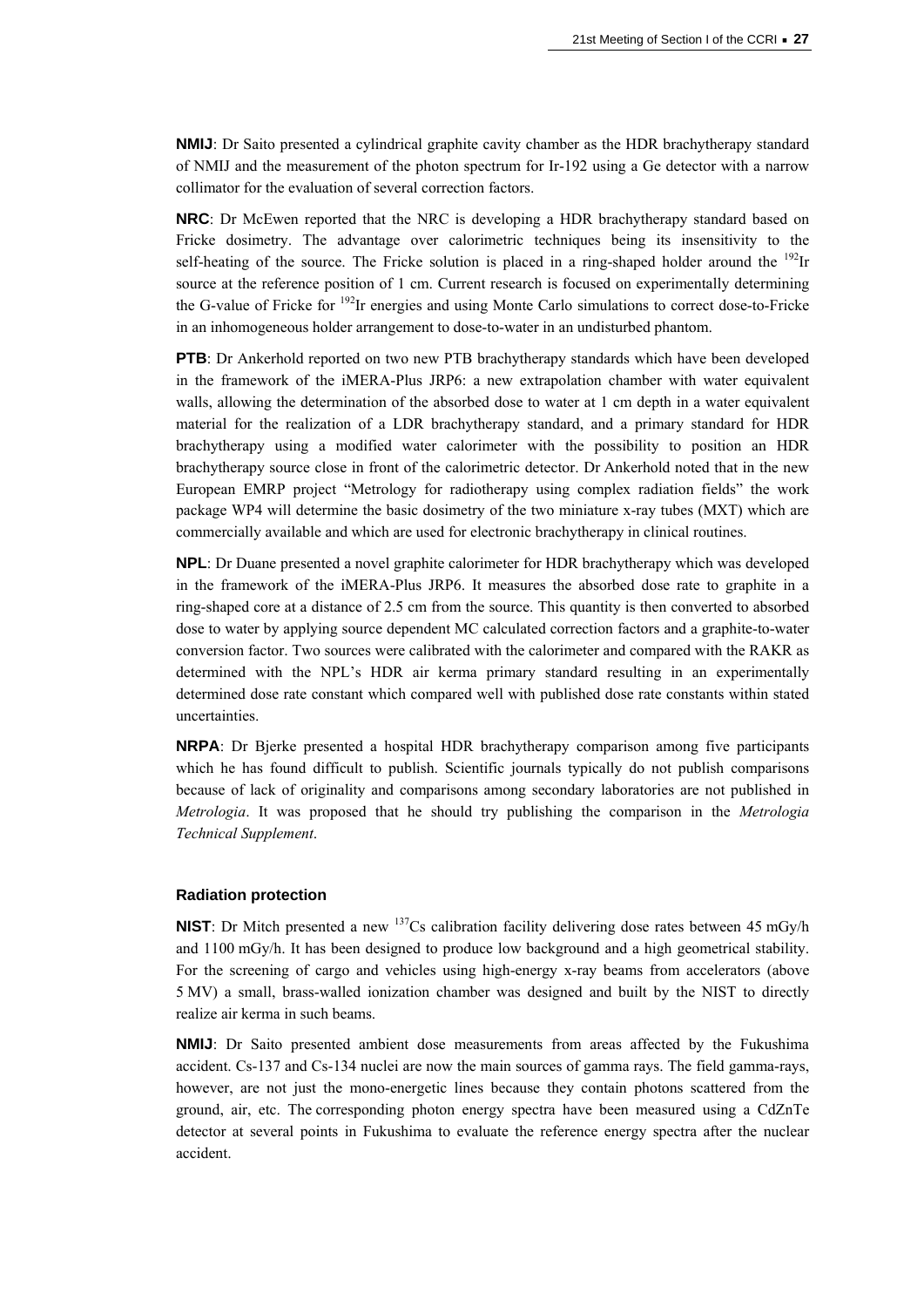**PTB**: Dr Ankerhold reported that PTB now operates a pulsed x-ray facility which will be used mainly for tests according to ISO/IEC technical specifications and type approvals. A novel pixelated detector (Medipix/Timepix) combined with a novel deconvolution method was used to investigate the spatial- and time-dependent behaviour of the pulsed x-ray fields. Dr Ankerhold gave details of the new PTB underground laboratory for dosimetry (UDO II, 430 m underground) for traceable calibration of detectors at low dose rates. The muon flux inside UDO II is reduced by almost four orders of magnitude and the low specific activity of the surrounding rock salt produces an ambient dose equivalent rate within UDO II of only  $(1.6 \pm 0.2)$  nSv/h, radon and <sup>40</sup>K being no issue at UDO II. Dr Ankerhold reported on the EURADOS H\*(10) area dosimeter comparison which comprised 20 different type dosimeters from 12 participants coming from four countries. According to Dr Csete the H\*(10) comparison will be published in 2014.

**CIEMAT**: Dr Diaz presented the CIEMAT facilities for radiation protection calibration in gammaradiation beams, consisting of a new calibration bench, three  $137Cs$  sources and one  $60Co$  source. The calibrations in terms of air kerma are NPL traceable. CIEMAT is developing a free air chamber primary standard for medium x-rays.

**CMI**: Dr Sochor pointed out that CMI will develop a larger version of its low-energy free air chamber in order to have a standard for medium-energy x-rays.

### **Radiation processing**

**NPL**: Dr Sharpe mentioned that the 7 MV accelerators with  $\geq 100$  kW power as used for radiation processing require more precise methods of measurement of the electron energies and a better definition of x-ray beam qualifiers.

#### 6.2.3. Charged particle dosimetry

#### **Electron/beta dosimetry**

**NMIJ**: Dr Saito reported that the NMIJ is going to develop an extrapolation chamber as a standard for Ru-106 beta emitting brachytherapy sources for eye plaque applicators.

**NRC**: Dr McEwen reported on high-precision depth-ionization curves to extract relative perturbation corrections for parallel-plate chambers in electron beams as part of the development of electron primary standards and improvement of dosimetry protocols.

**PTB**: Dr Ankerhold reported that PTB has started the characterization of electron beams for calorimetry. Hp(3) for eye lens dosimetry was implemented in the primary beta dosimetry at PTB and was subsequently implemented in the beta secondary standard (BSS 2). A corresponding software update for the BSS 2 was distributed (free of charge) to the users in December 2012.

### **Protons and other charged particles**

**METAS**: Dr Twerenbold reported that the METAS calorimeter for proton dosimetry was shipped to the proton accelerator at KVI in Groningen, the Netherlands, for a collaboration project between METAS, KVI and VSL. The proton dosimetry measurements at the scanned proton facility at PSI will be resumed.

**NIST**: Dr Mitch presented an initiative launched recently by the National Institutes of Health's National Cancer Institute (NCI) and Massachusetts General Hospital to establish NIST traceability efforts in proton therapy. Representatives from NIST and nine clinical proton facilities participated in an intercomparison conducted at the Proton Therapy Center, MD Anderson Cancer Center,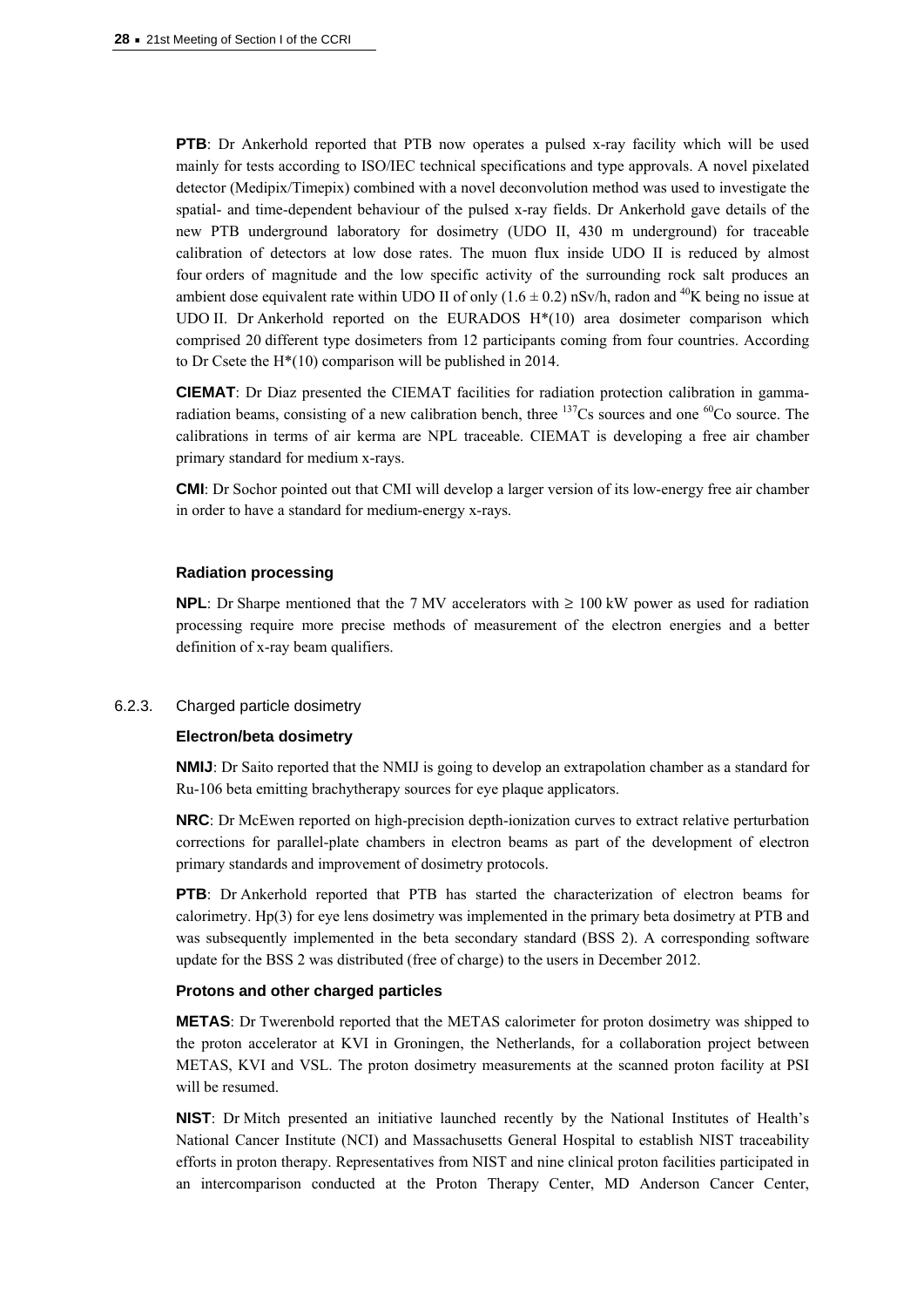Houston, TX. NIST used thimble and parallel plate ionizing chambers to carry out the measurements. More recently, the NIST brought both chambers and the water calorimeter to one of the proton facilities involved in the intercomparison (Hampton University Proton Therapy Institute, Hampton, VA) and conducted measurements in a similar proton beam.

**PTB**: Dr Ankerhold reported that the EMRP JRP BioQuaRT has been set up in order to develop measurement and simulation techniques for determining the physical properties of ionizing particle track structure on different length scales, and to investigate at the cellular level how these track structure characteristics correlate with radiation. The PTB microbeam that can generate single protons is used for this purpose;  $\alpha$  particles or <sup>12</sup>C ions and have a focal spot of the order of 1 µm on an area of  $500 \times 500 \mu m^2$  allowing irradiation of specific areas in a single cell. Dr Ankerhold also reported on measurements of W-values in argon, nitrogen and air for protons and  $\alpha$ -particles with energies from 0.7 MeV/u to 3.5 MeV/u at PTB, and for carbon ions between 3.6 MeV/u and 7.0 MeV/u at GSI.

**NPL**: Dr Duane mentioned that a dedicated primary standard graphite calorimeter for dosimetry in therapeutic proton and ion beams has been finalized and was used in the low-energy (60 MeV) clinical proton beam of the Clatterbridge Cancer Centre to confirm measurements performed with an earlier prototype. It was also used in a carbon ion beam at the Southern National Laboratories (LNS) of the Italian National Institute of Nuclear Physics (INFN) in Catania, Sicily.

**IAEA**: Dr Csete mentioned that the high energy part of the TRS 398 protocol might be revised in the coming years including the part on charged particles.

#### **Other topics**

**NPL**: Dr Duane mentioned that the NPL has been involved with the National Rotational Radiotherapy audit (NRRA) which ran a pilot for 10 centres from June to August 2011 and then opened as a national audit to all centres that were using clinical treatment with Volumetric Modulated Arc Therapy (VMAT) or Tomotherapy from January 2012 to March 2013. The results are encouraging and high pass rates have been achieved.

### **6.3. Input from RMOs**

**AFRIMETS**: Dr Msimang reported that two new ordinary members have joined: Sierra Leone and Gabon. AFRIMETS has strong ties with the IAEA and PTB and assists many laboratories. There are two training centres in Algeria (French speaking) and South Africa (English speaking). TC-QS has approved the QMS of KEBS (Kenya) and NIS (Egypt) for the CIPM MRA.

**APMP**: Dr Butler reported that the CCRI strategic plan has been discussed in TC-IR and that an accelerator at the BIPM is supported. Questions have arisen about which standards should be implemented and what the criteria for setting priorities should be. APMP faces challenges due to its large geographical area and the many language barriers. APMP is carrying out a K5 therapy level 137Cs key comparison with KRISS as the pilot laboratory. Other participants were invited to join.

**COOMET**: A seminar on air-kerma protection level dosimetry was organized together with the PTB. A new comparison for medium x-ray energies is planned; however the problem is to choose the beam qualities as the CCRI qualities are not generally available.

**EURAMET**: Dr Bjerke informed that as of May 2013 Lena Johansson, NPL, will take over the EURAMET TC-IR chair. There are three working groups in TC-IR: CMCs, healthcare and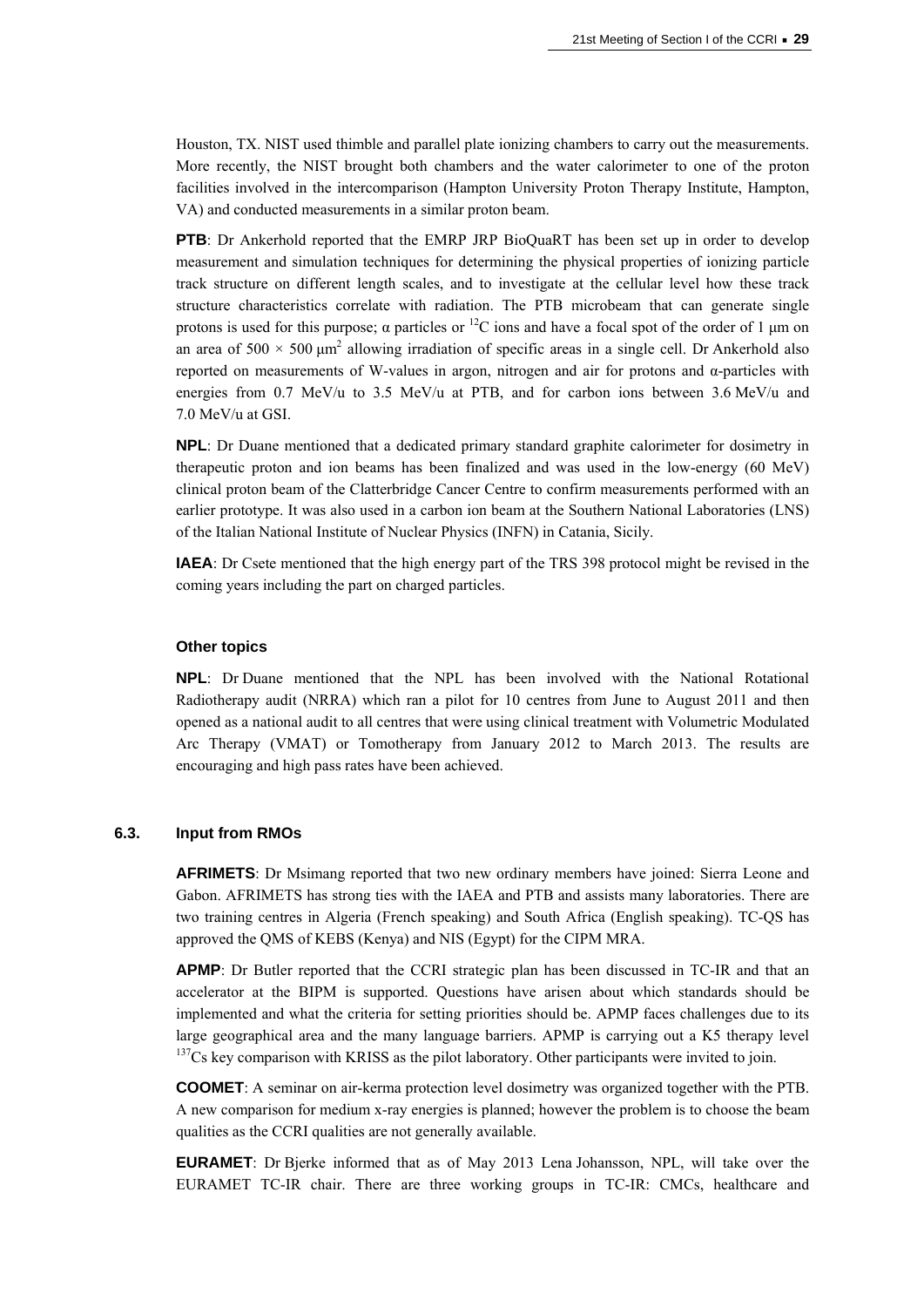radionuclides. A total of 1941 CMCs have been published and under review. In the EMRP programme, the TC-IR is participating in eight JRPs. Three roadmaps of the TC-IR are currently under revision.

**SIM**: Paraguay is new member.

#### **6.4. Input from institutional stakeholders**

**AAPM**: Dr Malcolm McEwen was also representing AAPM (as well as NRC-MSS).

**SIM**: Uruguay is a new member.

**IAEA**: Dr Csete noted that the IAEA has published a new Technical Series report TRS 457 on the Implementation of the International Code of Practice on Dosimetry in Diagnostic Radiology. Diagnostics calibrations are increasing at the SSDLs. During 2011-2012, 22 SSDLs participated in the therapy level comparison programme for ionization chamber calibration coefficients in a  ${}^{60}Co$ gamma ray beam. Calibrations both in terms of air kerma and absorbed dose to water were included. The uncertainty budgets are not yet complete and the report has not yet been published. There is an increasing demand for radiotherapy TLD audits. In such audits 5 % do not improve after follow up. In the radioprotection TLD audits the acceptance limit is 7 % which is achieved by 96 % of the participants. The IAEA will contribute to the short- and medium-term actions of the CCRI strategic plan in the following fields: small field dosimetry together with AAPM, a new diagnostic comparison and the inclusion of SSDL comparisons in the KCDB. A new IAEA-BIPM Memorandum of Understanding has been signed.

**ICRU**: Dr Burns stated that an ICRU report on key data is under way and should be published in 2014. The target at the ICRU is to publish two reports per year. ICRU is open for suggestions for new reports or revisions of existing reports and Dr Burns proposed that such suggestions be sent to him so he can present them at the annual meeting.

**IOMP**: Dr Chavaudra mentioned that the IOMP wishes to receive the CCRI strategic plan.

**IRPA**: no representative was present.

# **7. PUBLICATIONS**

### **7.1. NMIs bibliographies**

The NMIs were asked to extract their list of publications from their annual reports and to send them to Mr Los Arcos.

### **7.2. Other publications**

None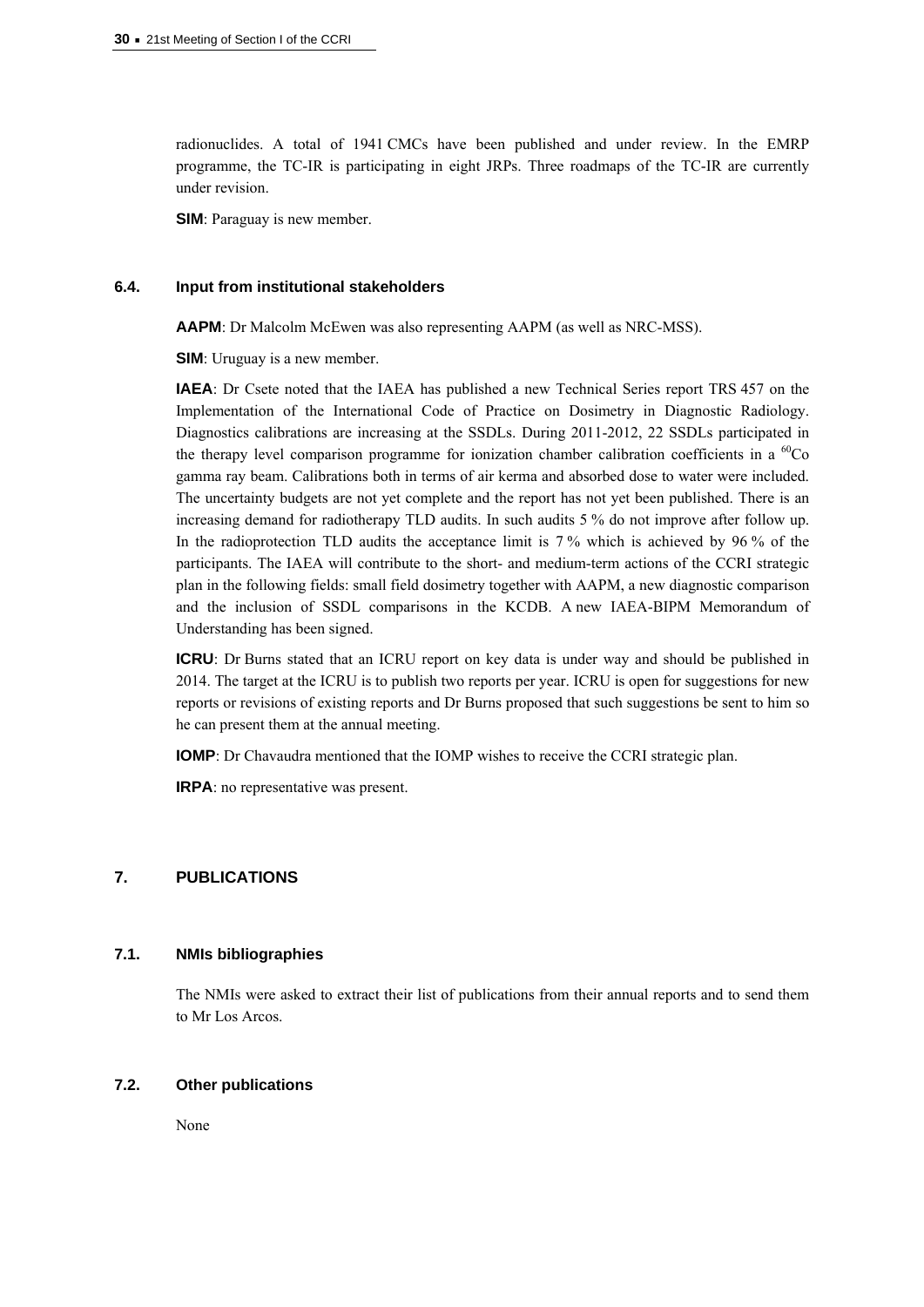## **8. CCRI(I) MEMBERSHIP CHANGES**

None

# **9. DATE OF NEXT MEETING**

Mr Los Arcos proposed that the meetings should be held end of March / beginning of April 2015. The schedule for 2015 will be proposed at a later date.

### **10. ANY OTHER BUSINESS**

Mr Los Arcos asked that the evaluation form be sent to him.

# **CONCLUDING REMARKS**

Dr Sharpe concluded that it had been a very successful meeting and he thanked everyone for their participation. He noted especially the efforts of the BIPM staff and of Mr Los Arcos in hosting the meeting.

Damian Twerenbold, rapporteur May 2013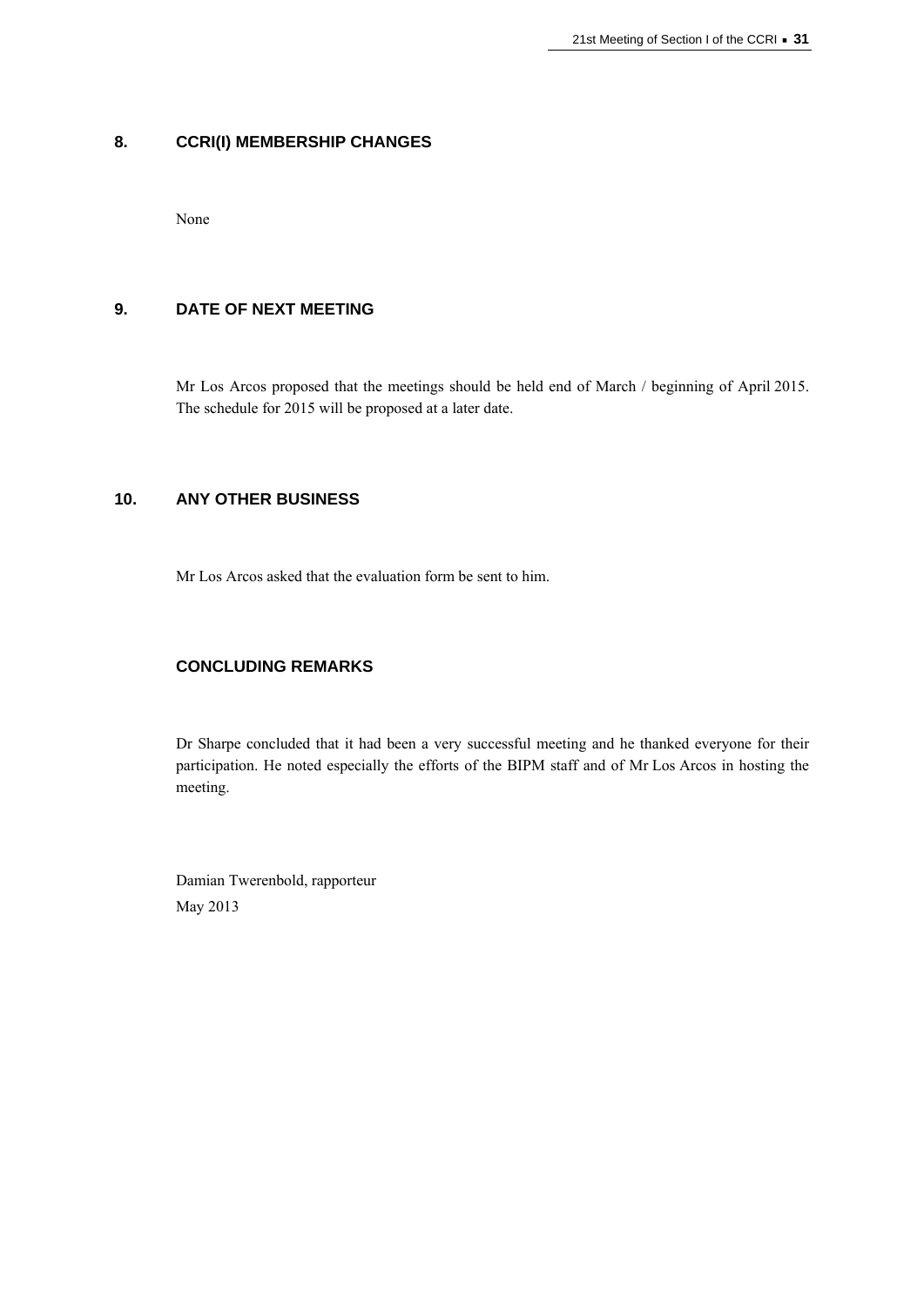# **APPENDIX R(I) 1 Working documents submitted to the CCRI(I) for its 21st meeting**

Documents restricted to Committee members can be accessed on th[e restricted website.](https://www.bipm.org/cc/CCRI(III)/Restricted/WorkingDocuments.jsp) 

Document

CCRI(I)/

| 13-00     | Draft Agenda-revised 20130301, P. Sharpe, 2pp                                                                                                                                                                                       |  |
|-----------|-------------------------------------------------------------------------------------------------------------------------------------------------------------------------------------------------------------------------------------|--|
| 13-01     | CCRI strategic plan for the period 2013-2023, K. Carneiro, P. Sharpe, L. Karam,<br>D. Thomas and J.M. Los Arcos, 23pp                                                                                                               |  |
| 13-02     | CCRI Recommendation for a Linear Accelerator at the BIPM, P. Sharpe, K. Carneiro<br>and J.M. Los Arcos, 17pp                                                                                                                        |  |
| 13-03     | Proposal for the KCRV and DoE of national primary standards for absorbed dose to<br>water in accelerator photon beams, S. Picard, D. Burns and J.M. Los Arcos, 6pp                                                                  |  |
| 13-04     | NRC Activities and Publications 2011-2013, Malcolm McEwen, 17pp                                                                                                                                                                     |  |
| $13-05$   | Status report on Monte Carlo calculations for accelerator dosimetry comparisons,<br>D.T. Burns, 2pp                                                                                                                                 |  |
| 13-06     | Report of the NIST Dosimetry Group to CCRI Section I, Michael G. Mitch, 7pp                                                                                                                                                         |  |
| 13-07     | BIPM comparisons and calibrations in dosimetry 2011 to 2013, C. Kessler, D.T. Burns,<br>S. Picard and P. Roger, 7pp                                                                                                                 |  |
| 13-08     | LNE-LNHB Highlights 2011-2012, Frank Delaunay, 19pp                                                                                                                                                                                 |  |
| 13-09     | Progress Report on Radiation Dosimetry at the VNIIM, A.V. Oborin, S.A. Fedina,<br>I.I. Tsvetkov, A.Y. Villevalde, 5pp                                                                                                               |  |
| $13 - 10$ | PTB Progress Report, U. Ankerhold et al., P. Ambrosi et al., U. Giesen, A. Arndt et al.,<br>41pp                                                                                                                                    |  |
| $13 - 11$ | Report to the CCRI section I on the activity carried out at ENEA-INMRI on photon and<br>charged-particles dosimetry in the period 2011-2013, M.P. Toni, M. Pinto, M D'Arienzo,<br>A.S. Guerra, M. Pimpinella, M. Bovi, 21pp         |  |
| $13 - 12$ | Progress report on the photon dosimetry at CMI, Vladimír Sochor, 5pp                                                                                                                                                                |  |
| $13 - 13$ | Progress Report on Radiation Dosimetry Standards at NMIJ/AIST and Photon Energy<br>Spectra Measured in Fukushima, Norio Saito, Tadahiro Kurosawa, Masahiro Kato,<br>Yuichiro Morishita, Takahiro Tanaka, and Morihito Shimizu, 17pp |  |
| $13 - 14$ | Report of SIM Labs to CCRI 2013, L. Karam, 9pp                                                                                                                                                                                      |  |
| $13 - 15$ | Progress Report (2013) on Radiation Dosimetry at NPL, P. Sharpe and S. Duane, 10pp                                                                                                                                                  |  |
| $13 - 16$ | Report on ICRU activities, D.T. Burns, 1p                                                                                                                                                                                           |  |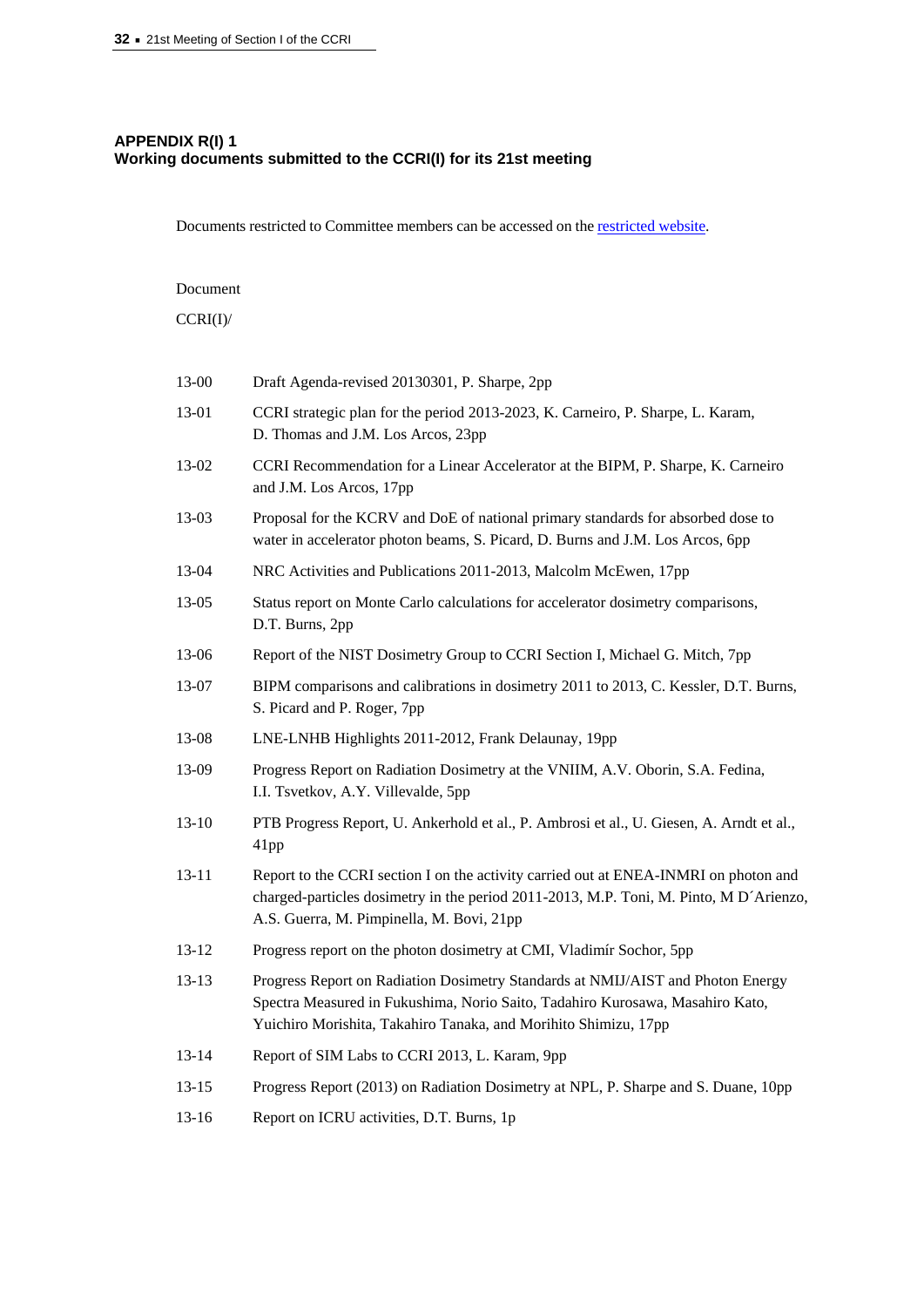- 13-17 Recent Activities in Measurement Standards and Dosimetry at ARPANSA, 2011-2013, Nkem Anele, Duncan Butler, Andrew Cole, Ramanathan Ganesan, Peter Harty, Chris Oliver, David Webb and Tracy Wright, 8pp
- 13-18 Status Report on key data for dosimetry, D.T. Burns, 2pp
- 13-19 EURAMET-TC-IR Annual Report 2012/2013, H. Bjerke, 4pp
- 13-20 Comparison of the BIPM ionometric and calorimetric Dw standards for 60Co, D.T. Burns, S. Picard, C. Kessler and P. Roger, 3pp
- 13-21 Progress report from the SSDL of the NRPA, H. Bjerke, 3pp
- 13-22 IAEA\_CCRI\_(I)\_report\_2012-2013, IAEA, 35pp
- 13-23 Progress Report (2013) on the Radiation Dosimetry at MKEH, G. Machula, 2pp
- 13-24 ITN/IST Publications list as at March 2013, C. Oliveira, 7pp
- 13-25 KRISS Progress Report to the 21st Meeting of the CCRI(I), Chul-Young Yi, Suck-Ho Hah, Kook Jin Chun, In Jung Kim, Byoung Chul Kim, Hyun-Moon Kim and Young Min Seong, 6pp
- 13-26 Temperature dependence of cavity ionization chamber response, Chul-Young Yi and Hyun-Moon Kim, 6pp
- 13-27 Inherent uncertainty of air kerma, Chul-Young Yi, 6pp
- 13-28 Progress report on radiation dosimetry at NIM , Zhang Yanli, Wu Jingjie, Wang Peiwei, Li Dehong and Wang Kun , 11pp
- 13-29 Report of activity of the COOMET Technical Committee 1.9, S. Korostin, 3pp
- 13-30 METAS CCRI(I) Report 2011-2013, B. Boillat, C. Meyer, A. Steiner, A. Tschudin, D. Twerenbold, S. Vörös, 14pp
- 13-31 Recent Activities in Measurement Standard and Dosimetry at the GUM, 2011-2013, Adrian Bozydar Knyziak, 5pp
- 13-32 LMRI (IST-ITN) Activity Report (2011-2012), C. Oliveira, 2pp
- 13-33 Evaluation form for CCRI Strategic Plan for the period 2013-2023, K. Carneiro, 1p
- 13-34 DoE for BIPM.RI(I)-K6 as recommended by the CCRI(I) (20130327), CCRI(I), 4pp
- 13-35 Minutes 21st Meeting of CCRI(I), D. Twerenbold, 16pp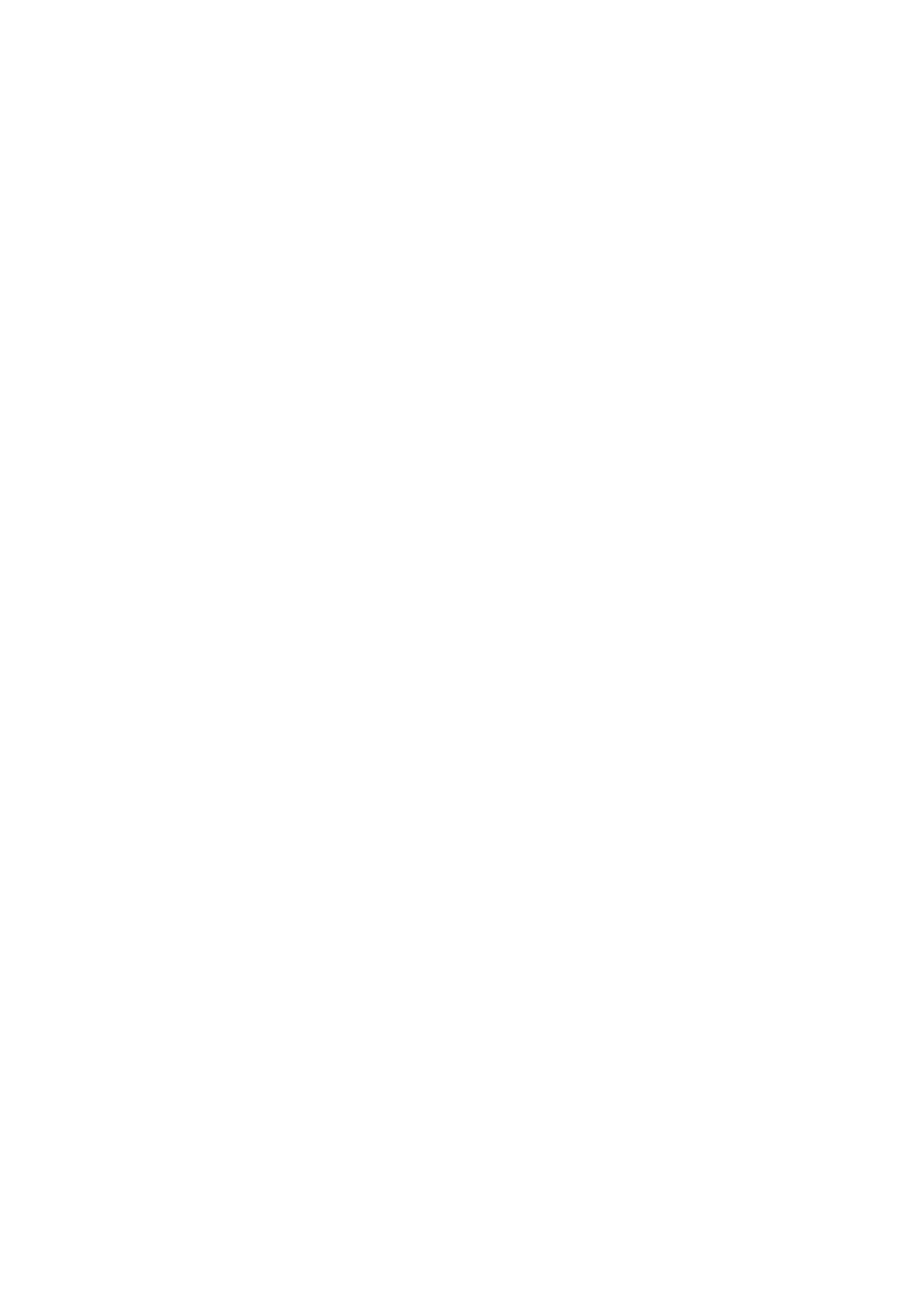# **CONSULTATIVE COMMITTEE FOR IONIZING RADIATION**

Section II: MEASUREMENTS OF RADIONUCLIDES Report of the 22nd meeting (14-16 May 2013)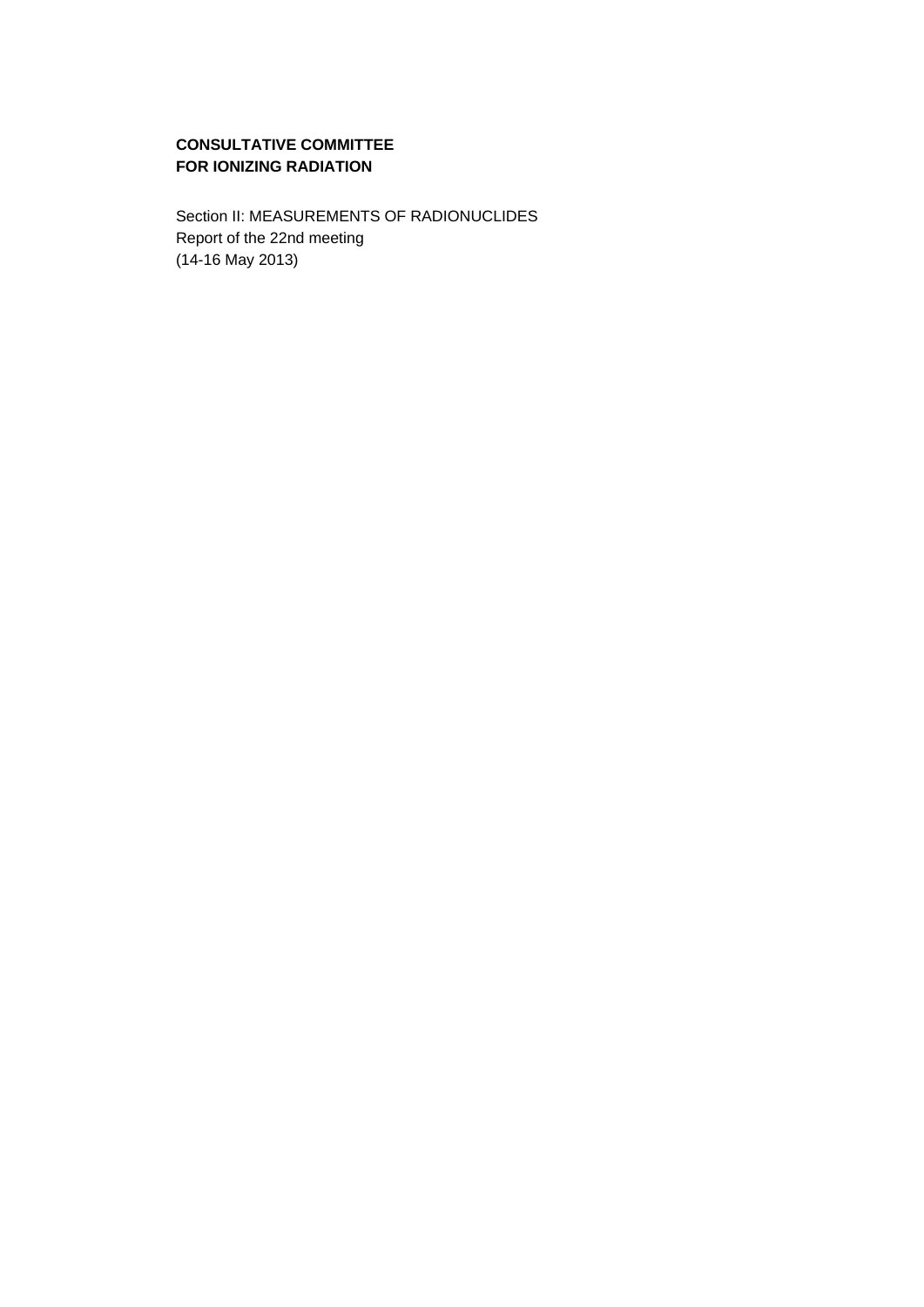### **1.-3. OPENING OF THE MEETING:**

 $\overline{a}$ 

WELCOME / INTRODUCTION BY THE CHAIRMA/APPROVAL OF THE AGENDA / APPOINTMENT OF RAPPORTEUR

Section II (Measurement of radionuclides) of the Consultative Committee for Ionizing Radiation held its twenty second meeting at the Pavillon de Breteuil (the BIPM headquarters), Sèvres, from 14 to 16 May 2013.

The following representatives of member organizations were present:

I. Alexeev (VNIIM), D. Arnold (PTB), C. Bobin (LNE-LNHB), F. Bochud (IRA), R. Broda (RC), M. Capogni (ENEA-INMRI), M. Cox (NPL), C.J. da Silva (LNMRI/IRD), P de Felice (ENEA-INMRI), C. Fréchou (LNE-LNHB), E. García-Toraño (CIEMAT), L. Johansson (NPL), L. Karam (Chairman of Section II CCRI, NIST), J. Keightley (NPL), J.M Lee (KRISS), K.B Lee (KRISS), S. Pommé (IRMM), M. Reinhard (ANSTO), M. Sahagia (IFIN-HH), J. Sochorová (CMI), L. Szücs (MKEH), U. Wätjen (IRMM), F. van Wyngaardt (NMISA), Yang Yuandi (NIM), A. Yunoki (NMIJ/AIST), J. Zhang (NIM).

**Observers:** R. Galea (NRC-INMS), A. Harms (IAEA), F.J. Maringer (BEV).

Also attending the meeting for all or part of the time: D.T. Burns (BIPM), K. Carneiro (CIPM), S. Courte (BIPM), C. Kuanbayev (BIPM, JCRB coordinator), J.M Los Arcos (Executive Secretary of the CCRI), C. Michotte (BIPM), M. Milton (Director BIPM), M. Nonis (BIPM), G. Ratel (BIPM), C. Thomas (BIPM, KCDB coordinator).

Apologies for absence were received from: C. Borras (IOMP) (Departemento de Energia Nuclear (Recife)),

The Chairman, L.R. Karam, welcomed the delegates, in particular those new to the CCRI, and asked those present to introduce themselves.

Dr Carneiro, President of the CCRI, also welcomed the delegates and expressed his thanks to those present and to previous contributors.

Dr Martin Milton (Director of BIPM) welcomed the participants, stating that he was new in this post, having started on 1 January 2013. He stressed the importance of these meetings to not only the BIPM, but to the CCRI and ultimately the NMIs themselves. Dr Milton said that he could not stay for the entire meeting as he had an appointment with the Columbian Ambassador.

The meeting confirmed the appointment of John Keightley (NPL) as *rapporteur*<sup>1</sup>.

<sup>&</sup>lt;sup>1</sup> The initial draft prepared by the *Rapporteur* was eventually completed with contributions from the Section Chair, Lisa Karam (NIST), and from the Executive Secretary, José M. Los Arcos (BIPM).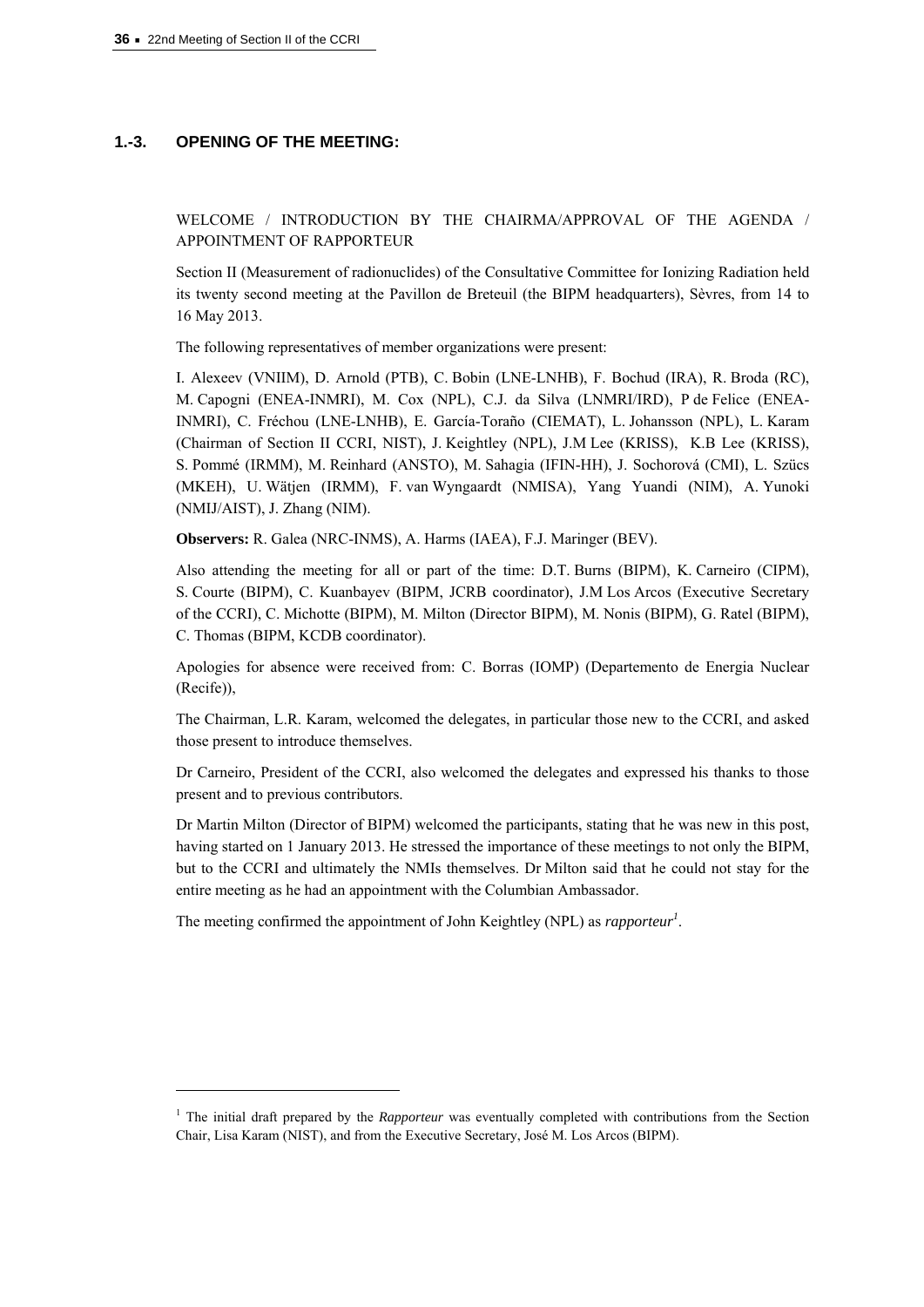### **4. Progress reports**

# **4.1. CCRI Reports**

The Agenda Item 4.1 relating to strategy and action reports of the CCRI and the CCRI RMO WG was shifted to the morning of Wednesday 15 May 2013, following a reshuffle of some agenda items. To correctly follow the flow of discussions within this meeting, these Agenda Items will be reported just prior to Agenda Item 6.

### **4.2. Section II Reports**

A series of reports on status of the various CCRI(II) Working Groups were presented, following a 'Strategy Actions Report' by the CCRI(II) Chair.

### 4.2.1. Strategy Actions Report (L. KARAM, NIST)

Lisa Karam, the CCRI(II) chair, gave a presentation on the current CCRI(II) strategy, reminding participants of the need for continuing active collaborations, and ongoing work towards updating the Measurement Methods Matrix (MMM) which is fundamental for NMIs to support their CMCs and also enables each NMI/DI to determine which comparisons are most in line with national strategies and goals. She stressed that such collaborations play a key role in increasing efficiency in reaching identified goals. She stressed the role of Quality Systems, particularly for the "emerging laboratories".

Lisa Karam then discussed how we assess the impact of this work, and mentioned the roles of the CCRI(II) Working Groups, and publications stemming from their activities.

#### 4.2.2. Key Comparisons WG : KCWG(II) (Coordinator: John Keightley, NPL)

John Keightley (NPL) gave a report on recent actions of the CCRI(II) KCWG. He mentioned that in line with the CCRI(II) strategy and in order to facilitate transparency and foster collaborations, all RMO TC chairs are to be invited to attend KCWG(II) meetings. He summarized the status of all ongoing Key and Supplementary Comparisons:

#### Key Comparisons

| $CCRI(II)-K2.Tc-99$  | Results all now received. Draft A in progress |
|----------------------|-----------------------------------------------|
| $CCRI(II)-K2.Pu-241$ | Published Metrologia Technical Supplement     |
| $CCRI(II)-K2.Lu-177$ | Published. Link of NPL result to SIR ongoing  |
| $CCRI(II)-K2.H-3$    | Draft B: ongoing                              |
| $CCRI(II)-K2.Kr-85$  | Draft A: ongoing                              |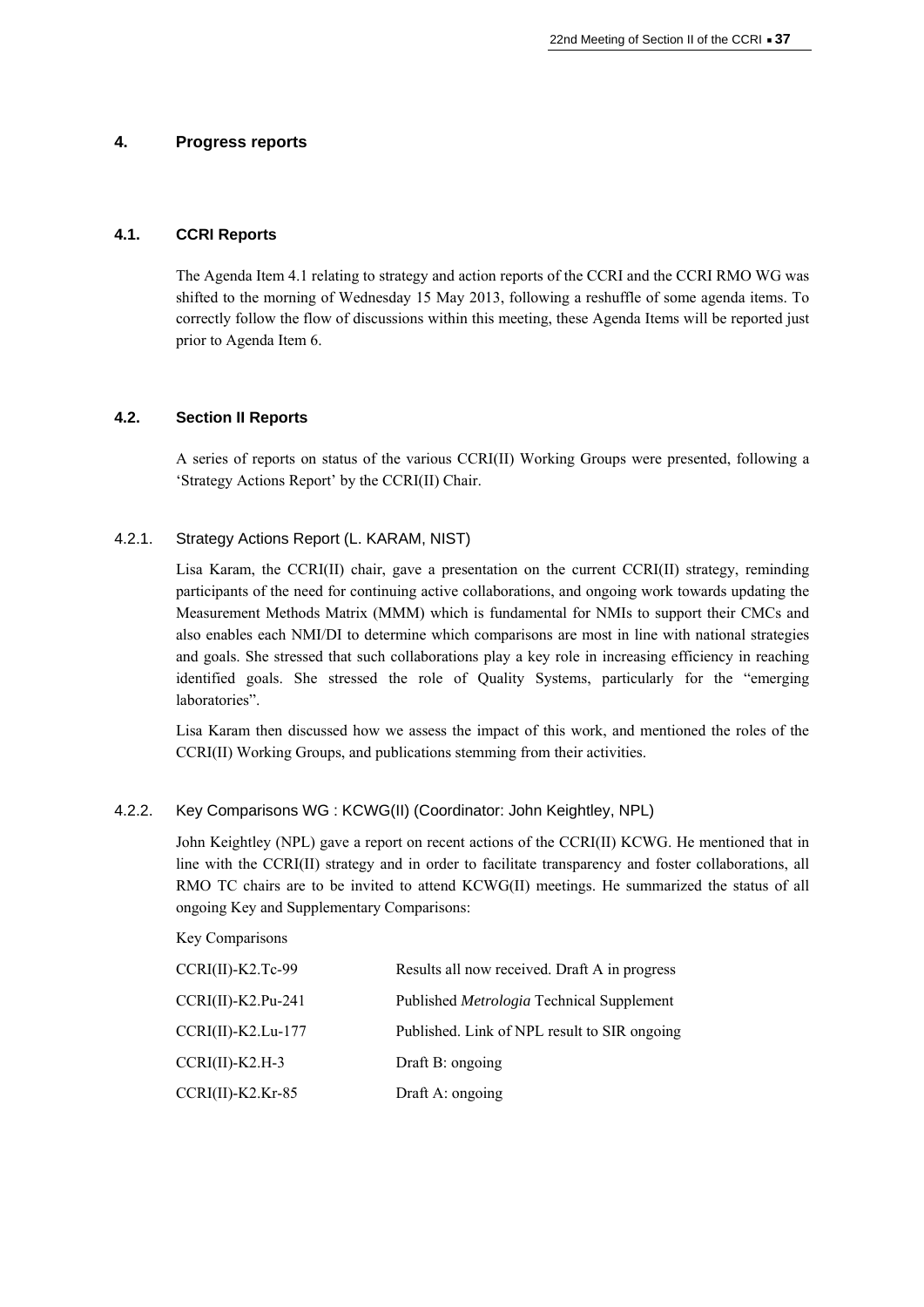Supplementary Comparisons

| $CCRI(II)-S3$ :            | Shellfish                             | (Published)           |
|----------------------------|---------------------------------------|-----------------------|
| CCRI(II)-S6.I-131/S6.Co-57 | <b>IAEA</b>                           | (Draft B)             |
| $CCRI(II)-S7$ :            | Uncerts in $4\pi\beta$ - $\gamma$ C/C | (Draft B, Metrologia) |
| $CCRI(II)-S8$ :            | Bilberry                              | (Draft B, ICRM 2013)  |
| $CCRI(II)-S9$ :            | $Cs-137/K-40$ in rice                 | (Draff A)             |
| $CCRI(II)-S10$ :           | Wide area sources                     | (results received)    |

The KCWG(II) had held four meetings since the last CCRI(II) meeting, summarized briefly below:

November 2011:

A dedicated "roundtable" discussion on the results of recent comparisons was held, focusing mainly on CCRI(II)-K2.Pu-241, CCRI(II)-K2.Lu-177, CCRI(II)-K2.Kr-85 and CCRI(II)-S7.

A review of the International Conference for Radionuclide Metrology and its Applications (ICRM 2011) was made, focusing on actions arising for the KCWG(II) and possible collaborations between ICRM and KCWG(II).

The possible use of the Power Moderated Mean (PMM) for calculations related to Key Comparison Reference Values (KCRVs), for the CCRI(II) was discussed in depth.

The KCWG(II) Ten-Year Plan was reviewed and the BIPM reported on all updates of KCRVs.

The logistics of the KCWG(II) publication of the *Metrologia* Special issue on Uncertainties in Radionuclide Metrology was reviewed.

#### May 2012:

Current status and review of Summaries for the various *Metrologia* Special Issue chapters.

The KCWG(II) Ten-Year Plan was reviewed, with particular emphasis on the upcoming Ge-68/Ga-68 and Rn-222 exercises.

November 2012:

The meeting primarily focused on the Uncertainties Special Issue of *Metrologia*, with review of chapter submissions, deadlines, authorship and possible reviewers.

#### May 2013:

A short meeting was held on 13 May, primarily focusing on the Uncertainties Special Issue of *Metrologia*, with review of chapter submissions, deadlines, authorship and possible reviewers.

Work has begun on 17 chapters of the *Metrologia* Special issue on Uncertainties in Radionuclide Metrology, with the following deadlines: Spring 2014: authors to meet at the KCWG(II) meeting, to present drafts, September 2014: revised manuscripts in final form to be submitted to *Metrologia*, early 2015: publication in *Metrologia*.

The KCWG(II) has received new proposals/suggestions for  $166mH_0$ ,  $129I$ , "Wheat Powder" and  $223Ra$ .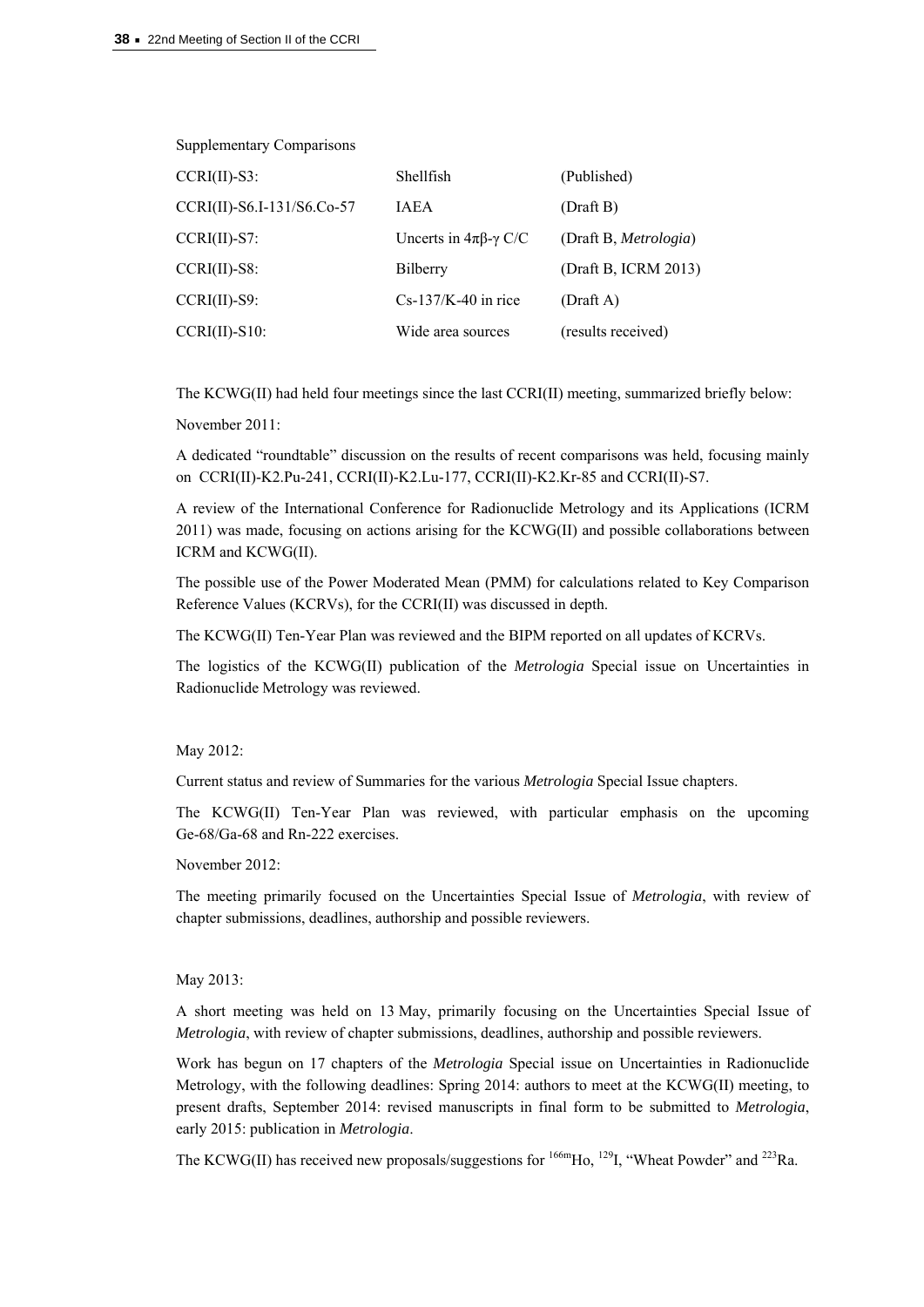The electronic voting option to reach consensus for subjects presented at CCRI(II) was approved.

Stefaan Pommé (IRMM) made a presentation to the CCRI(II) on the PMM or "Power Moderated Mean" for use in determination of KCRVs within CCRI(II), which keeps a fine balance between efficiency and robustness whilst providing reliable uncertainties, and allows simple calculation of the degrees of equivalence. At the same time, it provides useful guidance on the identification of outliers. He stressed that in the use of such a scheme, the CCRI(II) is the final arbiter regarding the correction or exclusion of data from the calculation of the KCRV.

A discussion ensued on the merits of the scheme, with the KCWG(II) making the proposal that the scheme should be used within CCRI(II) activities.

Pierino De Felice asked if Supplementary Comparison exercises and RMO Comparisons should use the PMM. The consensus was that it should be used in all exercises. Pierino De Felice said he will use this in the analysis of CCRI(II)-S7.

Franz-Josef Maringer asked if we would re-visit "old" data, and the consensus was that it should not be done.

Finally, a vote was taken by CCRI(II) members, who accepted the use of PMM within the CCRI(II).

### 4.2.3. High-Efficiency systems WG

José María Los-Arcos presented the activities of the HEWG(II), on behalf of Prof. Winkler who could not attend the CCRI(II) meeting, and would not be doing so in the future. Prof. Winkler had produced a 25-page report. Franz-Josef Maringer and Pierino de Felice had worked with Prof. Winkler, and reported that some Monte Carlo simulations are required to complete the report. The ENEA offered to perform these simulations.

A new team comprising Pierino De Felice, Franz-Josef Maringer, Christophe Bobin and Stefaan Pommé was set up, led by Stefaan Pommé, who would report to Lisa Karam with a plan by the next KCWG(II) meeting in October 2013.

#### 4.2.4. Realization of the becquerel WG

Uwe Wätjen presented the report of the BqWG, which has the remit to design and build an ionization chamber based on definitions traceable to SI units, defining mechanical drawings, material compositions and operating specifications. This system would act as a backup for the SIR, and facilitate the scenario where NMIs can build an identical system to enable the maintenance of the Becquerel at NMIs and facilitate bilateral comparisons. The fundamental requirements of the system are for an inter-chamber variation of between 0.1 % and 0.2 % for photon energies greater than 40 keV. Uwe Wätjen stated that the original RWD (Reher, Woods, Denecke) design had been rejected by CCRI(II) due to the complexity of the source holder, the lack of a clear definition on the measurement volume and the fact that the HV was applied to the inner and outer walls, with the collecting electrode held at ground. This had been replaced by the "IC2010" conceptual design which circumvents these issues, exhibiting a separation of the active volume from the structural components (where the structural components for gas containment are not used to maintain the electric field), an improved guard-ring design, inner and outer walls at ground potential and will be easier to construct.

Issues still remain regarding the composition of the inner tube material to be utilized, and the choice of Al, Mg AZM alloy and BeS200F alloys are being investigated, along with possibilities for the use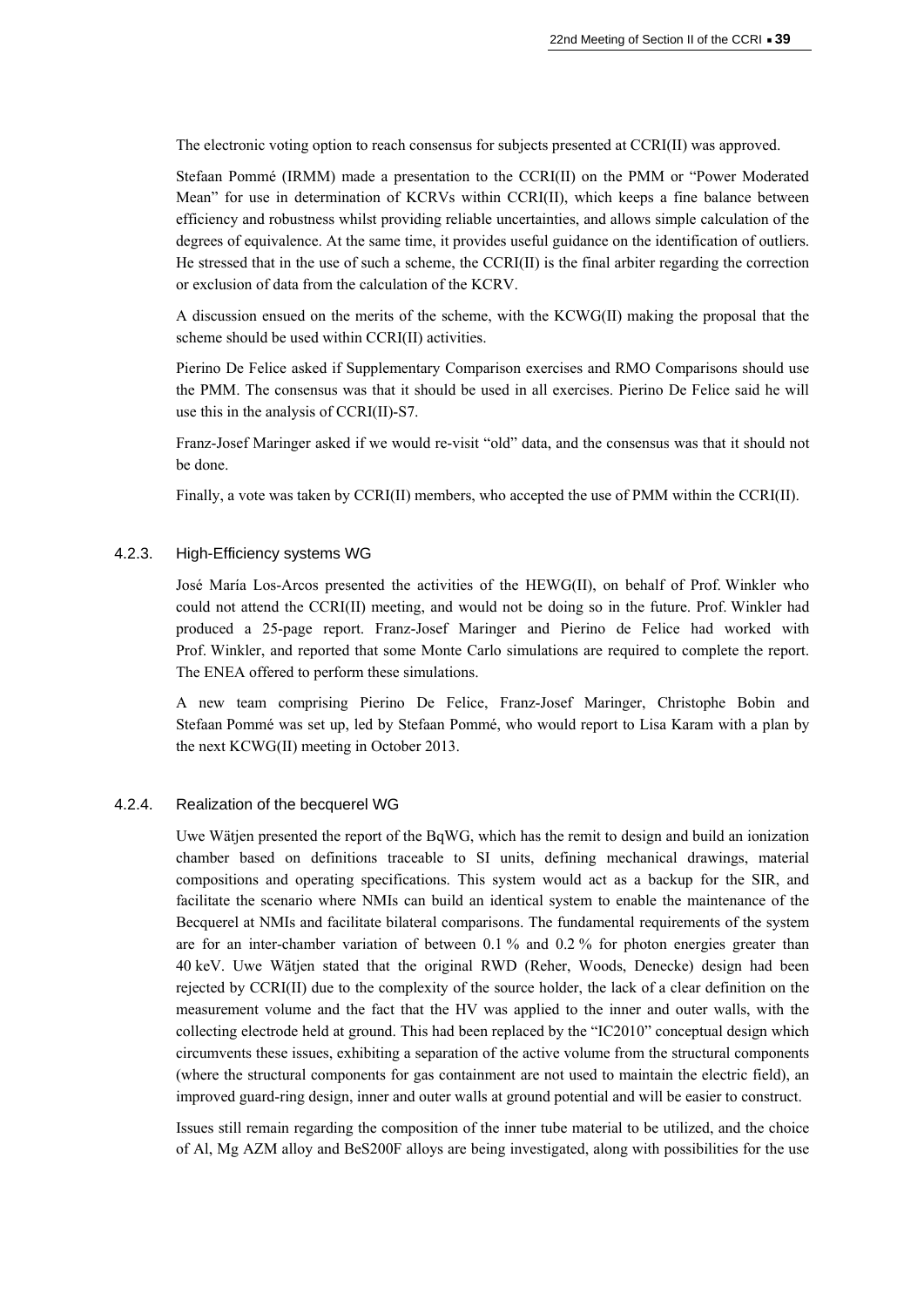of additive machining techniques (3D printing). Although the use of Be tubes provides the possibility to detect photons of lower energies, there are issues with the end user licensing (as Be is a "dual use" material) and its excessive cost. Studies had been undertaken on the tolerances required on the wall thicknesses for the inner and outer electrodes, the effect of chamber and holder eccentricity and asymmetry, electric field distribution, non-destructive ampoule selection techniques (particularly important for low energy photon emitters) and ampoule holder machining reproducibility. Indeed, holders manufactured at IRMM and the BIPM had produced differences in thicknesses measured with a newly purchased thickness gauge device. A new low-current source has been built by the VSL and purchased by the IRMM to test electrometer systems.

Future work/goals and questions requiring answers include:

Studies to minimize the achievable tolerances in the machining of critical components for the IC2010 chamber design.

The feasible selection of a more uniform subset of BIPM ampoules.

Investigation of reproducibility of new source holder.

Sensitivity of IC to radial and axial source displacement

Investigation of pathways to achieve required or best tolerance of the well tube

The tackling of remaining open issue (until autumn 2013): which way to go for well tube construction?

#### 4.2.5. Transfer instrument WG

Carine Michotte reported on the progress of the TIWG(II), which has the objective to support the BIPM in development of the SIRTI, providing guidance about the experimental setup, methods of data analysis and advice in defining comparison protocols.

The TIWG(II) met in May 2012 to discuss the present status and updates of the SIRTI equipment, the outcomes of the first three <sup>99m</sup>Tc comparisons (NIST, KRISS and NMIJ) as well as the extension to the short-lived positron emitting radionuclides  ${}^{18}F$  and  ${}^{11}C$ . The stability of the SIRTI has been monitored since 2006 via repeated measurements of a  $94$ Nb check source, and no significant trend has been observed. However, some fluctuations are apparent in the readings with a reduced chi-squared statistic  $\chi^{2} = 2.7$ . A series of experiments were undertaken to study the <sup>94</sup>Nb corrected count rate as a function of temperature, with no observable correlations identified. An additional component in the SIRTI uncertainty budget has been introduced to account for these fluctuations.

Additional experiments were undertaken to study the SIRTI results as a function of count rate. Above count rates of 50 000 s<sup>-1</sup> an underestimation of the equivalent activity of 0.2 % becomes apparent (possibly related to pile-up of x-rays below the threshold, baseline restoration ("afterglow") and/or PMT gain shift. The order of magnitude is not at present fully understood, so the SIRTI results are limited to count rates below 20 000  $s^{-1}$ .

As for the extension of the SIRTI to  $^{18}F$  and  $^{11}C$ , a plastic liner has been machined at the BIPM to replace the brass liner used for  $\frac{99m}{C}$ , thus maintaining control of the position of the positron annihilation, as well as minimizing effects of bremsstrahlung.

From Monte Carlo simulations, it has been noted that the detection of 511 keV annihilation photons is more sensitive to threshold position than for the 140 keV  $\gamma$ -rays of <sup>99m</sup>Tc, and threshold resetting introduced a relative bias of 0.09 % in early trial measurements of  $^{18}$ F. This may be understood by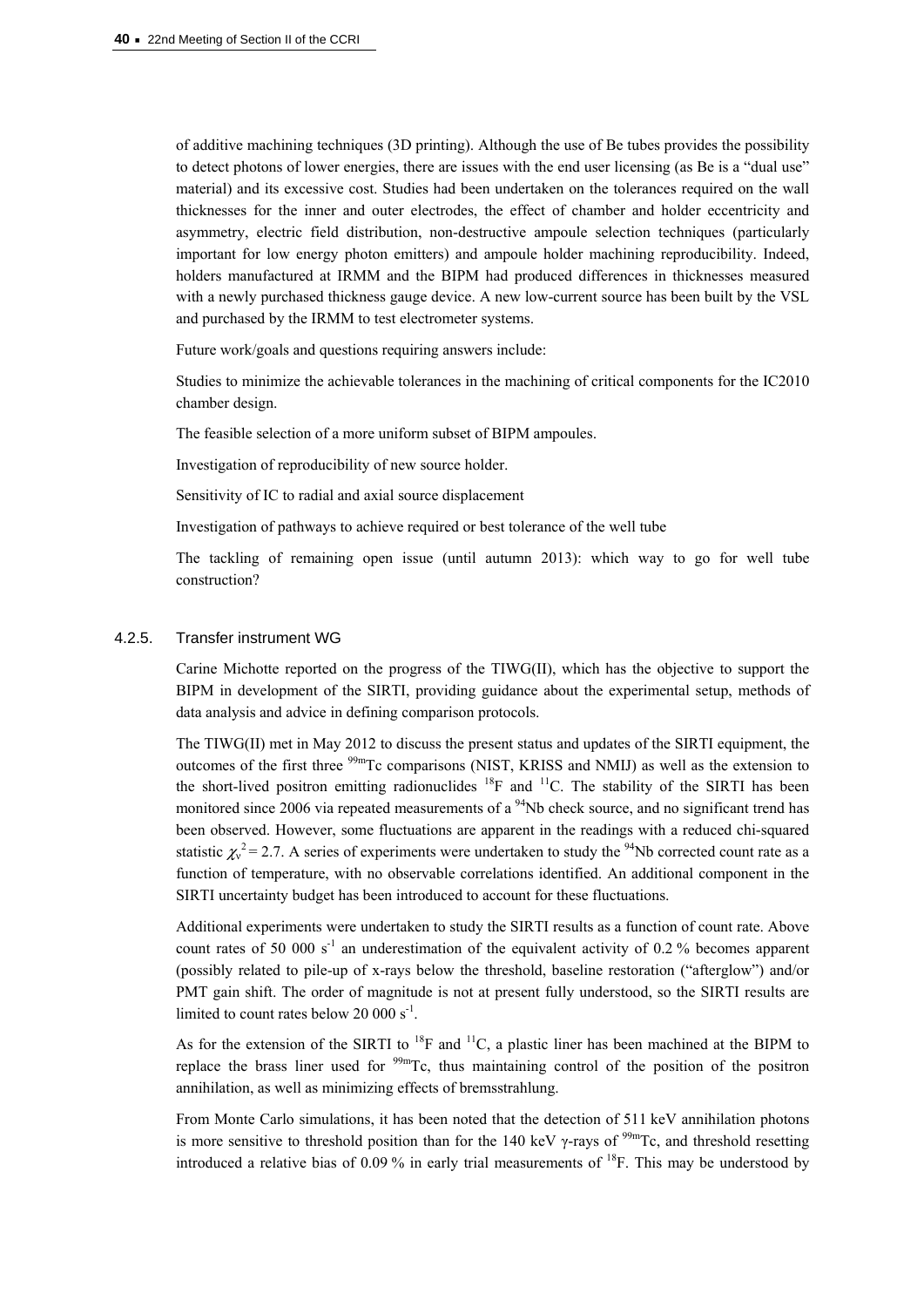comparing the relative amounts of Compton and photoelectric interactions within the detector at low photon energies. However, the bias observed could not be reproduced systematically.

Carine Michotte reported that the SIRTI is part of the BIPM QMS and passed an external audit in September 2012. New National Instrument counting scales (USB-6341) were implemented and tested using a 1 MHz frequency from the BIPM Time Department. Also, issues related to driver compatibility for Windows 7 have been resolved for the MCA from Amptek.

Future studies include studying the behaviour of the SIRTI at high count rates when utilizing bipolar signals.

Monte Carlo simulations (Penelope 2008) are in progress to evaluate the uncertainty contributions related to the ampoule glass thickness and solution filling height. LNE-LNHB and NPL volunteered to send <sup>18</sup>F ampoules to the BIPM for the calibration of the SIRTI against the SIR. Once the SIRTI is validated for <sup>18</sup>F, no additional developments are necessary for the extension to <sup>11</sup>C, and other positron emitters such as <sup>64</sup>Cu.

A grouped SIRTI comparison of  ${}^{11}C$  at a production centre in Spain was suggested by the CIEMAT.

Carine Michotte also reported on a recent change to the "BIPM measurement and consultancy services policy", where participants to the SIRTI will be requested to pay the local accommodation of the BIPM staff (applicable for laboratories registered on the list of participants after June 2012).

#### 4.2.6. Extension of the SIR WG (ESWG)

J.M. Los Arcos reported on the work developed in the ESWG. Two methods have been proposed to be tested for implementing the extension to pure beta emitters, namely the Apparent Activity and the Cross-efficiency Curves Method. This has led to three main actions:

- The BIPM will organize a trial exercise with NMI submissions of  ${}^{3}H, {}^{14}C, {}^{55}Fe$  and  ${}^{63}Ni$ , to be measured with the Beckman, Quantulus and TDCR counters over a period of 6 months, to start by the end of the year.

- LNHB and PTB will send some sources to the BIPM to re-evaluate both methods.

- LNHB and ENEA to construct a compact TDCR with a precise (and repeatable) design that could be used for the extension of the SIR.

### **4.3. Report of the BIPM programME of work 2009-2012**

#### 4.3.1. BIPM Programme of Work 2009-2012

J.M. Los Arcos reported on the work developed at the BIPM during the Programme of Work 2009-2012.

During this period the IR directorate changed: until 31 May 2012 the IR department was directed by Dr Allisy-Roberts, between 1 and 30 June 2012 *ad interim* by Dr Burns and as of 1 July 2012 by the new IR Department Director Mr J.M. Los Arcos. The IR department comprised one director and eight staff members during the period and one secondee for 3 months. The work covered dosimetry and radionuclide activity comparisons and internal thermometry calibrations. The Department provides international coordination of CCRI, CCAUV and CCT, as well as the JCGM-WG1 (GUM).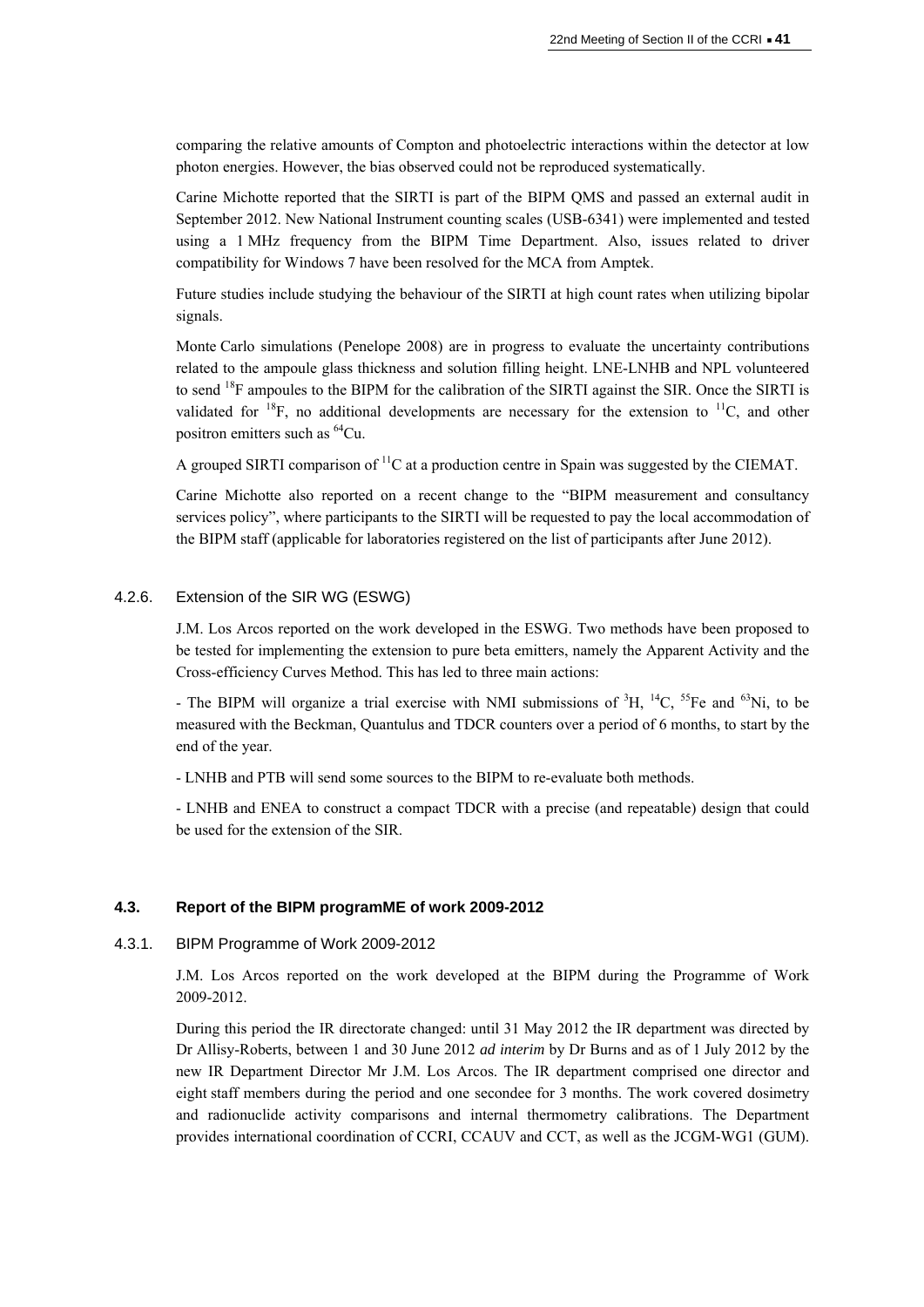The Department is still seeking a secondment for recalibration of the HPGe detector for the gammaspectrometry measurements in the frame of the SIR.

#### 4.3.2. Recent Comparisons in the SIRTI

Carine Michotte reported in more detail on the recent SIRTI comparison exercises, including NIST (2009), KRISS (2010), NMIJ (2011), NIM (2012) and CNEA (2012).

It has been noted that in some instances, there have been issues of drops forming on the ampoule walls, which effectively alters the counting geometry for the SIRTI, and the magnitude of the effects have been confirmed via a series of Monte Carlo simulations. These can be overcome via centrifugation of the samples. In the KRISS (2010) exercise the background count rate was twice that seen at the BIPM, but the KRISS were unique in that no drops of solution formed on the ampoule walls. The NMIJ (2011) exercise was faced with a deceasing background over the measurement regime due to the presence of a high activity  $\frac{99}{9}$ Mo source in the next room, some contact/cabling issues related to the MTR2 dead-time module and an earthquake (magnitude 5.3) occurring during the measurement regime. The NIM (2012) exercise initially revealed a large bias from expected results, but a typographical error in the evaluation of the preliminary result was identified, and the results are satisfactory. In the CNEA (2012) exercise, an electronics failure in the CNEA coincidence counting system was identified, and a HPGe gamma-ray spectrometry measurement result was reported for the comparison. Timing issues were faced where connection to the NTP time server was not possible, so absolute time was determined via a "talking-clock" service.

The SIRTI is presently in Argentina awaiting the resolution of customs issues. The next comparison is planned for June 2013 at LNMRI, Brazil, and a copy of the SIRTI equipment (including the new NI USB scalers) has been assembled and tested before export to Brazil.

Further K4 comparisons for  $99m$ Tc are planned for IFIN-HH (2013), VNIIM (2014) and NMISA (2015), with BARC, ANSTO and NRC expressing an interest in future participation.

#### 4.3.3. Status of the SIR (2011-2012)

Guy Ratel reported that from the period 2005-2009, measurements have been made using both the old and new electrometer systems, and since 2009 using the new system alone.

In 2011, eight ampoules were received for eight radionuclides from six participants. A new entry from NPL for <sup>111</sup>Ag was received.

In 2012, nine ampoules were received for six radionuclides from six participants. Guy Ratel welcomed the first submission from the NRC for  ${}^{60}Co$ .

This year, the 41st SIR circular was sent to the usual participants, and two new Institutes were contacted: Nacional de Investigaciones Nucleares (ININ): Mexico and Turkish Atomic Energy Agency (TAEK): Turkey.

Carine Michotte then presented the link to the SIR of the CCRI(II)-K2.Lu-177 exercise, with NPL and IRMM acting as the linking laboratories. This exercise effectively replaced the values from both PTB and NIST. The CCRI(II)-K2.Lu-177 was published at the ICRM conference, and as a *Metrologia* Technical Supplement. The Draft B report for the BIPM.RI(II)-K1.Lu-177 exercise is currently in progress.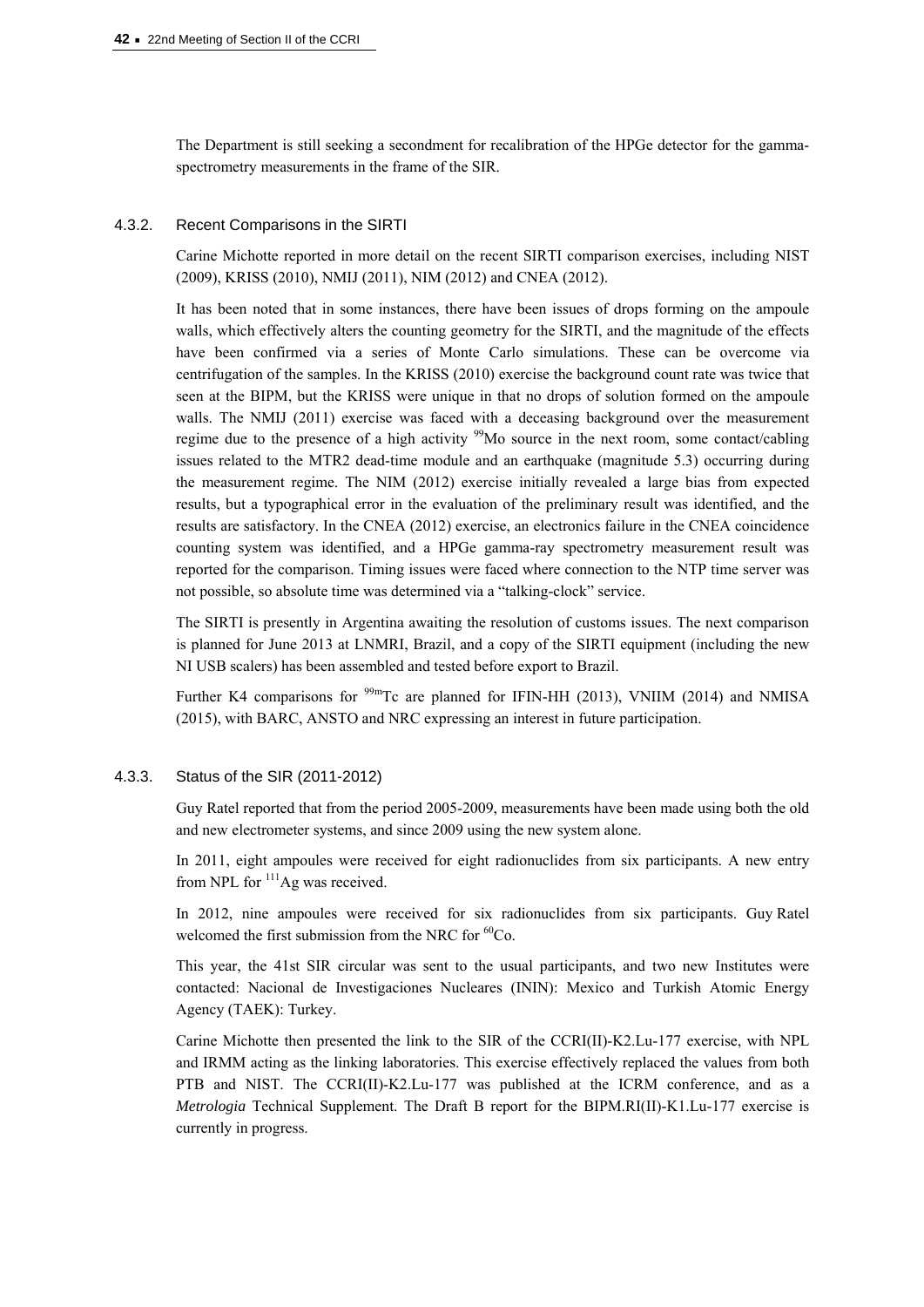Carole Fréchou (LNE-LNHB) raised some issues regarding the delay in reports being produced following SIR submissions, as these create difficulties for both NMIs and CMS reviewers, as "official proof" is required to justify CMC claims in a timely manner.

Lisa Karam made the point that CCRI(II) had recently agreed to altering the reporting rules, to simplify the report production process. She also stated that Draft B reports may be used to support CMCs.

A lively discussion on delays included an example from Eduardo Garcia-Toraño (CIEMAT) stating that the  $^{238}$ Pu exercise is over 12 years old with still no report.

The BIPM was actioned to compile a list of the status of all Draft A and Draft B reports, and send to the CCRI(II) chair and the KCWG(II) chair.

Chingis Kuanbayev stated that Draft B reports cannot be published in the KCDB. Carole Fréchou asked if Draft A reports can be made available on the KCDB. Chingis Kuanbayev replied that CMC reviewers want to see "finalized" Draft B reports.

Uwe Wätjen suggested that since the Draft A report could in theory consist of only a table, and these tables are effectively "final", that they should be made available on the BIPM website.

Lisa Karam was actioned to make a recommendation to the CCRI that Draft B reports are made available in the KCDB at the earliest opportunity, and to seek permission for Draft A reports to be made available "somewhere" on the BIPM website.

### **4.4. Written reports from NMIs**

They were received for the record. Specific topics were discussed in Section 6.2.

## **5. CIPM MRA**

### **5.1. JCRB Report**

Chingis Kuanbayev presented the JCRB Report to CCRI(II). He summarized the procedures and guidelines published on the BIPM website. i.e: participation in comparisons is the cornerstone underpinning CMC claims, and these CMCs are subject to peer review of both CMC declarations and Quality Systems by the technical committee of the appropriate RMO and reviewed inter-regionally. Following successful review, CMCs are published in the KCDB.

Mr Kuanbayev also reviewed some highlights of the 30th meeting of the JCRB, focusing on:

Recommendation 1/30: The JCRB strongly encourages the CCs and the RMOs to use the BIPM Web Forum as a tool for effective information exchange and consider increased use of the "fast track" to promote more rapid processing of CMCs.

Recommendation 2/30: The JCRB recognizes the maturity and effectiveness of the CMC review process and the degree of trust established between the RMOs. Consequently, the JCRB strongly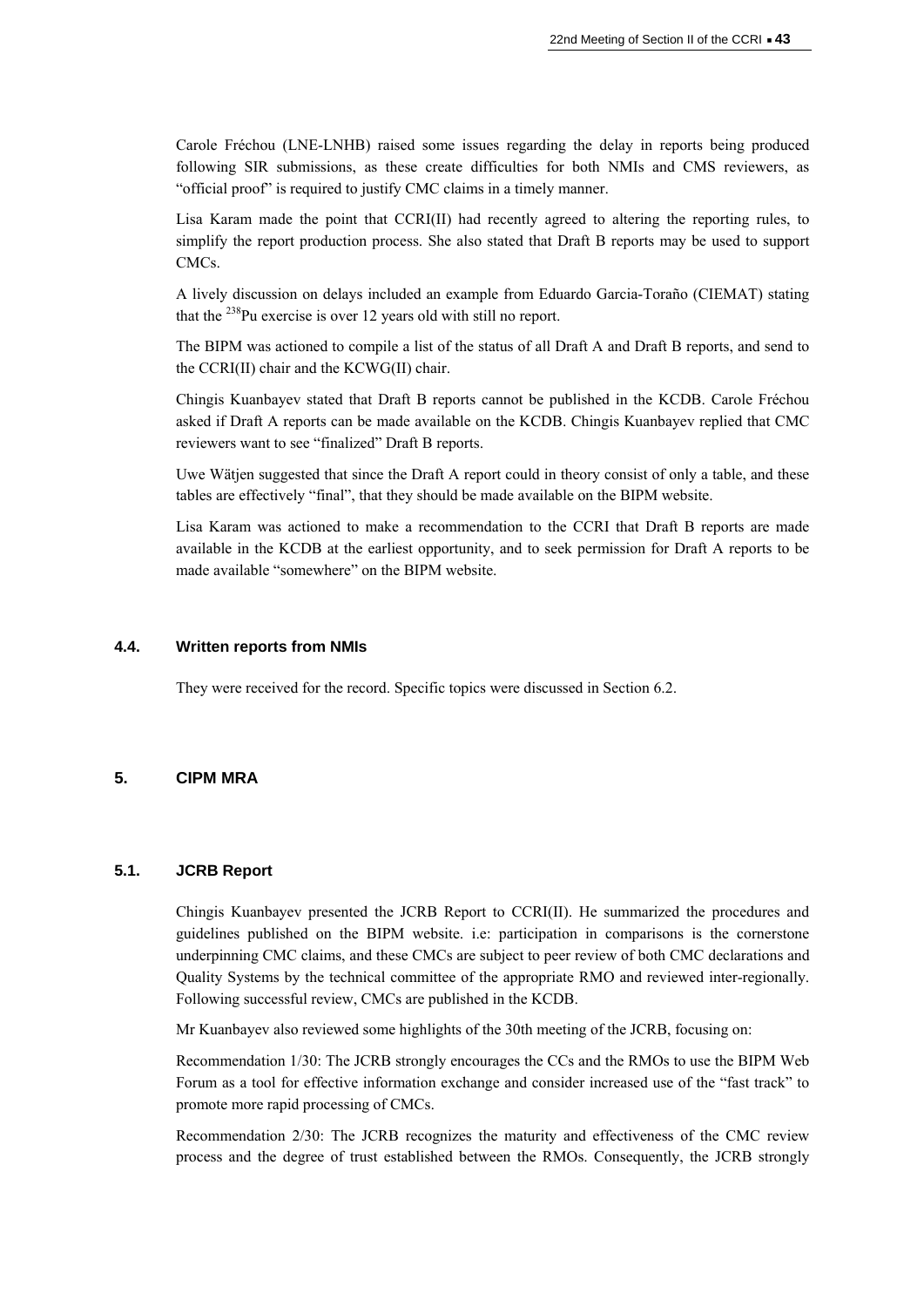recommends that duplication, resulting from an RMO reviewing the same CMCs during interregional review, be reduced wherever possible.

Recommendation 3/30: The JCRB recommends that RMOs pay greater attention to the appropriate guidelines during intra RMO review in order to improve the efficiency of the inter RMO review of CMCs.

Recommendation 4/30: The JCRB recommends that the CIPM regularly monitors the status of Key Comparison reports in order to minimize the number of reports experiencing significant delays.

Action 1/30: The JCRB Executive Secretary will develop text on "greying-out CMCs" and reinstating "greyed-out CMCs" for CIPM MRA-D-04 for approval at the next meeting of the JCRB.

Action 29/3: The JCRB executive secretary will change the procedure for monitoring the impact of comparisons detailed in document on CIPM MRA-D-05 to include a provision for addressing communications related to inconsistencies between comparison results and published CMCs to the Quality TC/WG of the RMO to which the NMI in question belongs. The JCRB chairman will present the changes to the CIPM for approval.

Mr Kuanbayev also mentioned some changes to the document CIPM MRA‐D‐05 which consist of a change in the text in Section 7.2 concerning the approval procedure for RMO supplementary comparisons that bring it in accordance with CIPM MRA requirements for CC approval while avoiding, as far as possible, an unnecessary additional burden on CC working groups.

Mr Kuanbayev mentioned that Namibia, the Syrian Arab Republic and Botswana and the European Space Agency have all signed the CIPM MRA since January 2012.

# **5.2. Comparisons**

### 5.2.1. BIPM and CCRI(II) Key Comparisons Status

This was dealt with in Section 4.2.2.

#### 5.2.2. Regional Key and Supplementary Comparisons Status

These were dealt with in Section 4.2.2. However, some presentations and further discussions were made on current status as detailed below:

CCRI(II)-S10 : Pierino De Felice.

Calibration of surface contamination monitors is made using standard large area sources of different nuclides. The technical requirements for these sources are reported in ISO standards 8769 and the measurement of surface emission rate is detailed in ISO 7503 and IEC 325.

A proposal for an international comparison exercise was initiated as an action item arising from an ICRM RMT Working Group meeting in 2007. The comparison was endorsed by the CCRI(II) at its meeting in June 2009. The exercise is for National Metrology Institutes and other interested laboratories actively involved in the calibration of large area reference sources. To be included in the KCDB the participants must be National Metrology Institutes or CIPM MRA Designated Institutes for activity measurements. In other cases, their country or state, normally through the signatory of the CIPM MRA, should give its consent for the participation.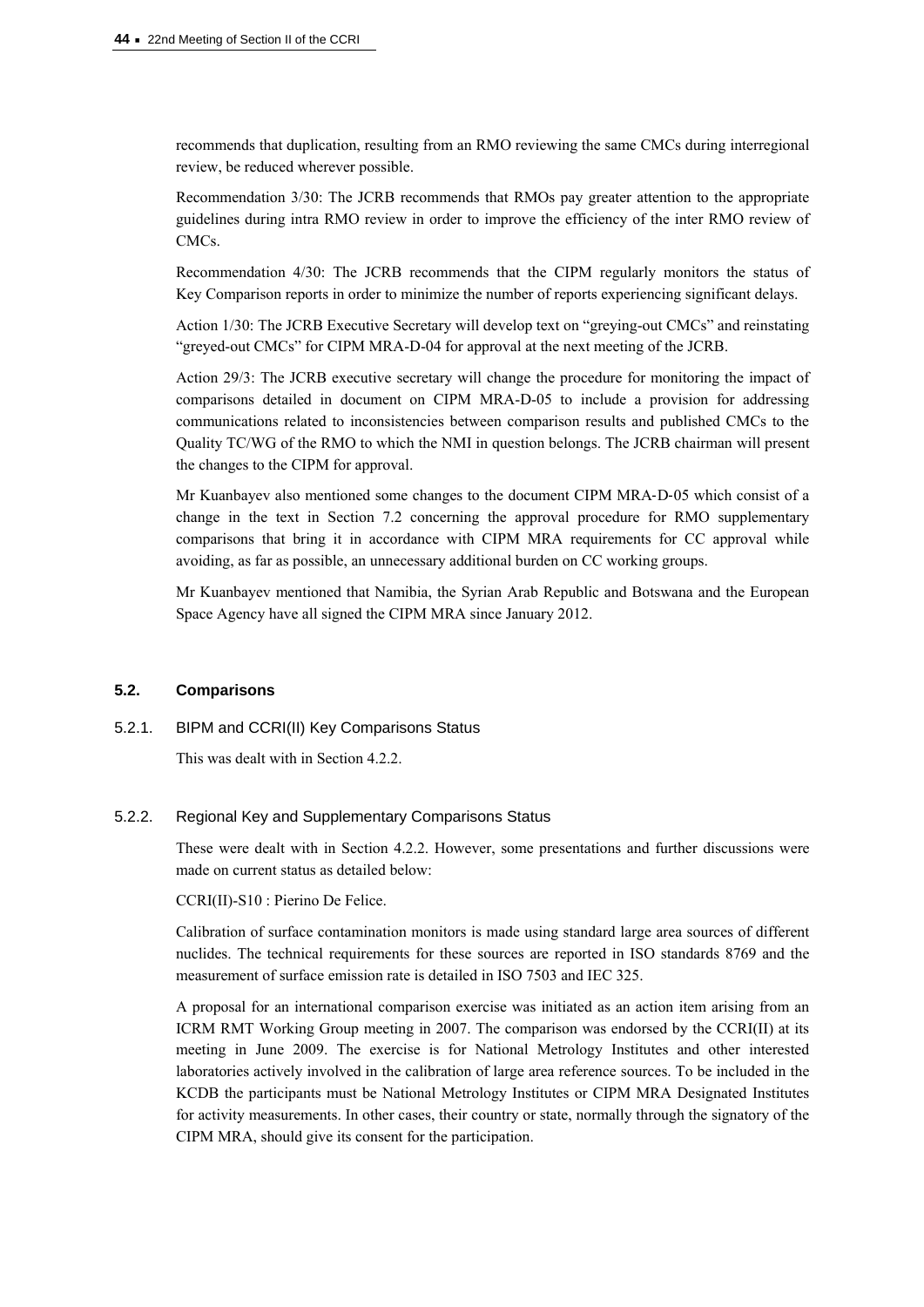The sources circulated were typically 100 mm x 100 mm anodised Al sources of approximately 1-3 kBq/source. These included a low energy beta emitter  $(^{14}C)$ , two higher energy beta emitters  $(147$ Pm and  $90$ Sr $/90$ Y) and an alpha emitter ( $241$ Am). An additional source ( $90$ Sr $/90$ Y) was supplied for source uniformity checking. All sources were kindly supplied by Eckert & Ziegler Nuclitec.

Detailed instructions were provided by the pilot laboratory for the safe and correct manipulation of the sources. It was the responsibility of each participant to follow these indications strictly.

The data was sent to the BIPM as the ENEA (as pilot) was taking part in the exercise. Once the ENEA had submitted its results, the BIPM made the data available for analysis. The analysis is presently ongoing, but Pierino De Felice showed some preliminary results.

CCRI(II)-S8: Uwe Wätjen.

The IRMM has been developing a reference material for the activity concentration of three radionuclides in bilberry samples. Uwe Wätjen reported that the results (including CRVs) for two photon emitting radionuclides  $^{137}Cs$  and  $^{40}K$  have been presented at the ICRM 2011 conference, and published in *Applied Radiation and Isotopes* (*Appl. Rad. Isot*. 70 (2012) pp 1843-1849). The CRVs will be used as certified values for the IRMM certified reference material. A variety of independent methods were used to establish a link of the gamma-ray spectrometer efficiencies (as secondary measurement standards) for the test samples to primary-standardized radionuclide solutions and standard point sources. Nine percent and 17% of the results for  $^{137}Cs$  and  $^{40}K$ , respectively, deviated by more than 20 % from the reference values. This part of the exercise presented several difficulties dealing with the matrix material, encompassing the (remaining) water content of the samples, the reproducible preparation and mechanical characterization of volume sources for gamma-ray spectrometry, and the efficiency calibration for such volume sources together with the corresponding correction and efficiency transfer methods from SI-traceable standard sources to the geometry and density of the bilberry powder samples.

The part of the exercise focusing on <sup>90</sup>Sr activity concentration, is being presented at the ICRM 2013 conference, and will be published in *Applied Radiation and Isotopes*. Five results from IRMM, CENTIS-DMR, IAEA, NIST and TAEK were used in formulation of the CRV of  $(153 \pm 8)$  Bq.kg<sup>-1</sup> (dry mass). The CRV results Uwe Wätjen presented were based on an arithmetic mean, and he said he would revise these values (if necessary) after using the Power Moderated mean described in Section 4.2.2 for use in the Supplementary Comparison Report.

Among the wider exercise incorporating not only results from NMIs and DIs, a large number of different analysis procedures were used, including gas-flow proportional counting, liquid scintillation counting, Čerenkov counting, plastic scintillation counting and Geiger-Müller counting. The performance in the determination of  $^{90}$ Sr, given the complexity of radiochemical procedures, is remarkable with only 12 % of results lying outside  $\pm$  30 % from the reference value, and significantly better than that observed in previous exercises.

### CCRI(II)-S9:

K.B. Lee confirmed that the Draft A report for the CCRI(II)-S9 comparison exercise on <sup>137</sup>Cs and <sup>40</sup>K in rice is complete, and he estimates that the Draft B report will be available by the end of 2013.

### SIM

Lisa Karam stated that SIM is relatively small region compared to EURAMET, with the SIM Signatory laboratories in Ionising Radiation comprising: CNEA (Argentina), LNMRI/IRD (Brazil), NRC-INMS (Canada), ININ (Mexico), MIEM (Uruguay) and NIST (USA). Not all of these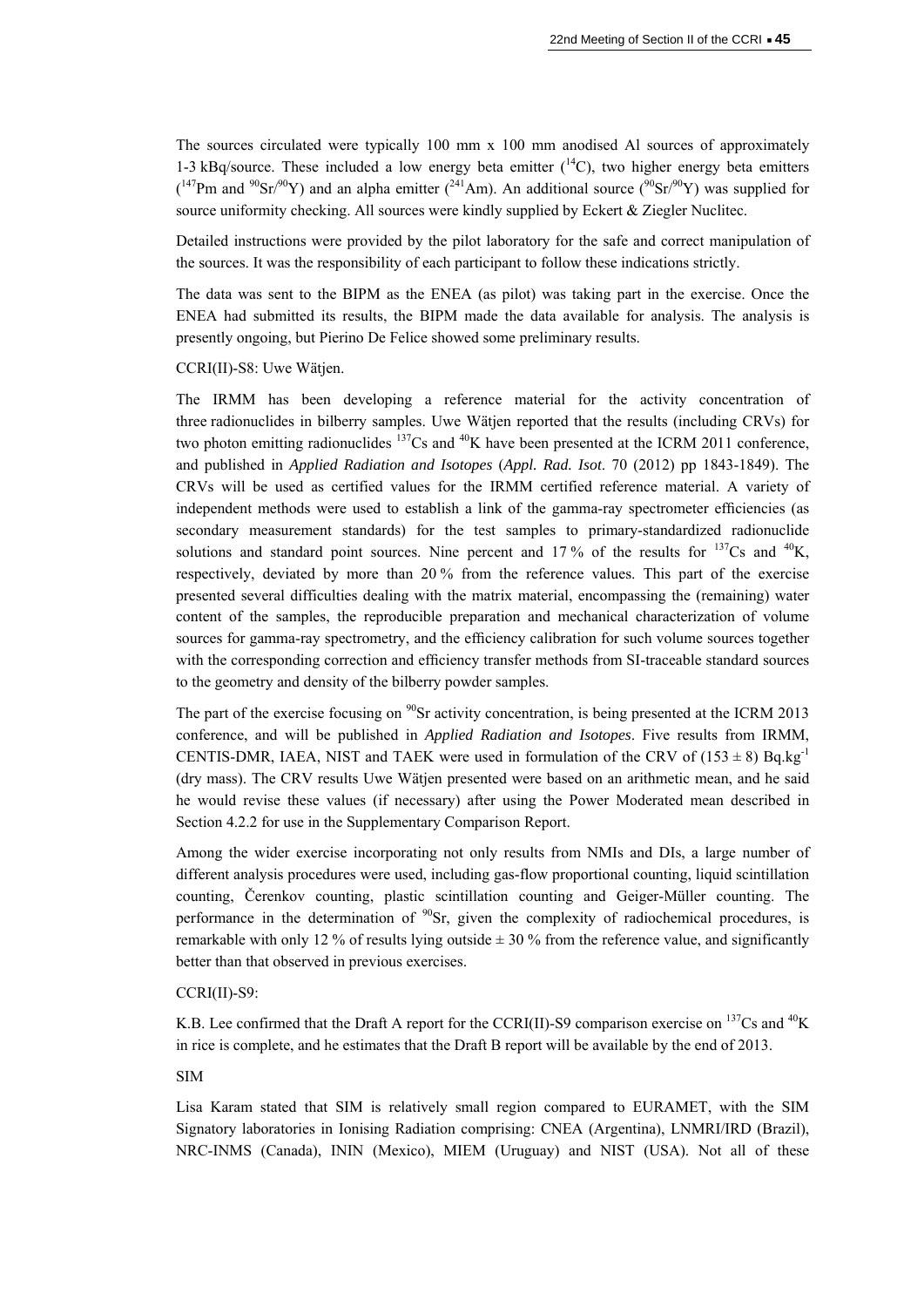laboratories have radioactivity measurement facilities, with MIEM contributing in the Dosimetry field only. The ININ are participating only sporadically in comparisons at present, whilst NRC-INMS is currently "ramping-up" its activities. Consequently, SIM relies on a heavy use of the Measurement Methods Matrix to support CMC claims, and utilizes other comparisons, not just CCRI(II) and BIPM exercises but also those organized by the IAEA and other RMOs where possible.

With regards to upcoming comparison exercises with SIM participation, NIST will be piloting the upcoming CCRI(II) key comparison on  ${}^{68}Ge/{}^{68}Ga$  and is also organizing a  ${}^{18}F$  comparison exercise among hospital clinics, and whilst this will not be a registered supplementary comparison, it will be published and peer reviewed, and thus can be used for CMC validation for the NIST, and this is a key aspect for their Nuclear Medicine programme.

#### EURAMET:

Lena Johansson (NPL) had been taken ill and had left the meeting by this point. She was scheduled to present the EURAMET activities in her role as incoming EURAMET TC Chair, so this item was deferred until the next day.

#### COOMET:

No report was presented

#### AFRIMETS:

The report focused on the participation in CCRI and BIPM comparisons.

#### APMP:

A key comparison of <sup>131</sup>I is in draft B status and the protocol for a comparison on <sup>59</sup>Fe is under development.

### 5.2.3 Future Comparisons (10-year plan)

Several possible comparisons (to be discussed within the KCWG(II)) were mentioned:

Proposal from APMP for wheat flour post-Fukushima: it would be a CCRI(II) supplementary comparison with 15 participants interested.

Other proposed comparisons included  $^{124}$ I (MKEH),  $^{223}$ Ra (NPL) and a comparison on uncertainties with TDCR<sup>3</sup>H data measurements.

A large scale trial exercise was accepted for the ESWG: 19 NMIs declared their interest to participate and send  ${}^{3}H$ , 14C,  ${}^{55}Fe$  and  ${}^{63}Ni$  to the BIPM for testing the Apparent Activity and the Crossefficiency curves methods.

# **4.1. (rescheduled from section 4)**

Kim Carneiro presented the CCRI strategy and action report, the CCRI President having the role of coordinator among three sections and representing the CCRI to the CIPM.

The final 2013 revision of the strategic plan is expected at the end of May. An overview of what happened at the last CGPM and the CIPM's response by creating several subcommittees was also presented. Regarding the new strategy plan, four strategic initiatives have been identified: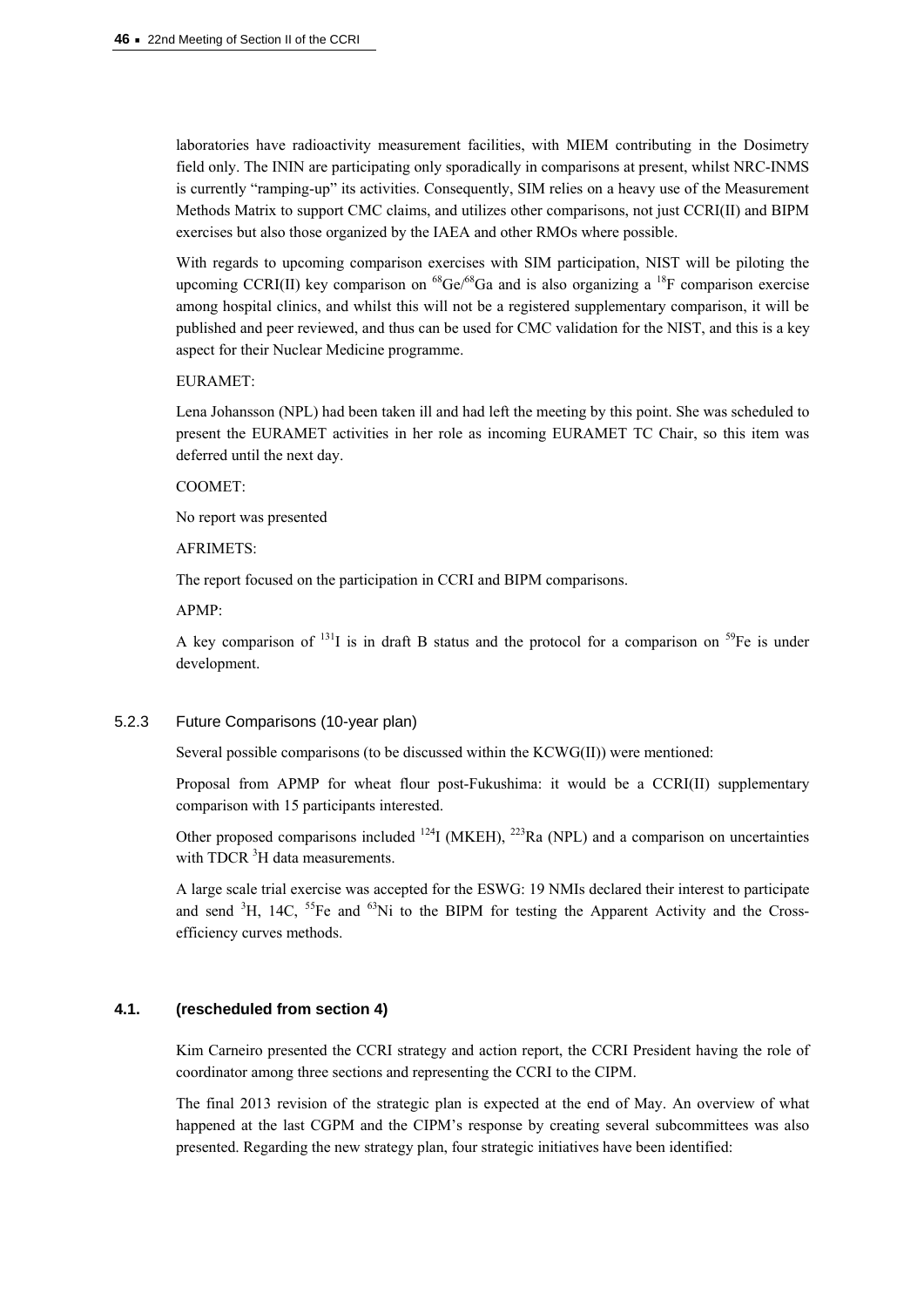- Accelerator dosimetry
- Focus on stakeholders
- Switch from air-kerma to absorbed-dose-to-water
- Update, protect and maintain the SIR

A proposal to merge the KCWG of the three sections was discussed but no significant advantage was found.

For other working groups:

- BqWG(II): will close and produce a report.
- HEWG(II): will close and produce a report.
- TIWG(II): should be incorporated back into the KCWG(II).

- ESWG(II): would be maintained until the extension of SIR is operative and then incorporated back into the KCWG(II).

### **6. Strategic Planning (2013 – 2015)**

# **6.1. Short term (2013 – 2015) and Long Term (2016 – 2019) BIPM Ionizing radiation Programme.**

J.M. Los Arcos made a presentation on the involvement of the BIPM in the current strategy actions.

### **6.2. Status of CCRI strategic plan**

#### 6.2.1. CCRI strategic actions and working groups 2013–2023 strategic trends

*6.2.1.1. Establishing a rigorous infrastructure* 

The backup to the SIR (U. Wätjen) has remaining issues such as which way to go for the well-tube construction, with potential manufacturers at NRC Canada and at kdcc@mek.dtu.dk.

TIWG (C. Michotte) is expected to reintegrate into KCWG(II) in 2014: status for <sup>99m</sup>Tc; schedule for <sup>18</sup>F (NIST in 2015); an extension to <sup>11</sup>C is considered. Within the ESWG(II), the possibility of using a detector established by the ENEA for the MetroMRT project is suggested and the call to laboratories to submit <sup>14</sup>C, <sup>55</sup>Fe, Ni-63, <sup>3</sup>H, for the trial exercise of the extension of the SIR was announced.

### *6.2.1.2. Quantitative medical imaging*

Quantifiable radioactivity in diagnostic imaging (PET, SPECT) (Lisa Karam)

Molecular radio therapy (John Keightley)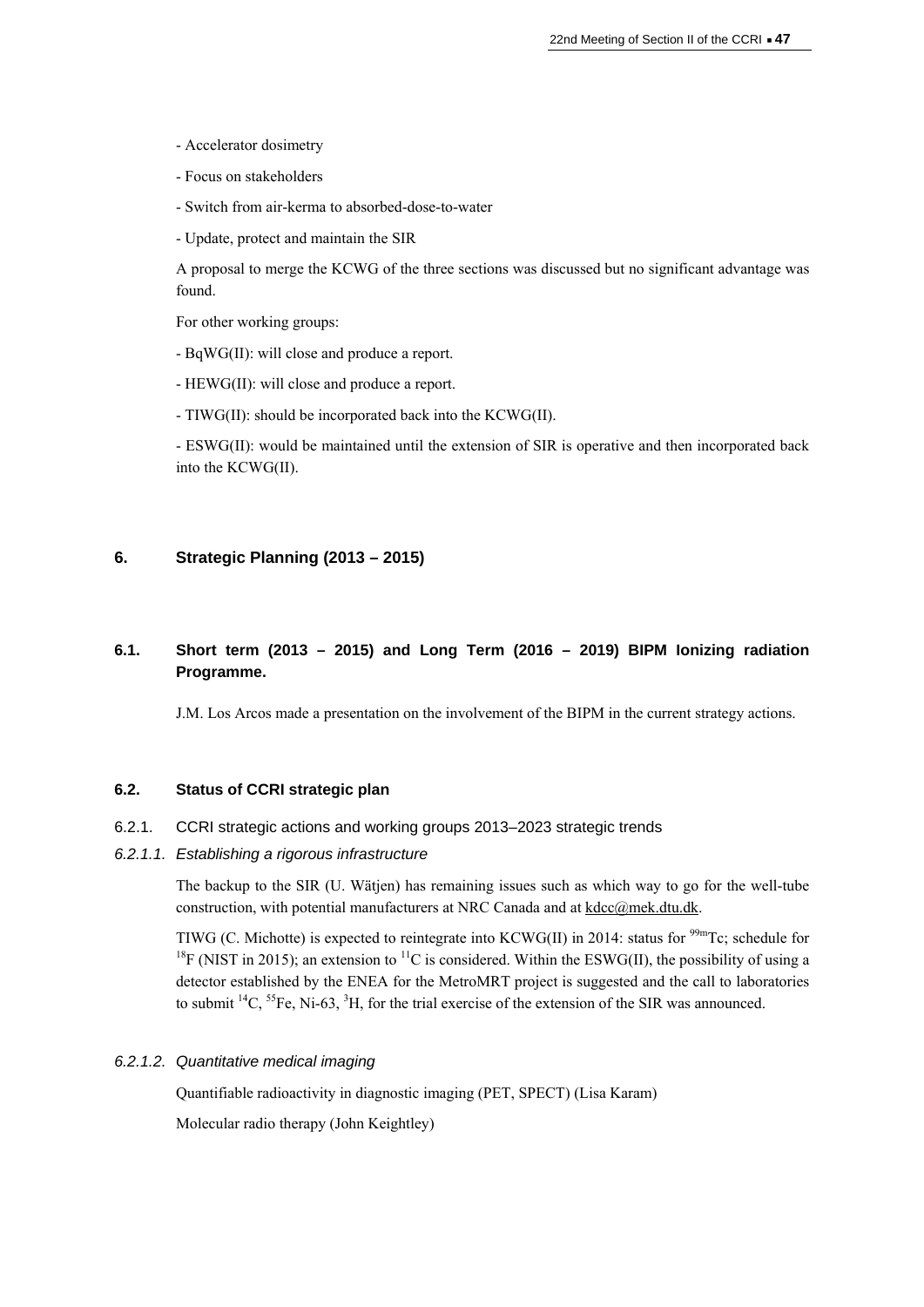Evaluation of product from alternative method of isotope production (R. Galea) Alternative radionuclide production; NRC services for hospitals; starting in 2016, expecting sources from other than reactors such as cyclotron production of  $\frac{99m}{C}$ ; there is a need for other results from alternative production such as for impurities; will need measurements and radionuclide calibrator factors evaluated; medical isotope production published by R. Gales, *et al*., *Phys Med Biol* 58 2737 (2013).

#### *6.2.1.3. Newly emerging radionuclides*

Decay schemes (LNHB):  $^{64}$ Cu project presented at ICRM 2011 on the decay scheme; plans for  $^{211}$ At and  ${}^{67}Cu$ ;  ${}^{82}Sr$ / ${}^{82}Rb$  coming up; difficulties with extremely short half-life

Standardization methods for new radionuclides (Lisa Karam); Propose  $^{223}$ Ra comparison

Molecular imaging agents (Lisa Karam)

Input from RMOs, some stakeholders, some NMIs: Brief updates

AFRIMETS to report in 2 years

EURAMET given by F.J. Maringer (have established a strategy in ionizing radiation)

ENEA by M. Capogni

LNHB by C. Bobin on advances in beta measurement,

CIEMAT by E. García-Toraño on involvement and updates on EMRP

NIM with an overview, participation in comparisons, TDCR, Digital Coincidence Counting and <sup>222</sup>Rn measurements

IFIN-HH (M. Sahagia) about accreditation, primary and secondary standards, and services

LNMRI (C. da Silva) major efforts, Brazilian hospitals, plans for future work in Brazilian network of laboratories, and more new radionuclides (interest in  $106$ Ru)

Request to the CIPM: Accept SMU as observer to Section II (have hosted 2009 ICRM meeting, has 32 CMC's since 2008, anticipate request for membership in 2015)

ICRM update: P. De Felice gave an overview of the ICRM, and U. Wätjen gave an update of the upcoming ICRM meeting.

KCRVs: "Recommendation to the CCRI to remove the NIST <sup>177</sup>Lu SIR result dating from 2000 from the KCRV due to technical issues  $(177m)$ Lu impurity)"; CIEMAT, KRISS, ENEA and BIPM to investigate the status of their result in the CCRI(II)-K2.Eu-152 comparison and linked to the SIR.

All the KCRV updates based on PMM agreed:

 ${}^{85}Sr$ : 29 975(46) kBq to include Polatom

 $133$ Ba: 43 906(55) kBq to include LNHB update

 $152$ Eu: 14 919(35) kBq to include CNEA and update of LNHB and VNIIM

 $^{65}Zn$ : 29 694(44) kBq to include BARC

 $177$ Lu: 560.1(1.8) MBq to include NPL and IRMM and exclude NIST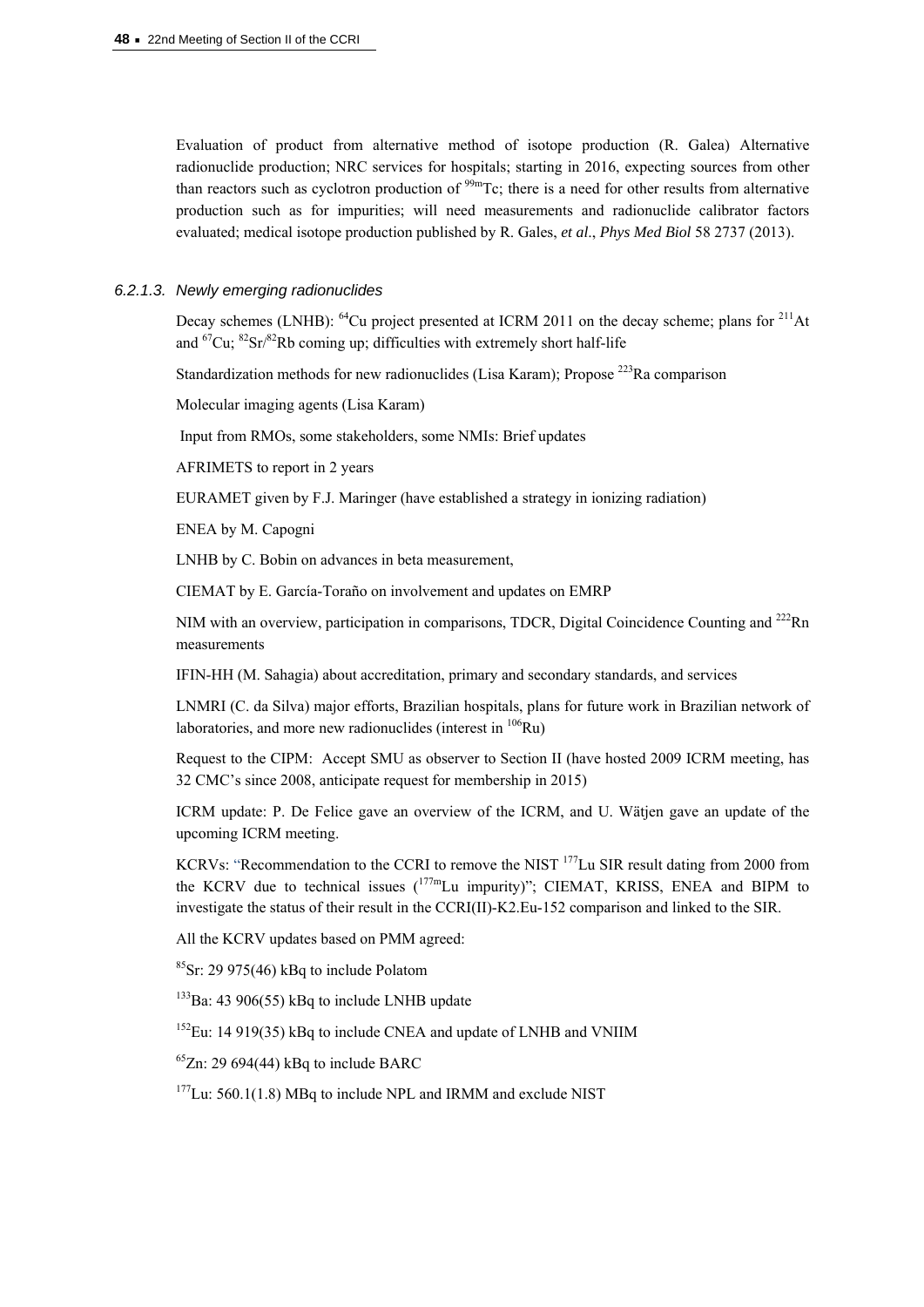### **6.5. Revision of the GUM: ImPAct oN NMIs and Industry (M. Cox, NPL)**

Dr M. Cox gave a presentation of the revision of the GUM. The GUM has been virtually unchanged for 20 years; it is limited by a lack of generality for coverage intervals and has little guidance for more than one measurand (although this is addressed by some specific guidance documents). The need for revision: influence of a Bayesian world leads to estimates of variances and degrees of freedom (probabilistic approach). Going from rectangular distribution to Gaussian, in many circumstances, assumptions are justified but not all. The new revision is *evolutionary* not *revolutionary* and Maurice Cox noted its readability. It will be available electronically (so there will be hyperlinks) and will leave out much of the history in the body of the main text (but this will be downloadable).

Main differences

Improved guidance of standard uncertainties. Including type A (standard deviations), knowledgebased type B, and controlling coverage intervals.

Bayesian approach extended to type A

Improved guidance on coverage intervals

Effective degrees of freedom and Welch-Sutterthwaite formulae no longer needed

More examples are given

A draft is expected for review by the end of 2014. A *Metrologia* publication (Bich *et al*.) summarizes the new GUM.

### **6.6. Summary of actions**

<sup>152</sup>Eu KCRV: CIEMAT agrees to drop their result; BIPM, ENEA and KRISS to decide to drop or not

Consensus electronically determined

Updated KCRV values

Remove NIST result from 177Lu KCRV

Use of the PMM method

Make a recommendation to the CCRI that Draft B reports are made available in the KCDB at the earliest opportunity, and to seek permission for Draft A reports to be made available "somewhere" on the BIPM website

# **7. Publications (for the record)**

Participants were asked to submit their updated list of publications to the BIPM.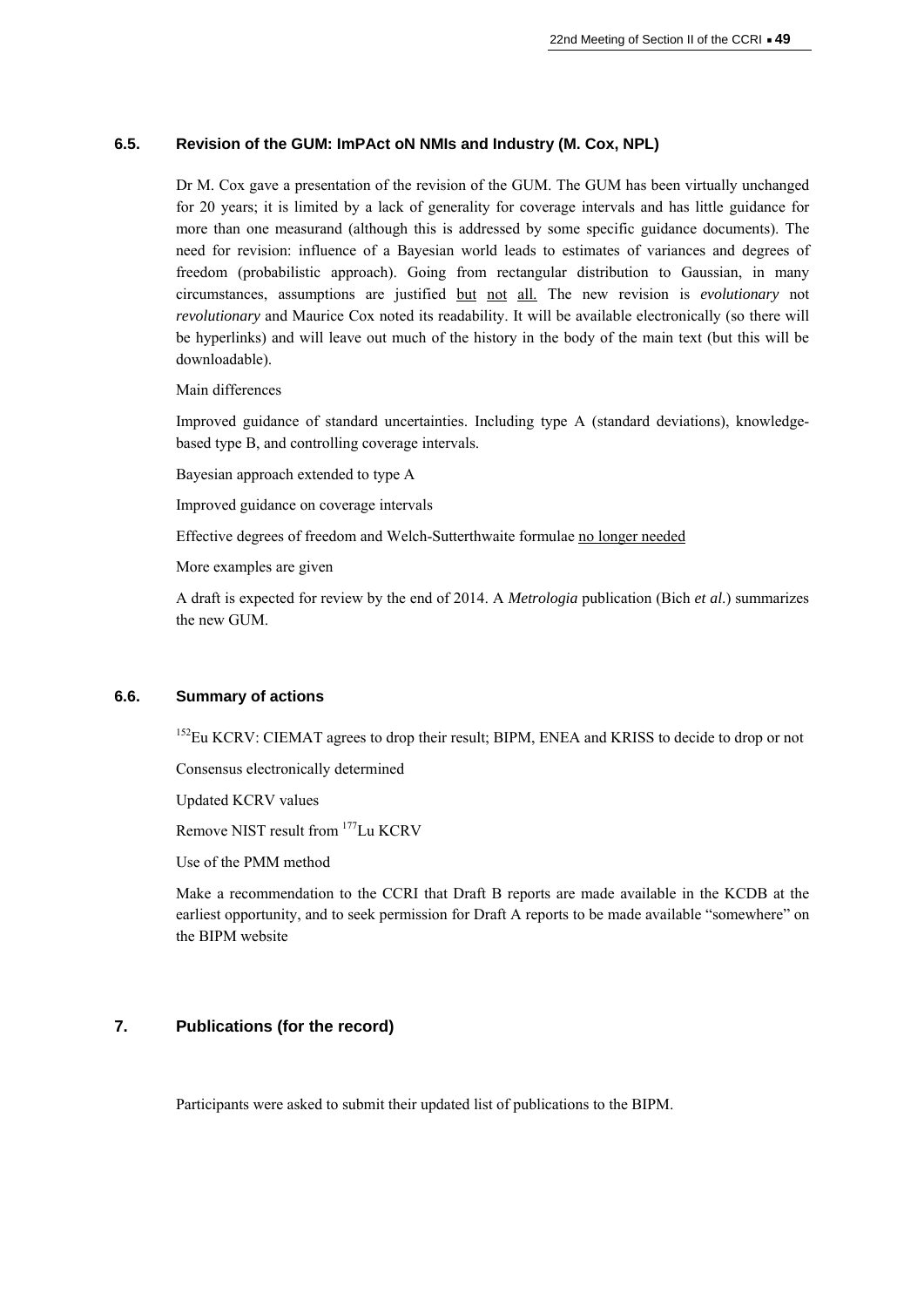**50 ·** 22nd Meeting of Section II of the CCRI

# **8. CCRI(II) Membership changes**

SMU to be proposed as Observer to Section II

# **9. Date of next meeting**

Next meeting is expected in spring 2015.

# **10. Any other Business**

None.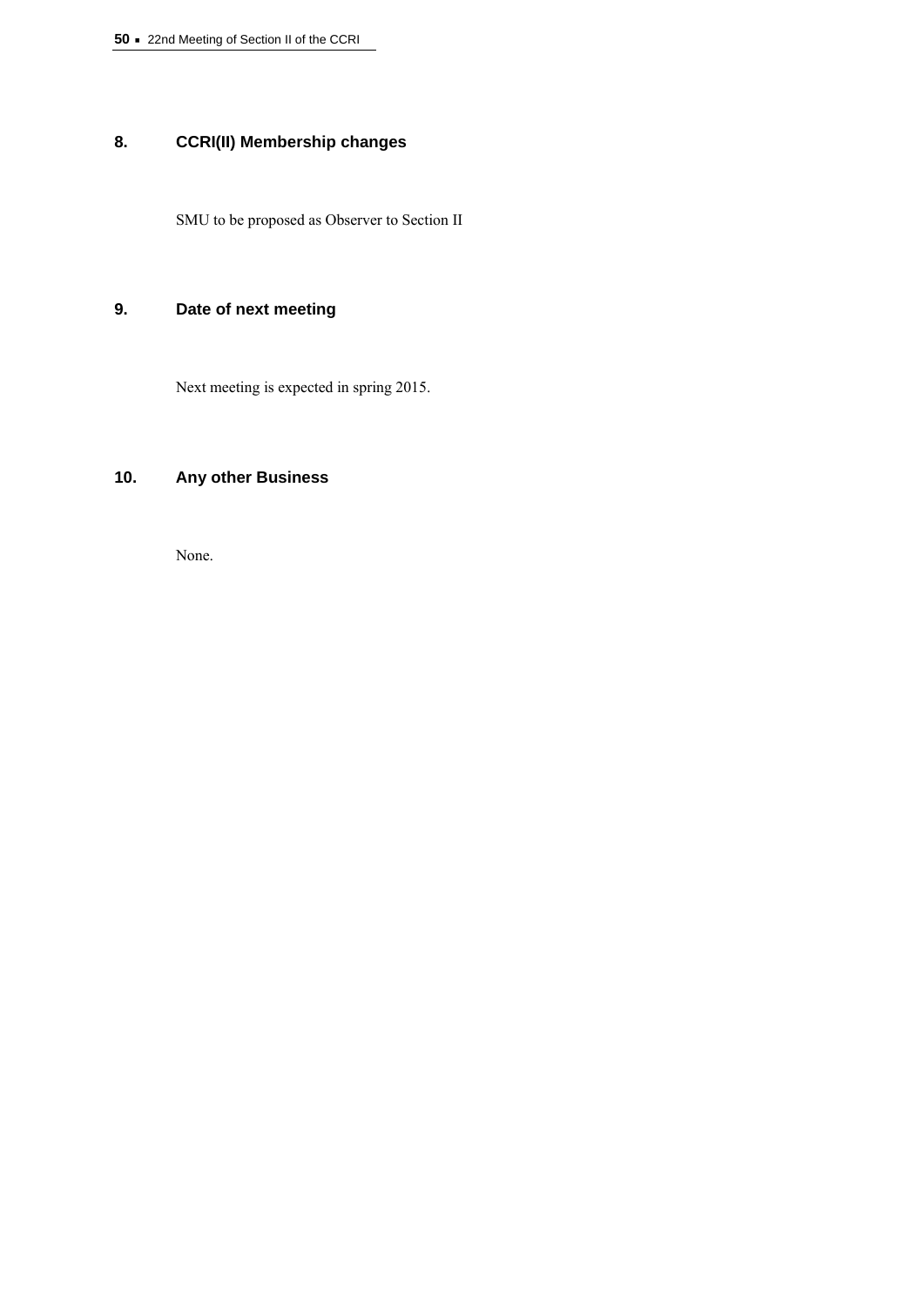### **CONSULTATIVE COMMITTEE FOR IONIZING RADIATION**

Section III: NEUTRON MEASUREMENTS Report of the 20th meeting (24-26 April 2013)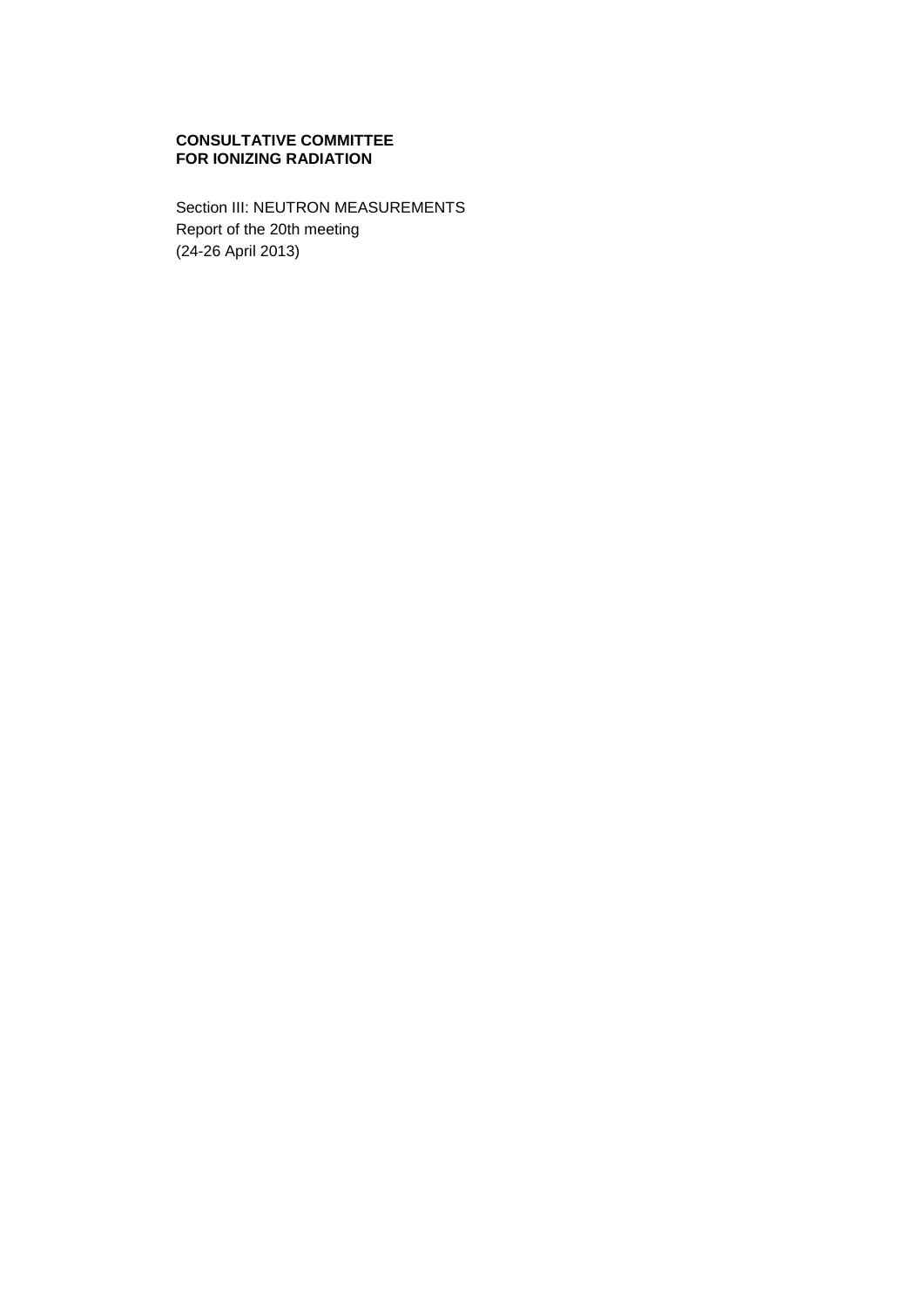## **1. OPENING OF THE MEETING**

Section III (Neutron Measurements) of the Consultative Committee for Ionizing Radiation (CCRI) held its 20th meeting at the Pavillon du Mail, Sèvres, from 24 to 26 April 2013.

The following representatives of member organizations were present:

M.S. Dewey (NIST), V. Gressier (LNE-IRSN), H. Harano, (NMIJ), J. Kim (KRISS), M. Kralik (CMI), T. Matsumoto (NMIJ), N.N. Moiseev (VNIIM), R. Nolte (PTB), N. Roberts (NPL), C. Thiam (LNE-LNHB), D.J. Thomas (Chairman, NPL), H. Zhang (NIM).

Observers: R Mendez (CIEMAT).

Guests: J.-P. Archambault (NRC-INMS), P. De Felice, L. Quintieri, and S. Loreti, (ENEA).

BIPM members also present for all or part of the meeting: J.M. Los Arcos (Executive Secretary of the CCRI), C. Kuanbayev (JCRB Executive Secretary), S. Picard, C. Thomas (KCDB coordinator).

Apologies were received from: S. Oberstedt (IRMM).

# **2. WELCOME**

The BIPM Director, Dr Milton, and the CCRI President, Dr Carneiro, were absent. The Chairman, Dr D.J. Thomas, welcomed the delegates. Everyone introduced themselves. Spain was present as an observer. Italy was present as a guest for the first time and Canada was also present as a guest.

# **3. APPOINTMENT OF THE RAPPORTEUR**

Dr Dewey (NIST) was appointed as the Rapporteur.

# **4. CHANGES OR ADDITIONS TO THE AGENDA**

There were a couple of minor changes to the agenda. **Actions are indicated in bold italic fonts.**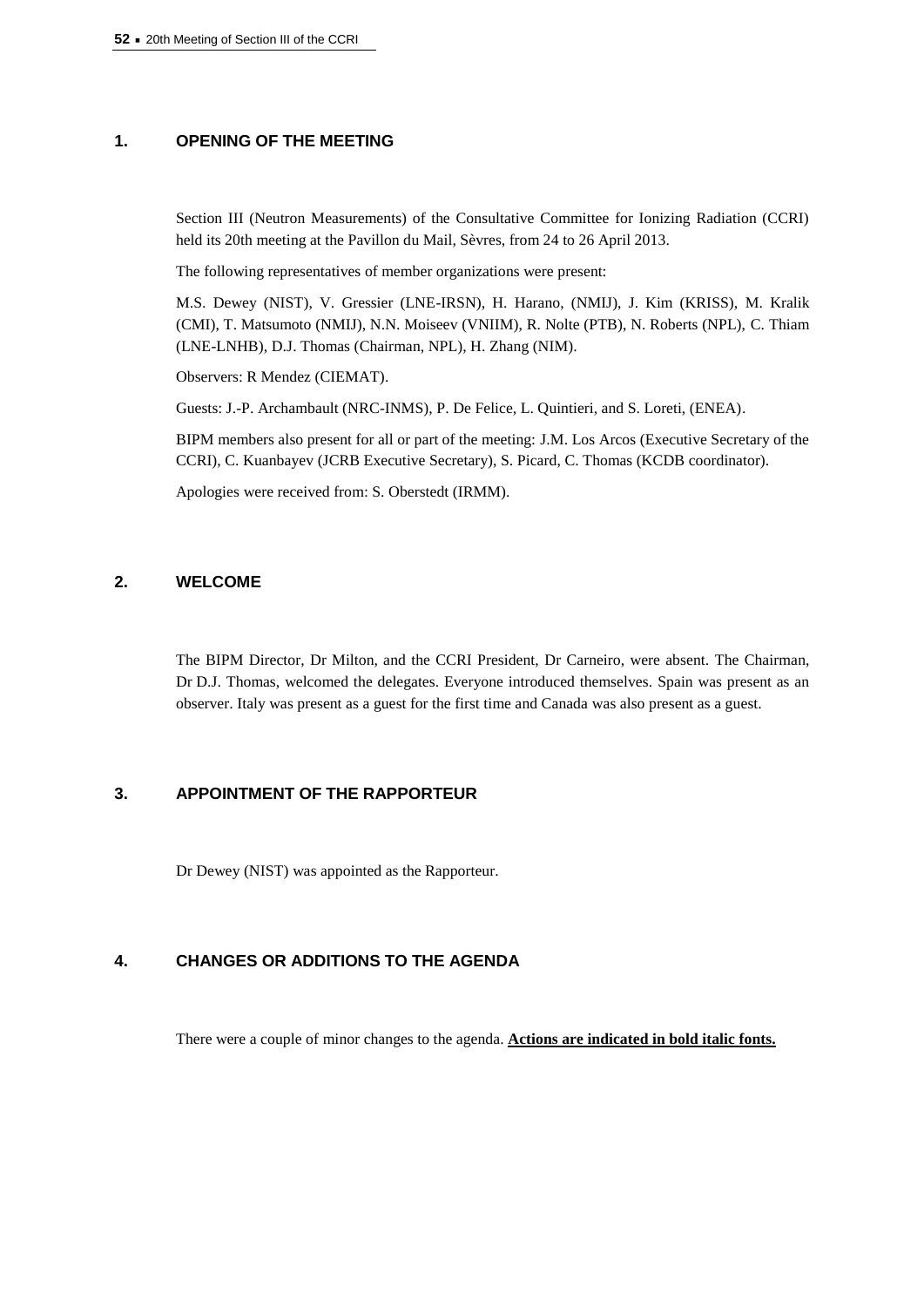### **5. PROGRESS REPORTS**

### **5.1. CCRI reports (President Kim Carneiro, CIPM)**

These reports were presented by Mr Los Arcos.

### 5.1.1. Strategy and actions reports

This report was prepared by Dr Carneiro, president of the CCRI. It detailed who and what we are and described the line organization. The Consultative Committees are "side" organizations. The vision of the CCRI is to become the undisputed hub for ionizing radiation global metrology. A strategic approach was adopted in 2009. It covers the periods 2009-2012, 2013-2016, 2017-2020; includes the three sections of the CCRI; and contains 11 working groups, 43 actions, and comparisons. The plan has been the basis for annual reports in 2011 and 2012 (in progress). The strategic framework has provided an improved overview, better efficiency and planning; unified the sections; improved transparency and stakeholder relations; prepared the CCRI for the future; increased the meeting frequency; and imposed a significant workload. In 2011, the CGPM questioned several aspects of CIPM governance and the CIPM subsequently undertook several initiatives in 2012.

### 5.1.2. CCRI RMO WG

A report from the CCRI RMO WG (Interregional CMC review working group) was presented. It was noted that the WG helps the CCRI with CIPM MRA CMCs. Some NMI directors expressed an interest in becoming more involved. There was no criticism of the scientific work of the BIPM. The connection between delegate and NMI is not always good. Dr Thomas asked how this might affect Section III. Mr Los Arcos did not anticipate any changes. In general, comparisons must be as efficient and useful as possible.

## **5.2. Section III reports**

### 5.2.1. Key Comparisons Working Group (KCWG(III))

This KCWG(III) met for the first time on 23 April 2013. There was a detailed discussion of comparison K-11. Six of the nine participants were present. It had been hoped to have all the results before this meeting, but this was not possible. Therefore, a new deadline of 30 September 2013 was set. Agreement is still required from those participants who were not present at this meeting.

**5.3.** Mr Los Arcos mentioned the requirement to produce two-year reports of activities for each NMI. These are required and will be archived. To facilitate this everyone was reminded about the Section III restricted area password. A password for the working group KCWG(III) will be emailed to the delegates.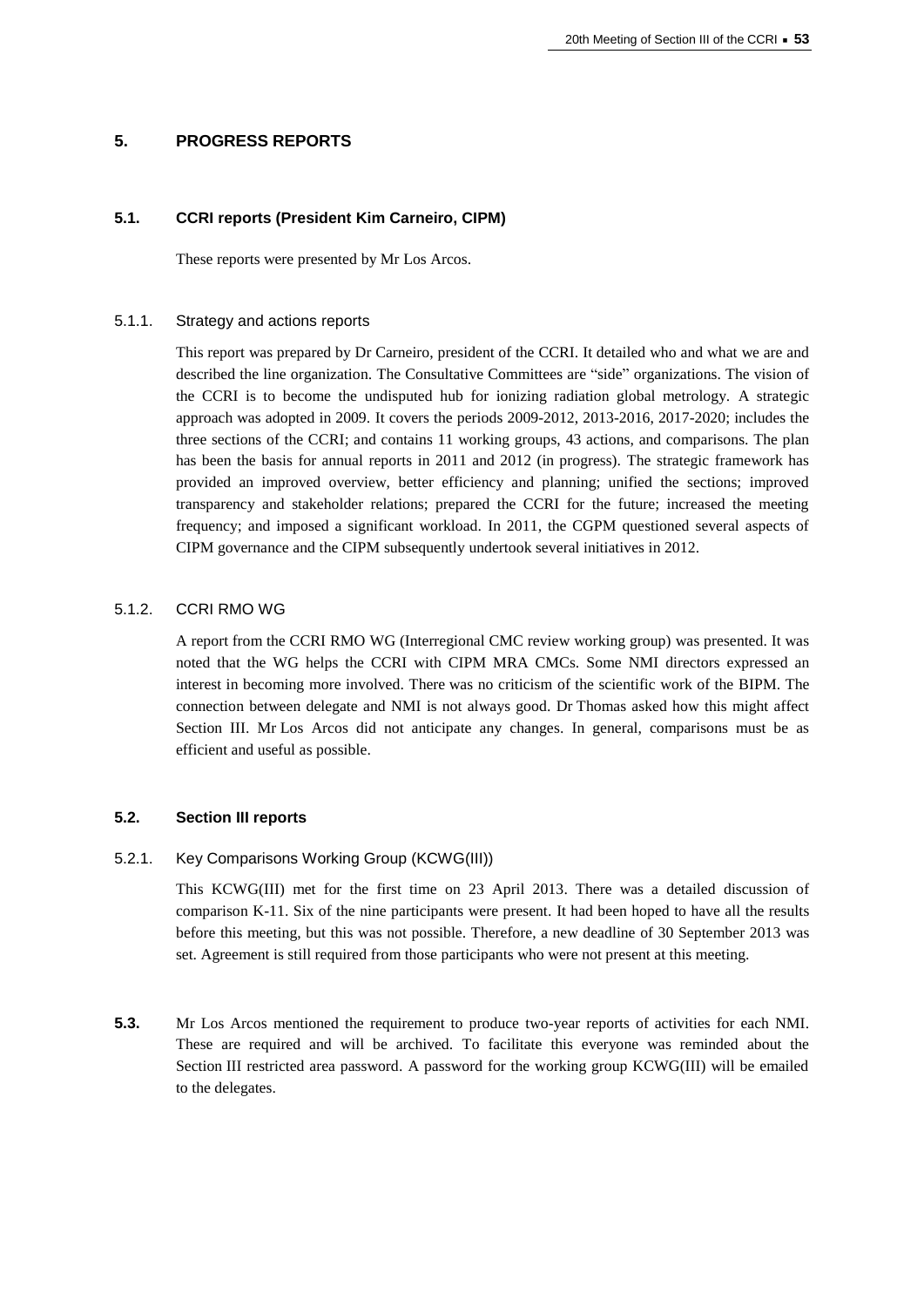### **6. CIPM MRA PART 1:**

#### **6.1. Present comparisons**

#### 6.1.1. CCRI(III)-K11 neutron fluence – progress report Vincent Gressier

Previous series of measurements included K1 (24.5 keV) and K10 (144 keV, 1.2 keV, 5.0 keV, 14.8 keV). The latest, K11 features 27.4 keV (produced with  ${}^{45}Sc(p,n)$  at 0 deg), 565 keV, 2.5 MeV, and 17 MeV and is similar to K10. Measurements were carried out at the AMANDE facility operated by the LNE-IRSN. Participants were charged with measuring the fluence of unscattered neutrons at 1 metre and 0 degrees in vacuum per M1 monitor count. The AMANDE facility was described. Measurements were carried out during 2011-2012. The order of participants was: IRSN, NPL, VNIIM (detector MAR-150 measured the three lowest energies), CIAE, IRSN, IRMM (two energies), PTB, NIST, IRSN, AIST, PTB 2, IRSN, and LNMRI. The groups had more than one year to carry out their measurements. Comparisons of relative fluence per monitor with the IRSN PLC indicate that for 27.4 keV, 565 keV, 2500 keV, and 17 000 keV there were similar conditions for all participants. There were some setbacks such as tritium target problems at 17 MeV: D in Au, D in Ti, T in Au/Ti. In March 2012, a target was "ruined" because of D implantation in a calibration measurement. It was queried whether it would be better to use a silver backing rather than a gold backing. The PTB uses silver. The key dates are: 1 March 2013, energy distributions and parameters required for the analysis were produced; 23 April 2013, KCWG meeting dedicated to CCRI-K11 comparison; 30 September 2013, final reports of the participants, approved by their institutions, at the disposal of the evaluator; 31 December 2013, compilation of the results submitted by the participants and the evaluated key comparison reference values to be circulated to the participants for comments and approval; April 2014, final report of the evaluator sent to all members of CCRI(III) for discussion and approval; summer 2014, a summary report will be prepared for publication in *Metrologia* (autumn 2014) providing the members of CCRI section III approve the evaluated results. The three missing groups will be informed about the deadline. Final results should be sent to Mr Los Arcos at the BIPM.

#### 6.1.2. CCRI(III)-K8 thermal neutron fluence – progress report Ralf Nolte

This measurement of the fluence of thermal neutrons included four detectors with different responses and has been running for five years. The NPL, NMIJ, PTB, and CIAE participated. Results have been disclosed to the participants and a draft A report has been prepared and circulated. An attempt to check normalization failed and the discrepancies will stand. The PTB and NMIJ are in good agreement. The NPL is consistently lower by -6 % to -9 % for all conditions. The CIAE results are discrepant and it is thought that either the temperature is wrong or there is an undetected epithermal component in their beam. Only the NPL and NMIJ are still operating. It was thought that it is time to convert to draft B despite the large discrepancies. NIST does not have a thermal neutron beam. NMIJ is satisfied with its very small uncertainties. There was considerable discussion on how to proceed, including how to deal with very discrepant results, whether standard techniques should be used and if there is a normalization problem (Au foils). Pursuant to this there was a suggestion for a set of Au foil measurements. Italy is interested in doing this. NIST *have done it in the past, and it could be done again, but it would be a development project.*  $4\pi\beta\gamma$  capability for use with foils is no longer very widespread. This comparison measurement was sensitive to temperature, which Au counting is not. A former Au comparison, reported by Axton in *[Metrologia,](http://stacks.iop.org/0026-1394/6/25)* **6,** (1970), 25-32, was successful.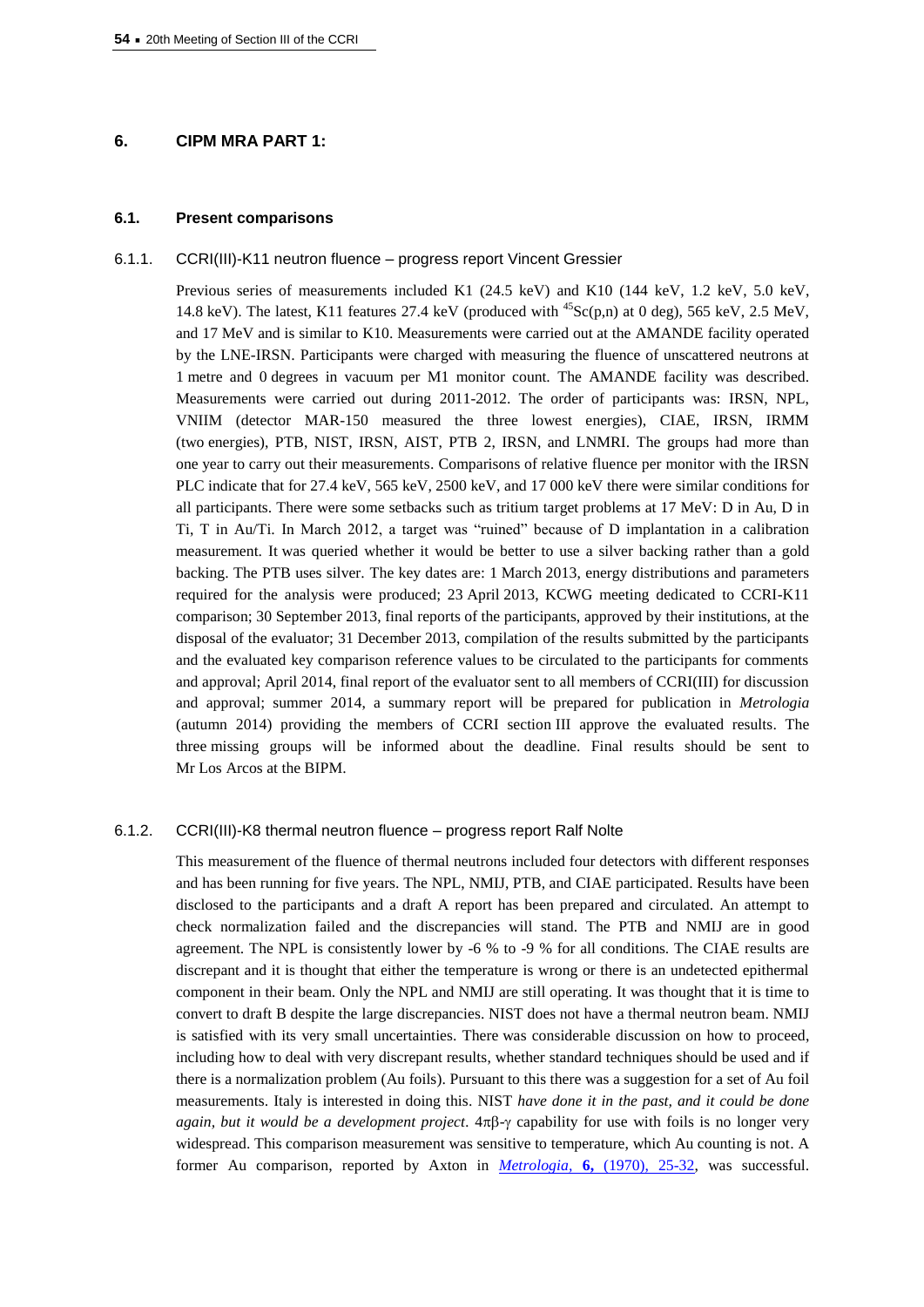One possibility is to proceed to draft B and then carry out an Au foil comparison. The Au measurements would be supplementary. All participants have a copy of the potential draft B. A search was made to find someone to organize the Au-counting exercise. The use of foils makes counting gold difficult. A debate on how to treat the results started and continued the following day. The decision was to produce a draft B report based on the draft A report, which is already available. The statistical analyses will be based on an unweighted mean, as it was thought that the very small errors by the NMIJ were probably carrying too much weight.

#### 6.1.3. CCRI(III)-K9.AmBe.1 emission rate – progress report Neil Roberts

K9.AmBe.1 is a subsequent key comparison with CIAE, NIM, LNHB, and NPL as a link to the original K9. NIM provided the Am-Be source which has three times higher activity than the previous source. The present situation is: NIM sent a report to NPL, NPL measurements are complete, LNHB measurements are due in May 2013, CIAE measurements are due in July 2013, and *ENEA (Italy) needs to confirm its interest*. There is a problem getting it into and out of France, so it has not yet been sent to France. It is currently delayed because the French authorities require more documentation than other countries; the LNHB is discussing the situation with the authorities. The source was sent to to NPL as a temporary import; it must be returned in 12 months (July 2013). It will be difficult to fit LNHB into the schedule, although it may be possible to extend the deadline to 24 months (July 2014). Several questions were discussed including whether the protocol should be written by the NPL; to whom the results should be sent; and whether there should be optional anisotropy measurements. It was noted that the BIPM should receive the results and *the protocol should be written as soon as possible. A copy of the protocol should be sent to the CCRI Secretary, Mr Los Arcos*. All participants must agree to the protocol. ENEA would like to see the source but not before September 2013 and they would require 1-2 months to do it. The scheduling for the ENEA is complicated but it can measure the anisotropy.

### **6.2. Future needs for CCRI(III) comparisons**

Dr Thomas commented that for future key comparison ideas, the strategy document can be used as a guide. Long- and medium-term requirements may not yet be ready for a comparison. Short-term requirements included: comparisons of  $H<sub>n</sub>(10)$ , standards for fusion, high energy standards; spectrometry was mentioned at the last meeting. It was queried whether or not spectrometry is a CCRI-type of activity and what about 14 MeV (d-t), 2.5 MeV (d-d) neutrons? Fusion requires very intense fields and probably pulsed fields. At present metrology labs cannot provide such fields. It was queried if there is a way to proceed.

The possibility of carrying out calibrations of operational quantities was queried. Techniques for calibrating survey instruments are well covered in ISO standards (8529 parts 1 - 3) and at least one regional comparison is under way for this type of device – see 6.3.1. Calibrations of personal dosimeters are not as well advanced because not much has been done to underpin the quality of their calibrations. Very little guidance is found in the ISO standards.

The issues with calibrations to personal dose equivalent were queried. Key comparisons demonstrate that it is possible to produce standardized fields, but is it possible to perform  $H<sub>p</sub>(10)$  calibrations and all get the same result? One problem is that personal dosimeters are insensitive. The way forward is probably to use an active personal dosimeter. These are now available, e.g. Thermo Fisher Scientific EPD-N2, Mirion DMC 2000 GN, Fuji Electric NRF31. Reasons for not holding a comparison were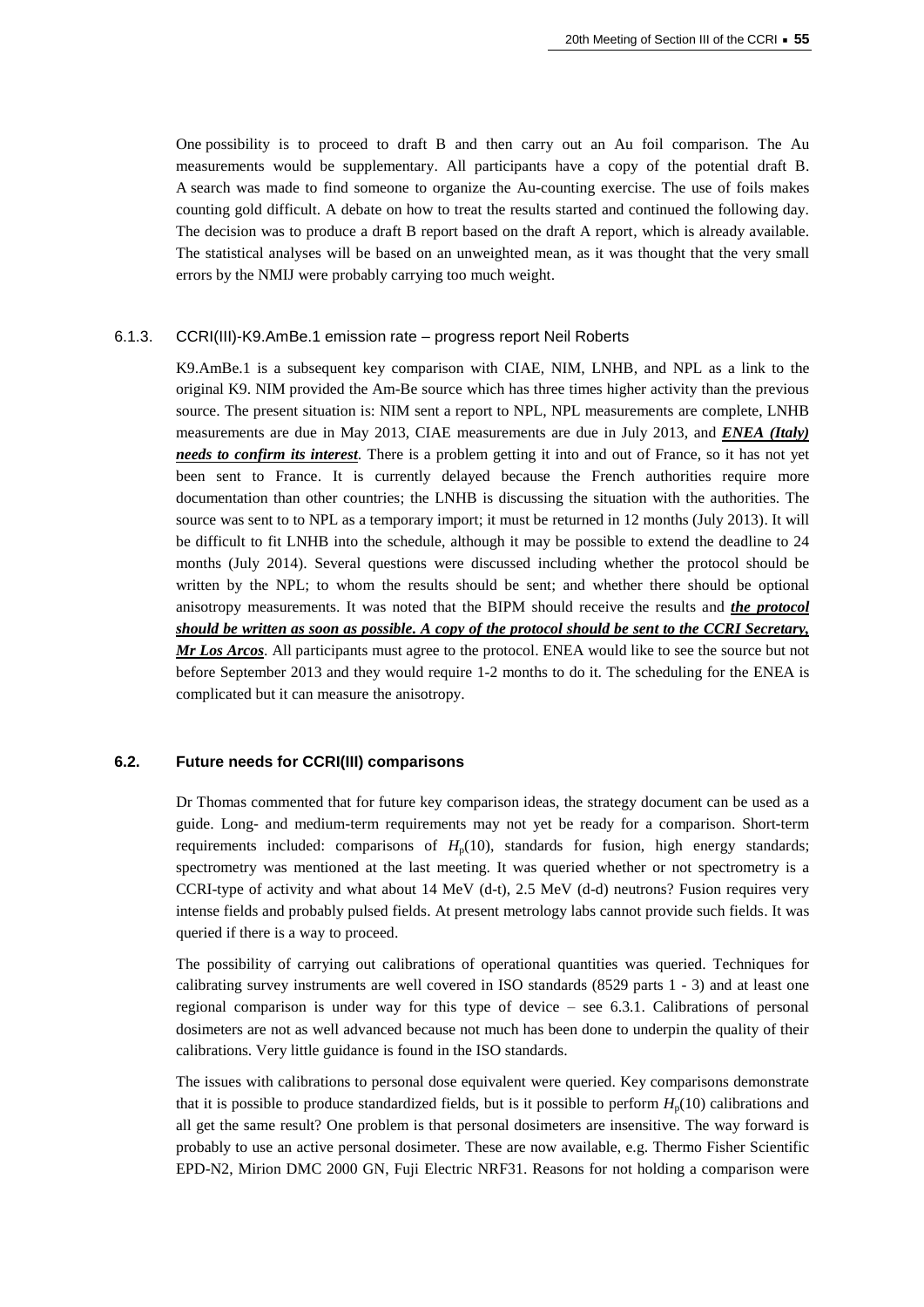discussed, including whether there is enough interest and the fact that it is not directly a comparison of a primary quantity but of calibration techniques, although it would show up errors in the primary quantity. Reasons for holding a comparison: if undertaken using neutron sources, many more labs than usual could participate; electronic personal dosimeters are small and can be sent easily to other countries; readout is easy, particularly for the EPD-N2. There are international standards for personal dosimeter performance. In many countries there are national requirements for regular personal dosimeter testing with consequences for dosimetry services if they fail.

There was not much interest in running a comparison, even though it is "relatively" simple, however, see also section 15.

#### **6.3. RMO neutron comparisons:**

#### 6.3.1 Present comparisons

Neil Roberts discussed the EURAMET #936 Long Counter Comparison: Measurements were made at the NPL in 2008. Radionuclide sources and monoenergetic neutrons were measured. A paper was presented at NEUDOS11 (2009). The PTB De Pangher was 1.6 % higher than the NPL De Pangher but both had the same response function shape (difference was due to  $BF_3$  gas pressure). There was good agreement between the NPL and the IRSN. The IRSN has subsequently amended its response calculations. Since then some source emission rates have been revised. Am-Li increased by 1.08 % due to an error in the Mn bath correction factors. Am-F increased by 1.19 % because the previous value did not include new Mn bath correction factors. New values will be fed into a new normalization factor for the NPL long counter response functions. New spectra are available for Am-Li, Am-F, and Am-B. The final NPL long counter response functions are required for writing up the comparison. It was queried whether there had been any progress on response function measurements/calculations for the PTB De Pangher. It was noted that the Long counter is not a primary instrument but it is an efficient instrument.

EURAMET #1104: this concerned Bonner sphere measurements of Am-Be sources. The goal was to obtain improved Am-Be spectra for different sized sources, particularly at low energies where high-resolution spectrometers do not work. Internal scattering leads to a size dependence of the spectra. Analysis is ongoing. There is an ISO8529 recommended spectrum for Am-Be sources, but it is not adequate (evidence shows this), especially at low energies.

APMP.RI(III)-S1: Neutron survey instrument calibration. All measurements have been completed. Transfer instruments were monitored between measurements made by the KRISS and were stable within uncertainties. Final reports were submitted except for one participant that will submit the report by 24 April 2013. The results look encouraging. Only the shadow cone method was used for calibration, except at KRISS and NIM. KRISS, NIM, BARC, ARPANSA, VNIIM, INER, and NMIJ were participants. The source was  $^{252}$ Cf in most cases.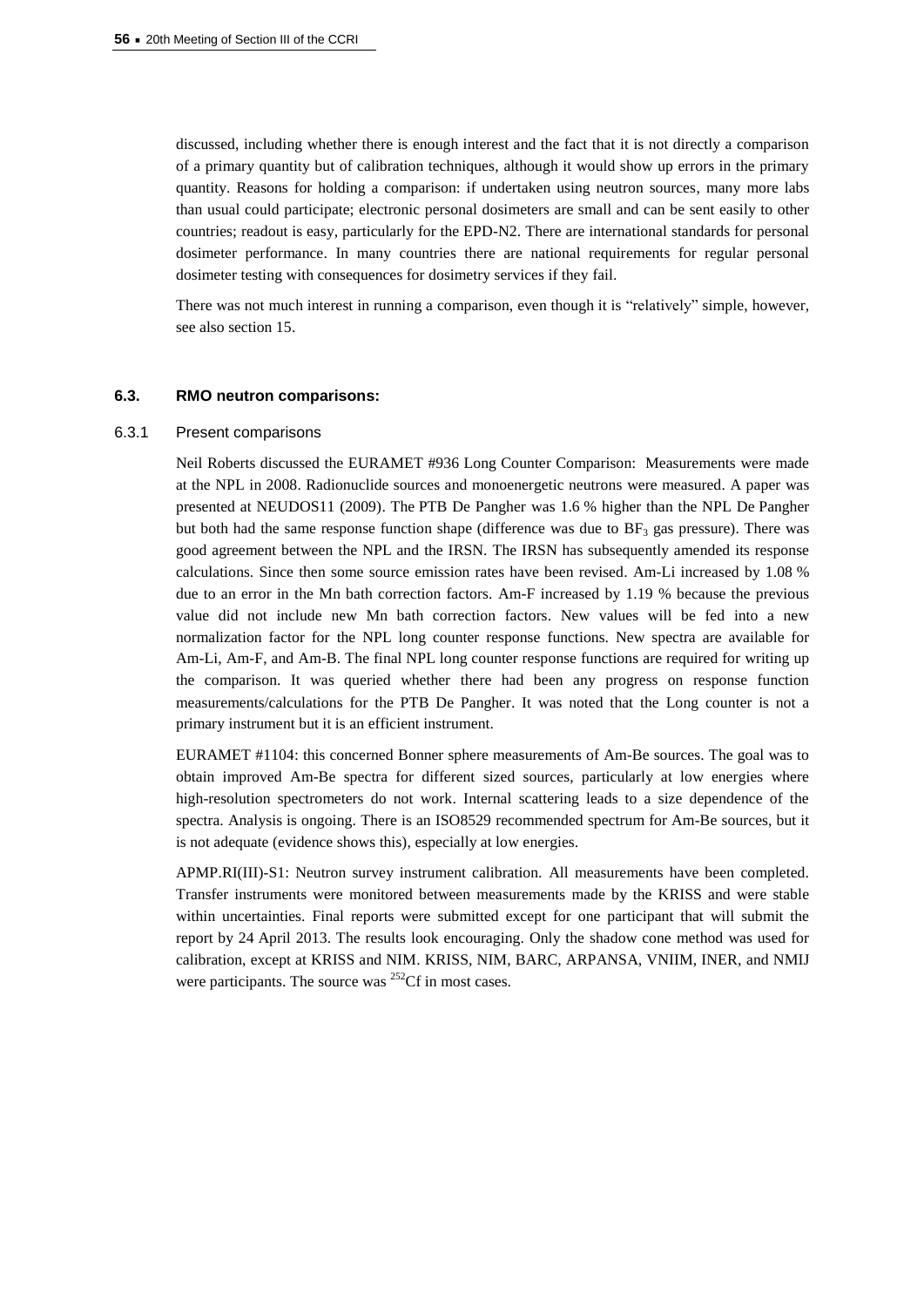## **7. EXCHANGE OF INFORMATION ON NEUTRON METROLOGY IN PROGRESS, NMIs Part 1:**

- **7.1. CMI (Czech Republic)**: Recent activities at the CMI were described. Revitalization of the 14 MeV neutron generator has been completed. Associated particle monitoring is not finished. Bonner sphere measurements of spectra around pulsed sources with passive detectors of thermal neutrons have been carried out and will be presented at NEUDOS12, to be held in Aix-en-provence, France, in June 2013. The CMI can no longer participate in the organization of a key comparison devoted to the calibration of personal dosimeters. It measured several sources in its Mn bath. These will be fluence standards:  $252 \text{Cf}$ , Am-Be. It is interested in calibrations and tests of neutron area and personal dosimeters in ISO 8529-1 neutron fields. It was noted that the source should be 75 cm from the face of ISO water phantom. The CMI has carried out low resolution neutron spectrometry with its Microtron. Mn tablets are used as activation detectors. Results were published in *Rev. Sci. Instrum*. **83**, 083502 (2012): Microtron MT25 as a source of neutrons. It has measured neutron spectra at the interim storage for spent nuclear fuel around casks, including new CASTOR-V19 casks. MCNP and MCNPX are routinely in use and are part of its programme of numerical dosimetry. The CMI did not participate in any comparisons during the last period.
- **7.2. ENEA (Italy)**: 2008-2012 activity. Neutron work in the lab was stopped for many years, but it has been restarted. Its responsibilities include neutron standards. A new building which houses a low scatter room has been built. It has a modernized Mn bath that incorporates a Marinelli beaker and a NaI(Tl) detector. The ENEA is presently carrying out Mn bath testing. The detector was calibrated using a known quantity of MnSO<sub>4</sub>. It is characterizing neutron leakage and neutron capture on Mn, O, and S as a function of Mn concentration. It also operates a long counter which is used to partially validate the Mn bath results. The ENEA is re-establishing a thermal neutron flux density standard consisting of six Am-Be sources located on a horizontal plane moderated by graphite and polyethylene, with a small cavity in the centre. Neutron monitors are calibrated with an Am-Be source. The ISO 8529-2 procedure is followed. A closed circuit TV with special software is used to read the instruments. Instrument readings as a function of distance are used to extract the desired result. The ENEA would like to join the CCRI(III) and will write a letter to that effect.
- **7.3. KRISS (Republic of Korea)**: The KRISS operates a 1.25 m diameter Mn bath. Several of its measurements of <sup>252</sup>Cf and Am-Be sources were described. It has constructed a thermal neutron field starting with an Am-Be source. It uses graphite for moderation:  $1.4 \times 1.2 \times 1.2$  m<sup>3</sup>. The source is not in the centre of a graphite pile. The density of the graphite is  $1.786$  g/cm<sup>3</sup> and the only impurity is boron (GDMS method). The boron component is  $\sim 0.12$  micrograms/gram. The facility has been simulated using MCNPX: Au foils were placed in plugs and measurements compared with MCNPX calculations. This required the creation of an NaI(Tl) system for Au foil measurements. Gamma-ray efficiency calculations were done using PENELOPE, GEANT4 and these were compared with gamma CRMs. There is a new  $^{252}$ Cf source in the neutron irradiation room. Neutron spectroscopy is carried out with a Bonner Sphere Spectrometer (BSS). This has been used to measure the spectral fluence of cosmic neutrons. Results from two different sites (Bohyunsan Optical Astronomy Observatory, BOAO, and KRISS) have been compared. The very humid conditions at BOAO may help to explain the observed differences. There is now a system for activation foil-based BSS. Future plans by the KRISS include Bonner Sphere Spectrometry of accelerator-produced neutrons, neutron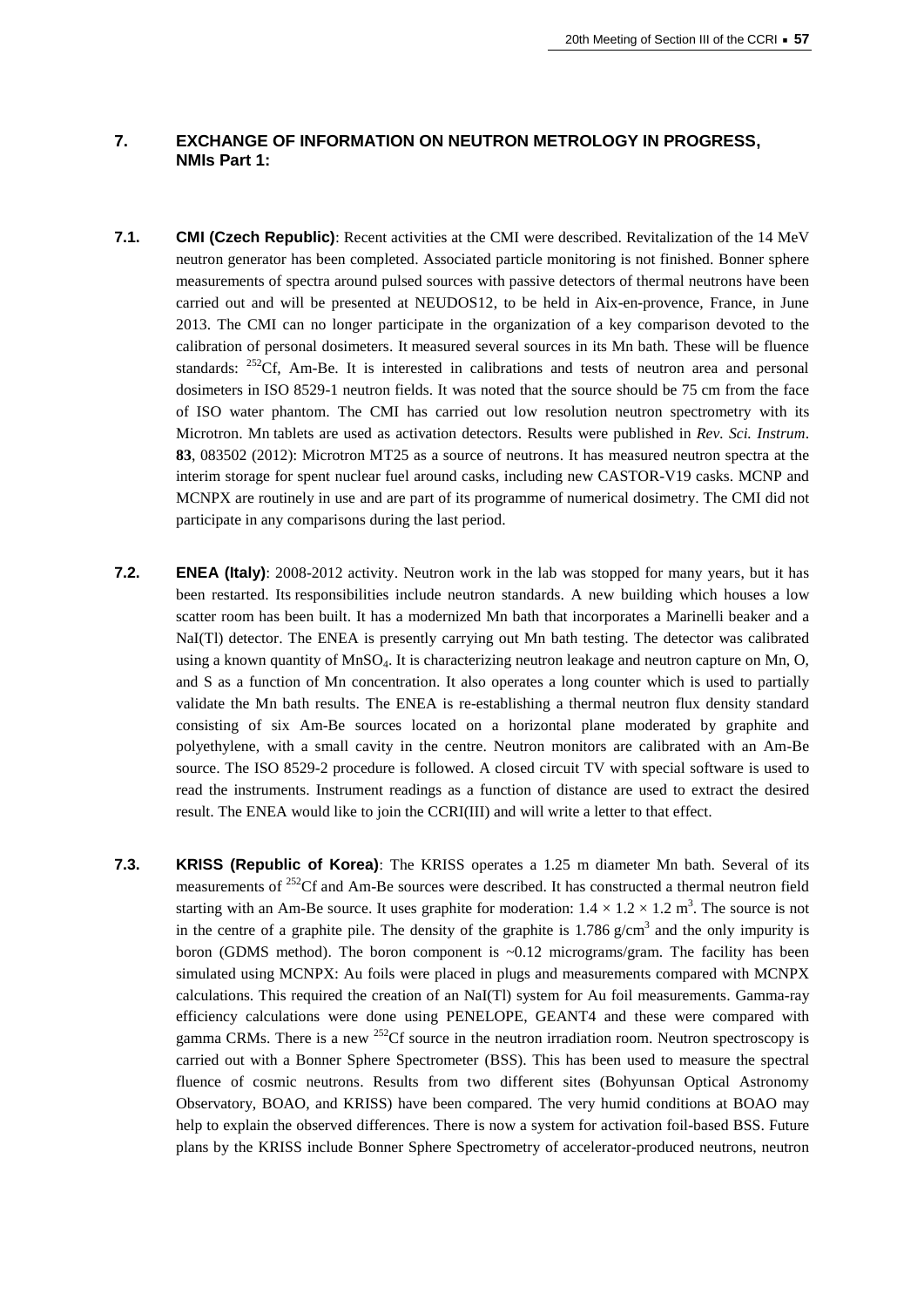spectrometry with liquid scintillation counters for high resolution spectroscopy, characterization of their thermal neutron field, and producing a draft for APMP.RI(III)-S1.

- **7.4. LNE (France)**: Cheick Thiam: The addition of Cerenkov-Gamma coincidence counting into its Mn bath was the subject of the PhD thesis of Florestan Ogheard. Modelling was carried out using MCNPX, FLUKA, and GEANT4. The facility allows for anisotropy measurements. A 2 % discrepancy was found between MCNPX-FLUKA and ~5 % MCNPX-GEANT4. Low rates were obtained in the gamma and beta channels. Both channels need to be improved: the beta channel uses coincidence between two PMTs; gammas are detected using a NaI(Tl) detector. Another approach is to use the triple to double coincidences ratio in the beta channel. Future work includes experimental validation of the MC calculation of the bath efficiency (two approaches). It is also involved in a bilateral comparison of  $^{252}$ Cf with the NPL.
- **7.5. LNE/IRSN (France)**: The neutron irradiator facility has been updated with a new detector transportation system. It is expected that the old Am-Be neutron source will be replaced in 2014. LNE/IRSN was the host laboratory for the comparison K-11 at the AMANDE facility. At AMANDE there were updates to the IRSN long counter characterization including a revision of the dead time and a new determination of the effective centre. It is developing a CMOS recoil proton telescope to work in the range 5 MeV - 20 MeV and a gaseous μ-time projection chamber in the range 8 keV to 1 MeV. It studied low-energy monoenergetic neutron fields below 100 keV. LNE/IRSN will inaugurate a new facility dedicated to cell irradiation with a micro-beam for radiobiology research studies at the AMANDE facility in 2015. Investigations for the development of high-energy quasimonoenergetic neutron fields in Nice, France, have concluded and a collaboration project with ITER for a new facility is now uncertain.
- **7.6. NIM (China)**: Its work from 2010 to the present and its future plans were discussed. NIM's main work is routine calibration. Its Am-Be derived reference neutron radiation field will be modelled. A Mn bath facility was put into operation in 2009 and it is participating in the supplementary comparison CCRI(III)-K9.Am-Be.1. Future plans include the improvement of its neutron reference radiation field, development of a method to calibrate neutron personnel dosimeters, and cooperation with other groups. The laboratory consists of only one person. The NIM has a <sup>137</sup>Cs irradiator in its neutron laboratories for routine testing of photo sensitivity of neutron detectors.
- **7.7. LMRI-CIEMAT (Spain)**: After eight years, the new Neutron Standards Laboratory is complete. Work commenced in 2005 and there were many problems along the way. Construction work finished about six months ago. The laboratory is now awaiting a license. It includes an irradiation room with shielding that is suitable for 1 mg  $^{252}$ Cf as a maximum. The sources are stored under water. The LMRI-CIEMAT has <sup>252</sup>Cf (4.3  $\times$  10<sup>8</sup>) and Am-Be (1.1  $\times$  10<sup>7</sup>) sources. The system for remote manipulation of sources uses a sophisticated computer program. It has neutron monitors, personal dosimeters, and a Bonner sphere system that uses Au foils. The LMRI-CIEMAT has measured a neutron spectrum around a cyclotron to optimize shielding. It is developing a new spectrometer based on recoil protons detectors. In the future it will design and construct shadow cones, characterize its irradiation room, develop calibration procedures, complete a bilateral comparison with the CMI, design and develop a heavy water sphere for Cf, design a thermal neutron facility using the storage pool, and build a Mn bath.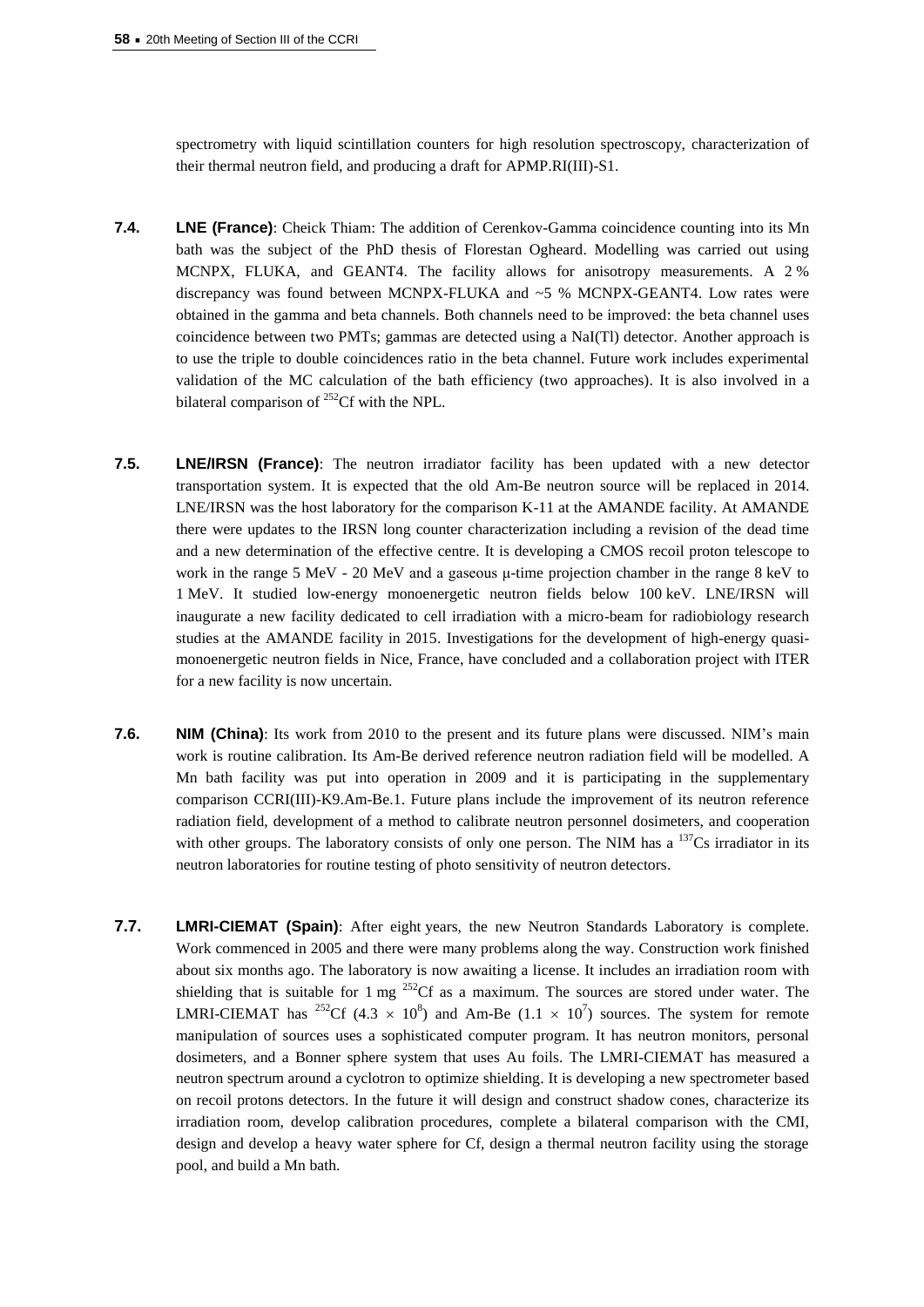# **8. STRATEGIC PLANNING 2013-2023:**

A document was prepared by Dr Carneiro and presented by Mr Los Arcos. The new CCRI strategic plan for the period 2013-2013 discusses, among other things, action plans, CCRI working groups, BIPM work load in comparisons and calibrations, and stakeholders. Of further interest to the CCRI(III) are the NMI work load in comparisons, the existence of one working group, several actions, and stakeholders' participation. The strategic initiatives discussed include: installation of a LINAC at the BIPM; a focus on stakeholders; moving from air kerma to absorbed dose to water; and the International Reference System (SIR) which might reduce comparison work for the other two groups. The delegates were asked to comment on document CCRI(III)/13-01 (restricted access documents).

# **8.1. Short term (2013-2015), medium term (2013-2019), long term (2013-2023)**

A table was presented for 2013-2015 and activities for sections I, II, III, and the BIPM were noted.

### **8.2. Status of the CCRI strategic plan**

There is an evaluation form for the CCRI Strategic Plan for the period 2013-2023 in restricted access documents (CCRI(III)/13-15). The Strategic Plan will be presented to the board of directors in October 2013. The deadline for final submission of a new strategy plan is the end of May 2013. The delegates were asked to complete the evaluation form CCRI(III)/13-15.

### **8.3. CCRI(III) strategic actions and working groups 2013-2023**

During this session several things were discussed including delegate's wish lists, comparisons, news from other NMIs, the current state of affairs, CMCs and the CIPM MRA. Throughout the discussion there was an effort to identify new trends.

### 8.3.1. Short term:

- Comparison of personal dose equivalent: There is perhaps enough interest here, but a pilot is needed.
- Increase meaningful dialogue between NMIs and DIs (designated institutes): Perhaps an NMI person could come to these meetings with a delegate. The situation in China is confusing.
- New neutron cross-section data identify needs and potential funding.
- Standards for fusion identify needs and possible actions: obtain talks on trends.
- Evaluation and improvements of the CIPM MRA.
- Stakeholder workshop (both institutional and end-user): should section 3 be separated or not.
- New needs in public security, health, and industry.
- Radiobiological data for neutrons: no ideas at present.

The delegates were reminded to send any ideas to Mr Los Arcos at the BIPM and to Dr Thomas within approximately one week.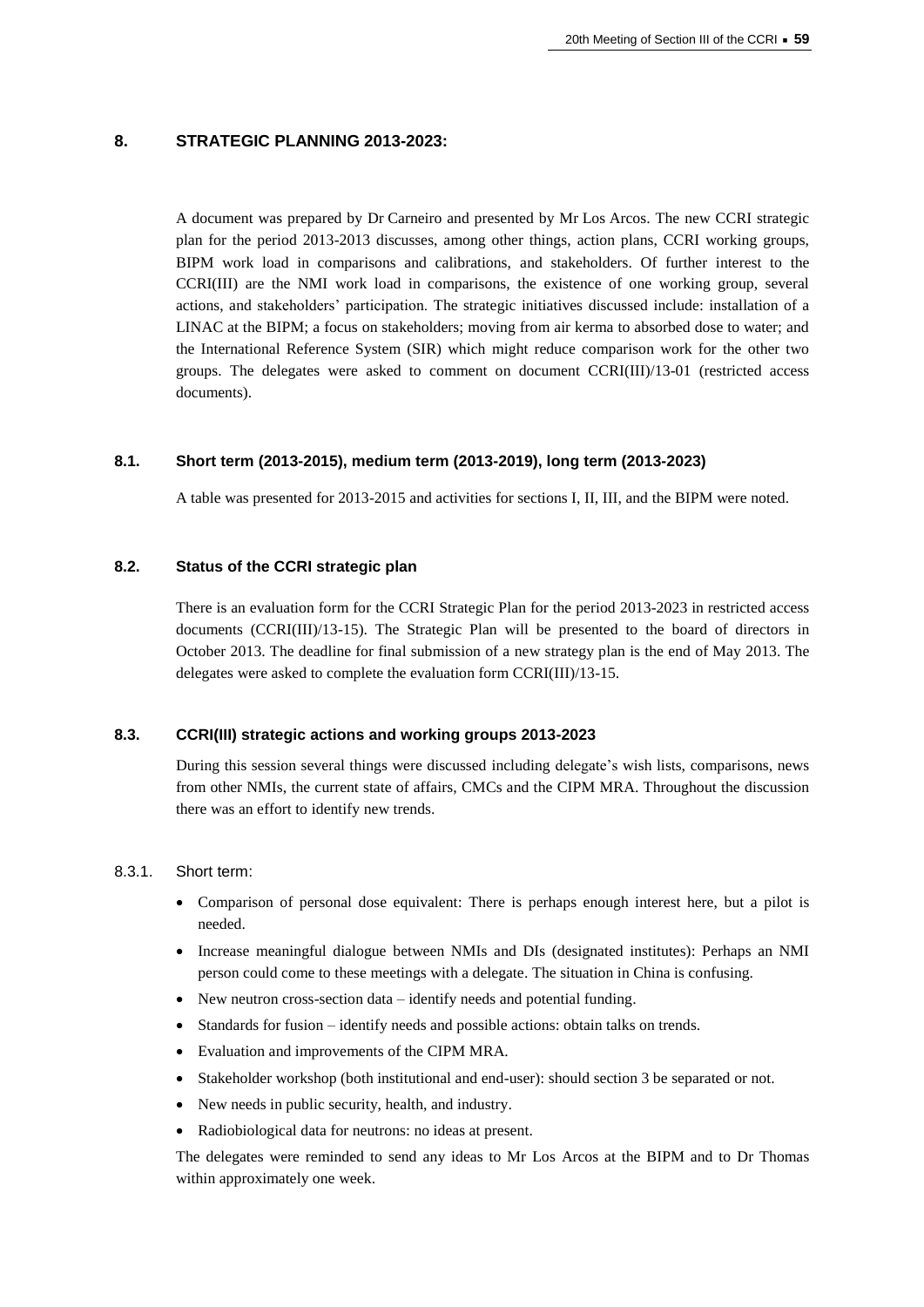### 8.3.2. Medium term:

- Operational quantities for radiation protection (nano-dosimetry) needs in the neutron area.
- Radiobiological data for neutrons is this a Section (III) activity.
- $\bullet$  High-energy (>20 MeV) neutron standards is there a way forward.
- New needs in public security, health and industry what are the needs.
- New therapy modalities (hadron, BNCT) neutron metrology needs.

Some of these are related to high-energy standards.

### 8.3.3. Long term:

Any long-term needs identified since the last edition of the strategic plan.

Dr Gressier gave a presentation on the characterization of a Bonner sphere system which illustrated the need for high-energy references to solve the discrepancies between different models used in simulation codes for neutron reactions above several tens of MeV.

Dr Harano raised the problem of characterizing BNCT fields which are now increasingly being produced using accelerators rather than reactors.

Dr Kralik noted the requirement to perform neutron field measurements around proton therapy facilities.

# **8.4. Input from RMOs: AFRIMETS, APMP, COOMET, EURAMET, SIM.**

# **8.5. Input from institutional stakeholders.**

There is a need to better define the stakeholders in CCRI(III). Each NMI could provide feedback about this for the short term, medium term, and long term.

# **9. CIPM MRA Part 2:**

# **9.1. RMO activities: AFRIMETS; APMP; COOMET; EURAMET; SIM.**

Dr Dewey touched on highlights from the SIM document (CCRI(III)/13-02). The NMIJ delegate discussed some measurements. There was a brief discussion concerning New Zealand and Australia.

# **9.2. BIPM-KCDB: Appendix C submissions for discussion and approval**

There were no CMCs to discuss and approve. The meeting was reminded that it had been agreed that the review of CMCs could occur in the Section III meeting. This was because neutron representation in many RMOs is very sparse. **This is something that needs to be on the next agenda**. It would take a few hours to do the reviews. The CCRI(III) was reminded that we are the experts. IRSN intends to present some new CMCs at the next meeting and Brazil and Italy have something in the works, but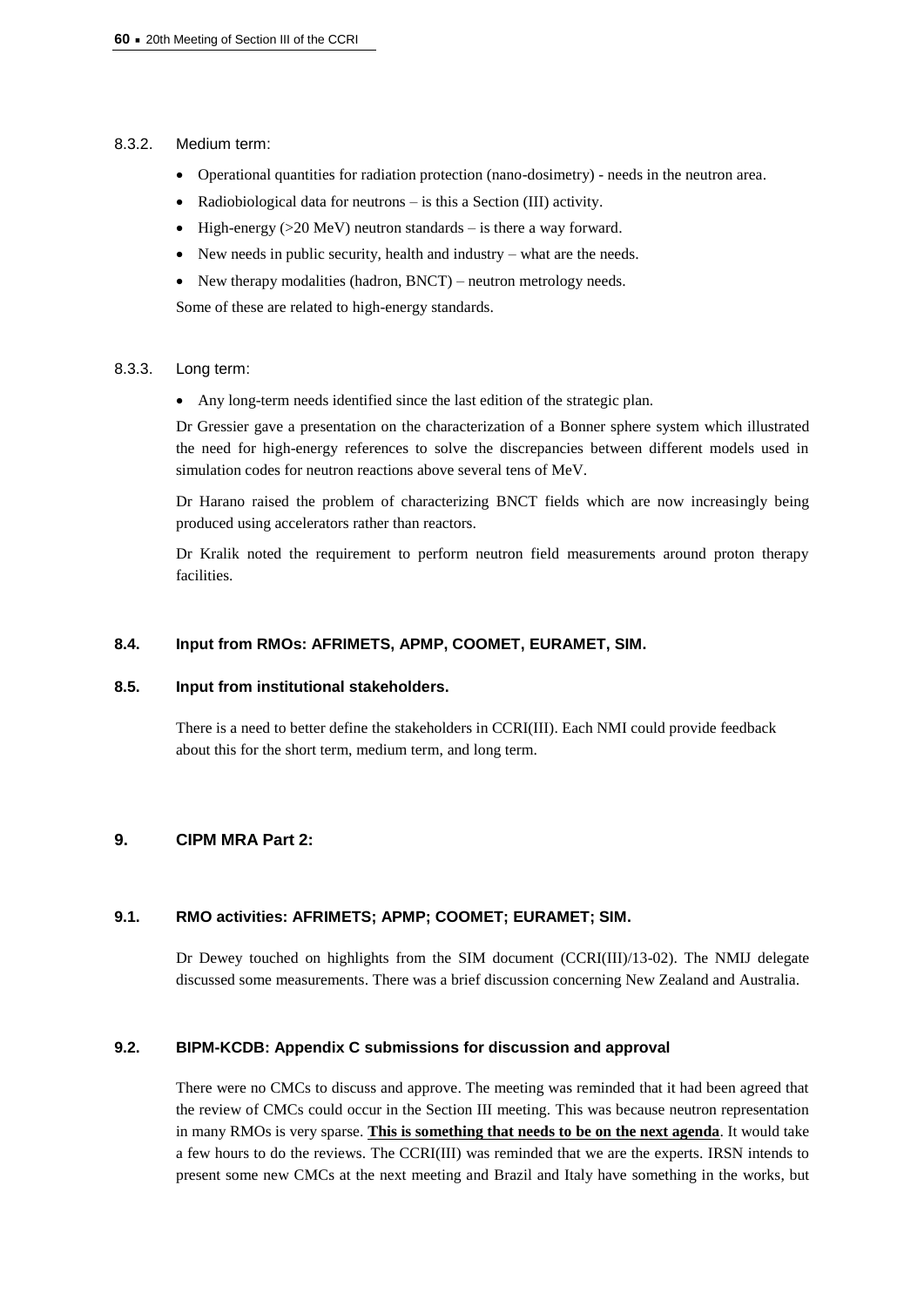they appear to have followed, at least initially, the usual RMO route. The CMC approval process was described. The chair of the technical committee in the RMO evaluates candidate CMCs. Finally, they are presented to this committee for approval. CMCs do need supporting data. For more details, please see document CIPM MRA-D-04.

### **9.3. JCRB Report**

Highlights of the 28th, 29th, and 30th meetings of the JCRB were mentioned. A major topic during these meetings was the way CMCs are treated. There is an ongoing call for better organization of CMCs. Greyed-out CMCs and the way capabilities are added and removed are other important topics.

# **10. EXCHANGE OF INFORMATION ON NEUTRON METROLOGY IN PROGRESS, NMIs Part 2:**

- **10.1. NMIJ/AIST:** Recent activities in neutron standardization at NMIJ/AIST were presented. Their work includes measuring fast neutron fluence; the production of accelerator-based monoenergetic spectra; measuring thermal neutron fluence rates; a graphite pile produced thermal neutron field; and measuring neutron emission rates. They had to rebuild the graphite pile following the earthquake in 2011; it is now more 'earthquake-proof'. The accelerator was also damaged by the earthquake but it is now working again. It is developing a  $D_2O$  Moderated <sup>252</sup>Cf neutron field and the service will start in 2014. They are also developing a high-E neutron field (20 MeV to 100 MeV). They have extended the lower limit on their TOF measurements. They participated in comparisons K11 and APMP.RI(III)-S1 (calibration of neutron survey meters). They have developed a compact flat-response neutron detector to use as a transfer instrument in Japan. It has a good flat response from 10 eV to 20 MeV. It consists of two  ${}^{3}$ He counters in a polyethylene moderator. The positions and <sup>3</sup>He pressures of the two counters have been optimized to achieve a flat response. They installed a pulsing system on their 4 MV Pelletron in order to apply the time of flight technique. They plan to incorporate thermal neutron fluence rate and neutron emission rate measurements into the JCSS (Japanese radiation system) in 2013.
- **10.2. NIST:** Highlights at NIST included the construction of a new cold neutron beam in the new guide hall to be put into use in mid-2014 (it will be used for fundamental physics with cold neutron experiments); the large Mn bath was renovated; a thin foil neutron monitor was successfully calibrated to 0.06 % absolute accuracy; a second small Mn bath was put into routine service; and a segmented liquid scintillator-based fast neutron counter (FaNS) was built. The FaNS is currently being tested.
- **10.3. NPL:** With regard to the NPL's Mn bath, an observed decrease in Ra-Be source strength is partly due to unscrewing of the outer Be shell. Retightening the source increased its output by 0.5 %. However, it is still 0.5 % below its historic mean. There may be other factors involved. The NPL has measured the spectra of Am-F and Am-B sources using Bonner sphere measurements. These were compared with spectra calculated using SOURCES-4C and MCNP. Am-B agrees with Zimbal and Marsh, but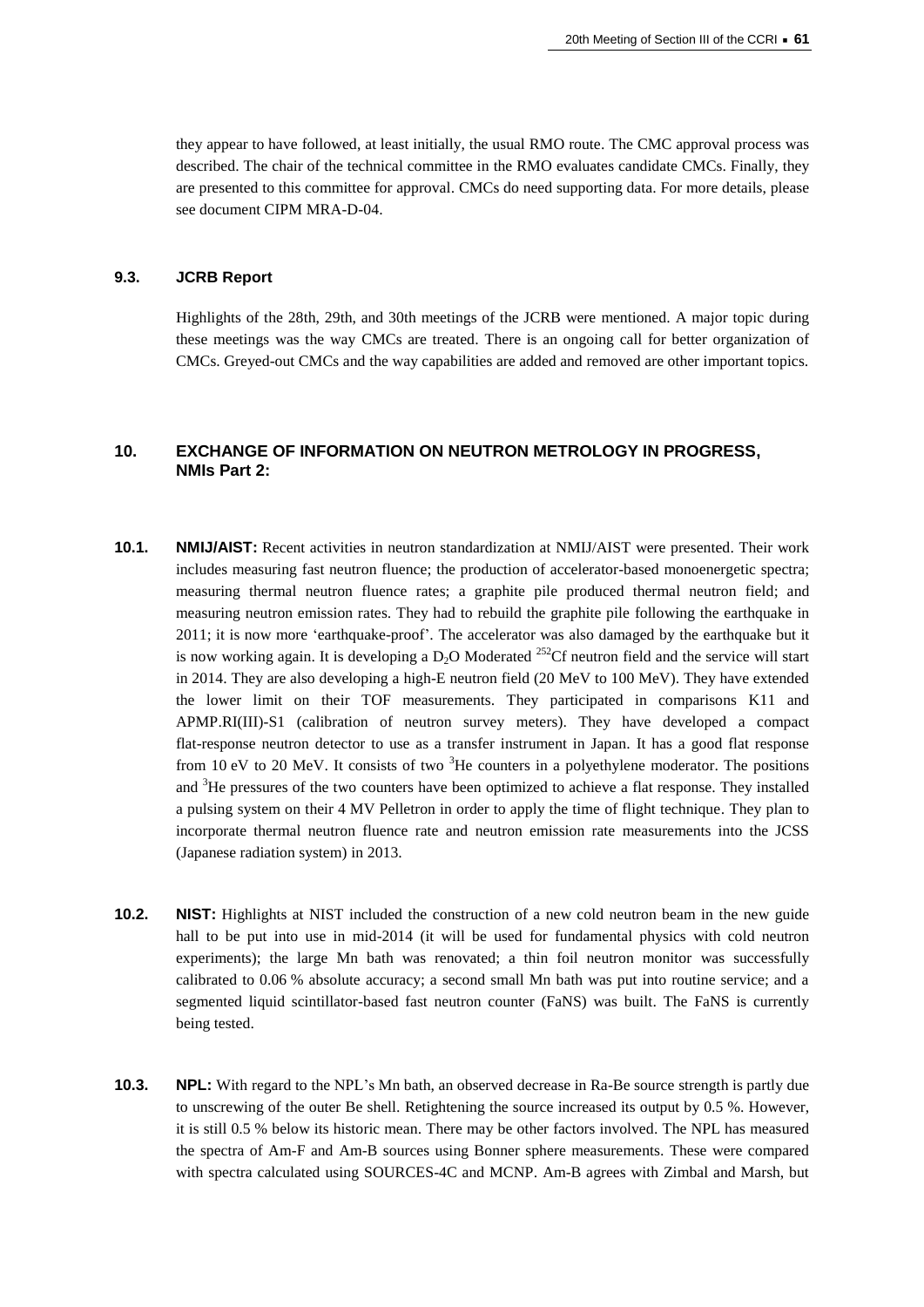not with ISO. SOURCES-4C has proved very useful, especially at low energies. They have a theoretical design for a facility producing a 1/E spectrum. They are part of a Transpolar Cosmic Ray Dosimetry Collaboration which measures dose over the poles using TEPC measurements. There is good agreement with codes. They are studying photon doses and spectra from neutron fields (Van de Graaff, VdG, targets and neutron sources) because these are becoming increasingly important for neutron detecting instruments with incomplete gamma rejection. These can be modelled with MCNP and GEANT (via SWORD). An HPGe detector is on loan from the Radioactivity Group at the NPL. A digital acquisition system has been implemented, but it is not ready for prime time yet. They are exploring plastic scintillators with pulse shape discrimination. They have had some success with gamma/neutron discrimination. The use of organic diodes as neutron sensors has not yet been successful. There are problems with large and fluctuating noise signals and no neutron signals have been observed. New projects include: a self-calibrating absolute Mn bath (similar to the LNHB); work with organics, plastics, and graphene; and a directional dose meter (Graham Taylor).

- **10.4. NRC Canada:** NRC Canada is in the process of re-commissioning its neutron programme. They have a large irradiation lab (16m  $\times$  16m  $\times$  10m), an Am-Be source (1.6e6 n/s) and a neutron generator. They have carried out radiation shielding calculations for the neutron generator using MCNP5 to calculate the neutron dose at various locations. They have started renovating their Mn bath which is now 75 % full with MnSO<sub>4</sub>. They have been able to count neutron-induced counts and to observe the gamma spectrum.
- **10.5. PTB: 2011-2013.** The topics included were: VdG, recoil proton telescope RPT1, time correlated associated particle standard (TCAP), new thermal field at PTB, high energy neutrons and nuclear data activities, and future perspectives. There were belt problems with the VdG. CIGO belts run reasonably well on the VdG; maximum voltage was limited to 3.3 MV; energy resolution  $0.8 \rightarrow 1.2$  keV at <sup>13</sup>C(p, $\gamma$ ) resonances; pulsing running at 2 ns FWHM for 3.3 MeV protons. It is becoming increasingly difficult to get spare parts. The availability of spare parts is becoming critical for the CV28 cyclotron as well. The power triodes were discontinued and there are less off-the-shelf solutions possible. They abandoned plans to upgrade to a Tandetron Facility. Instead they are looking at a replacement of the VdG; possibly with an NEC 2 MV Pelletron at a cost of 1.2 million euros. There is cooperation with IRMM sample production unit to obtain new tristearin or polyethylene radiators for the PTB proton recoil telescopes. Status of the  $T(d,n)^4$ He TCAP Standard at PTB: there is a dedicated MC simulation; design by the PTB workshop is complete; and construction is to be finished before June 2013. They use MCNPX Patch MCUNED (P. Sauvan, UNED Madrid); MCNPX with low energy ions works better with neutron production. This is used for simulation of the TCAP setup. In fact this is a replacement for their TARGET code. There is a new thermal standard consisting of Am-Be sources plus a graphite block. Its dimensions are  $1.5 \text{ m} \times 1.5 \text{ m} \times 1.8 \text{ m}$ . It has been modelled using MCNP and PHITS calculations. Fluence measurements have been made with  $197\text{Au}(n,y)$  and CCRI(III)-K8 SP9 counters. The low fluence rates result in low activities. There is a new <sup>252</sup>Cf source at the PTB: 6e8 n/s. Their nuclear data activity with ERINDA will finish in October 2013. They are studying cross sections for background studies such as  $^{nat}Ge(n,x)^{68}Ge$  with regard to MetroFission (NDA). In the area of high energy neutrons they are working with RPTs for 35 MeV-200 MeV at iThemba LABS. In summary: the VdG accelerator is partially recovered; their problems with RPT1 are partially solved; the TCAP standard is taking shape; the new thermal field at PTB is operational; they still carry out work with high energy neutrons and nuclear data; and their future perspectives contain some unknowns. **Further discussion is needed on how to proceed with the K8 comparison**.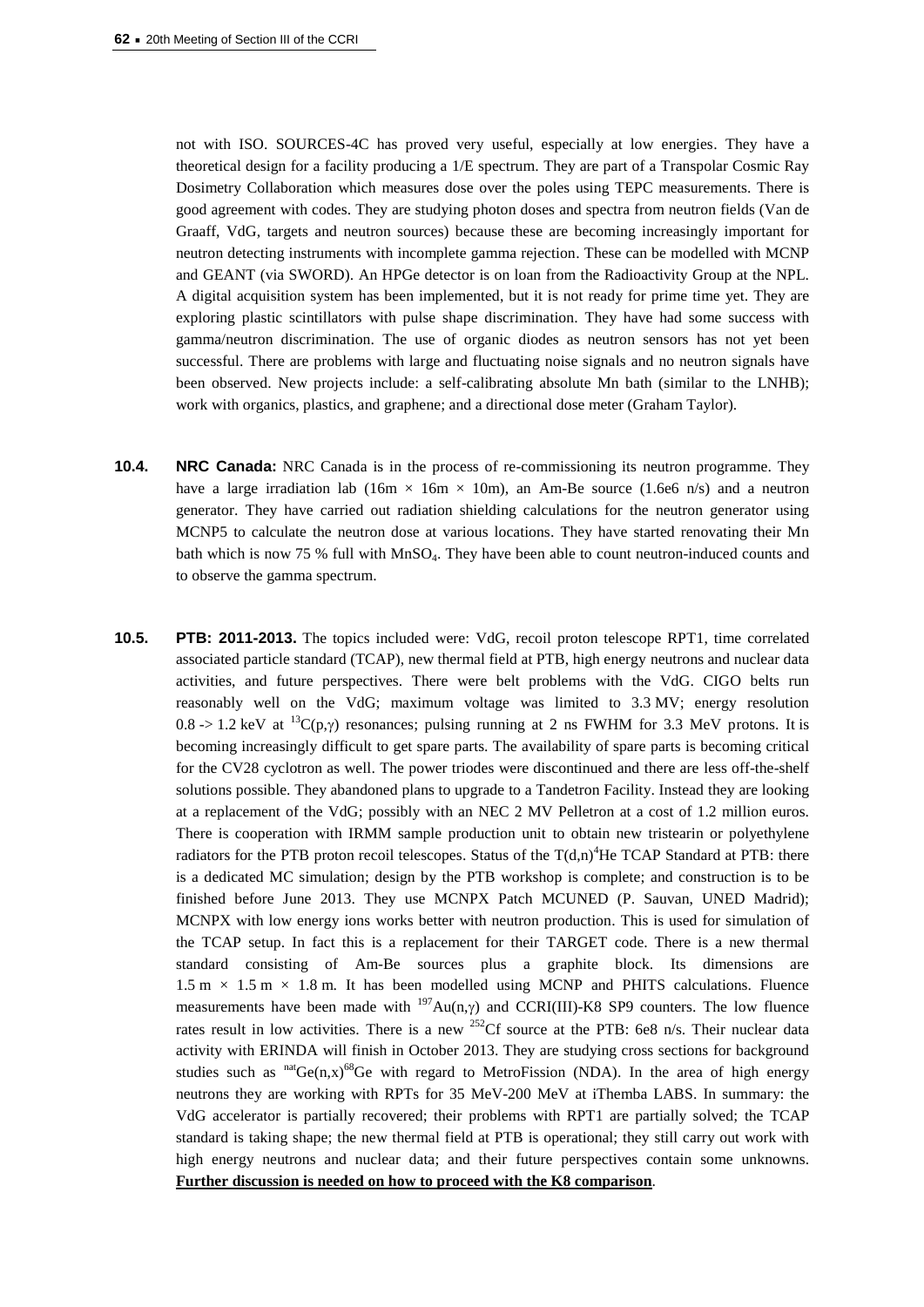**10.6. VNIIM:** Their work includes scientific research, key comparisons, certification of secondary standards, testing and certification of new types of measuring systems. They have a set of radionuclide sources, a TD/DD neutron generator, and 3 methods of measurements of radionuclide sources emission rates. During the past two years a lot of repairs were carried out. They participated in K11 using the home-made MAR-150 device to measure the three lowest energies. They participated in APMP.RI(III)-S1. They operate a heavy water moderated Cf source. As part of their routine work, a secondary standard for the Russian defence ministry was re-established; emission rate measurements were carried out; and an irradiation facility for the calibration of neutron sensitive devices was operated. There is a new device for gold foils induced activity measurement using beta-gamma-coincidence technique in geometry close to  $4\pi$  for both types of radiation. A secondary standard for thermal neutron fields, being used for the quality control of nuclear power station safety systems at the Kurchatov Institute, was certified.

### **11. EXCHANGE OF INFORMATION ON NEUTRON METROLOGY IN PROGRESS, INSTITUTIONAL STAKEHOLDERS:**

- **11.1. ICRP:** Nothing to report.
- **11.2. ICRU:** A document, prepared by Dr Burns, BIPM and ICRU, was presented by Mr Los Arcos. It is available on the CCRI(III) website. It lists various reports that are either available or under preparation. Most are concerned with traditional dosimetry. There is some joint ICRU/ICRP work. There are practical radiological protection recommendations on mitigating secondary cancer risks in modern radiation oncology. Finally, RC 20 is of some interest to us. Report 85a was supposed to correct some errors in 85. It failed to correct them all, and in fact it added some new errors.

### **12. PRESENT AND FUTURE MEMBERSHIP OF THE CCRI(III)**

ENEA would like to become an official observer. A letter must be sent by the laboratory to the Director of the BIPM. These letters are forwarded from the Director to the CC, which meets next on 17 May 2013. "Observer" requirements are not clearly defined. The NRC should also become an observer (they are a guest at present). Interest in attending CCRI(III) has been shown by India. A representative failed to attend this year due to funding problems.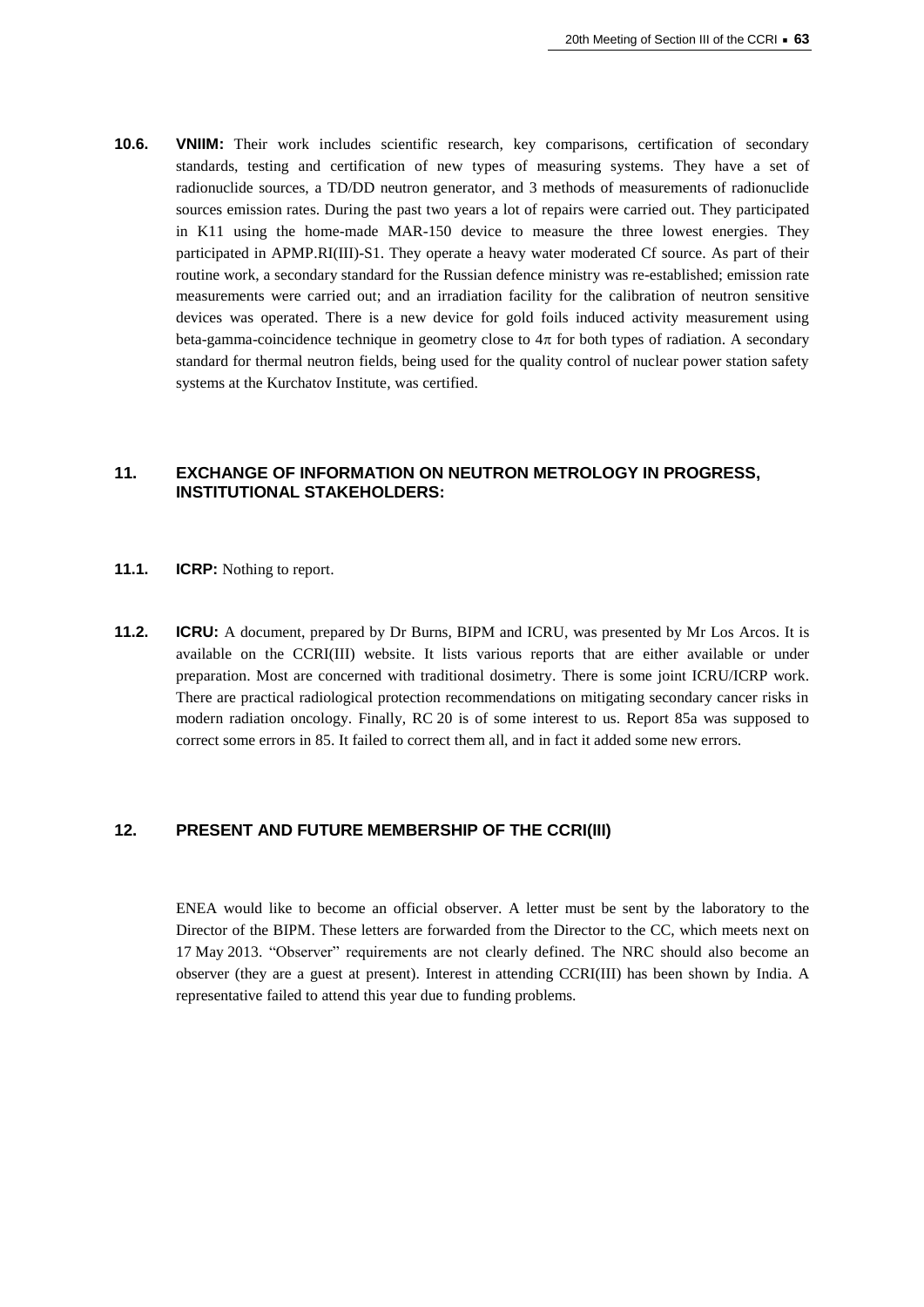# **13. WORK PROGRAMME OF THE BIPM IONIZING RADIATION SECTION (FOR INFORMATION)**

The Ionizing Radiation staff consists of nine persons. Their work includes dosimetry, radionuclide metrology, thermometry, and international coordination. First, activities in dosimetry were described: RI-A1-1 to RI-A1-5; low- and medium-energy x-rays; mammography qualities with x-rays;  ${}^{60}$ Co and  $137Cs$  (gamma-rays); replacement of a  $^{60}Co$  unit; construction of primary ionization chambers; high energy comparisons using the BIPM calorimeter standard at NMI accelerators; strategic plan for high-energy photon comparisons; a budget reduction at the BIPM; the Accelerator Dosimetry Working Group (ADWG) is issuing a new strategy; they are still trying to obtain an accelerator; brachytherapy  $192$ Ir HDR comparisons; and develop absorbed-dose standard for medium-energy x-rays. Radionuclide activities included: SIR (equivalence of  $\gamma$  emitters); impurity measurements using gamma spectrometry; liquid scintillation counters; triple-to-double-coincidence-ratio system (TDCR);  $4\pi$ - $\beta$ (PC/PPC)- $\gamma$ (NaI) (anti) coincidence counting system; SIR extension to pure beta emitters (ESIR); SIR transfer instrument (SIRTI) for short-lived radionuclides; develop SIRTI for other radionuclides; organize/participate in the CCRI key comparisons (5); and maintain BIPM primary methods for SIR and CCRI comparisons. BIPM internal thermometry calibrations were also described. Finally, international coordination activities were described: in support of CIPM committees there are CCRI meetings, BIPM monographs, and *Metrologia* special issues; CCAUV meetings; JCGM. The international organizations that the CCRI works with include: ICRU, ICRM, and the IAEA Scientific Committee of SSDL (secondary standards dosimetry laboratories) network. Expect IAEA-BIPM contacts for future cooperation on radionuclide reference materials.

Ionizing Radiation Programme 2013-2015 Strategic Actions. Reference documents for this discussion were: BIPM programme of work and budget for 2013-2015 and the CCRI strategic plan for the period 2013-2023. Dosimetry deliverables 2013-2015 and activities were described. Radionuclide deliverables 2013-2015 and activities were described. Coordination activities were described. Four strategic initiatives were discussed: installation of a LINAC at the BIPM; focus on stakeholders; from air kerma to absorbed dose in water; and the SIR (extensions to alpha and beta emitters: comparisons optimization; SIRTI transfer instrument). Actions: short term (2013-2015) 16 actions; medium term (2016-2019) nine actions; long term (2020-2023) six actions. Tables were then presented.

*Everyone was reminded to fill in evaluation forms as soon as possible (one week; BIPM deadline end of May 2013; Dr Thomas deadline (section III): end of next week)*. A PDF version has been uploaded to the working documents. Particular consideration should be given to our stakeholders.

# **14. CCRI(III) WORKING DOCUMENT STATUS**

### **14.1. Bibliography**

*A separate list of publications from each member* (even if it is already in the report) should be sent to Mr Los Arcos.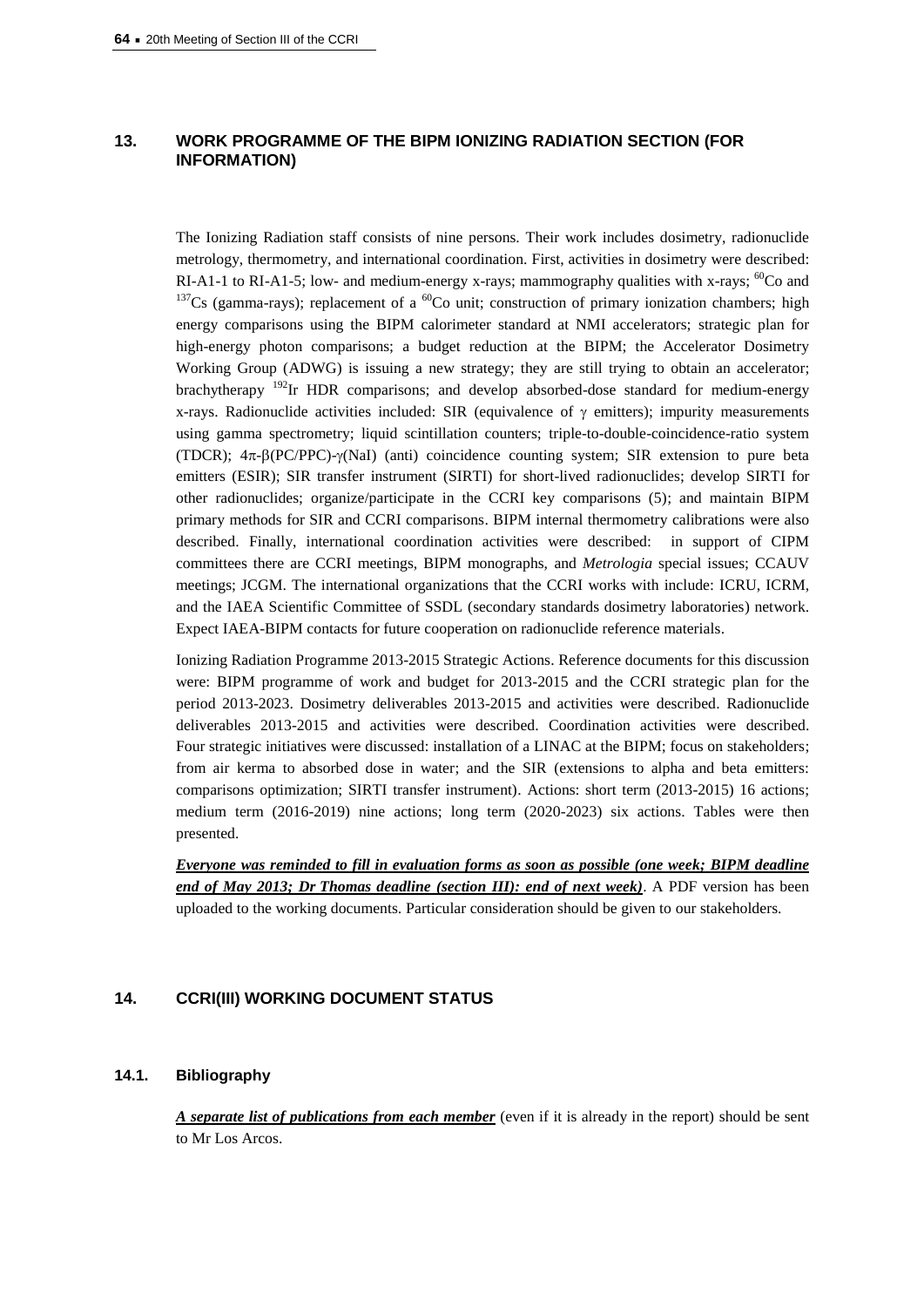#### **14.2. Other publications**

The question was raised as to whether there is anything available on uncertainties or analysis relevant to neutrons. There appears to be nothing specific but the recent *Metrologia* special issue does cover uncertainties. It was recalled that draft B reports of comparisons should be sent to the BIPM (Mr Los Arcos). They are published in the *Metrologia Technical Supplement*.

#### **15. OTHER BUSINESS**

a) Personal dose meters. A comparison of dose delivered to the dose meters, using possibly Fuji NRF31 and EPD N2 instruments, was discussed. **A pilot laboratory is needed**; the PTB is a possibility. The dosimeters would need to be transported around the world. An evaluator is also needed. The quantity to be measured would be total personal dose equivalent  $H_p(10)$ . In view of the low sensitivity of these devices the feasibility should first be tested at one or two laboratories (e.g. NPL, PTB). Devices to measure  $H<sub>p</sub>(10)$  are traditionally calibrated at a distance of 75 cm from the source in very large room where room return is small. Hopefully, the scattered neutrons are not very important in this case. For more information consult CIPM MRA document: CIPM MRA-D-05. This can be registered without a protocol, but the protocol should come quickly.

Another pilot study was also proposed.

b) Au foil activity measurements (really a radioactivity measurement). This can be a first step towards solving the K8 problems. **NPL will make proposals**.

# **16. DATE OF THE NEXT MEETING**

This will be decided during the CCRI meeting. It will be held during 2015.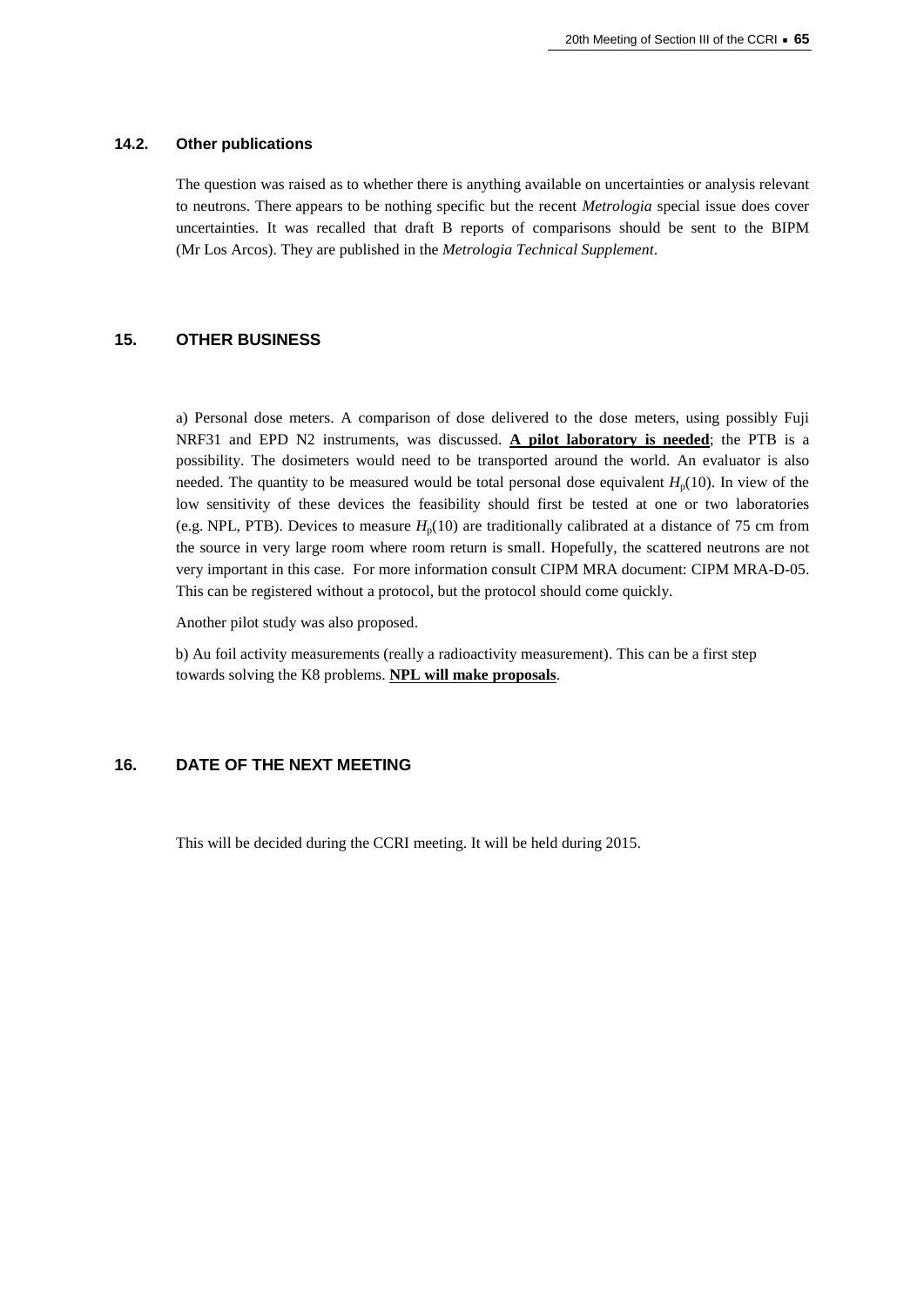| <b>LIST OF ACTIONS</b> |                                                                                                                                                       |                     |                 |  |  |  |
|------------------------|-------------------------------------------------------------------------------------------------------------------------------------------------------|---------------------|-----------------|--|--|--|
| <b>Action</b>          | <b>Description</b>                                                                                                                                    | On                  | <b>Deadline</b> |  |  |  |
| A13-01                 | ENEA (Italy) need to confirm interest on CCRI(III)-K9.AmBe.1<br>emission rate comparison to pilot laboratory (section 6.1.3).                         | <b>ENEA</b>         | Jan 2014?       |  |  |  |
| A13-02                 | CCRI(III)-K9.AmBe.1 protocol should be written and sent as soon as<br>possible to the Executive Secretary José María Los Arcos (section<br>$6.1.3$ ). | Pilot<br>Laboratory | Feb 2014        |  |  |  |
| $A13-03$               | CMCs review during CCRI(III) to be included in next meeting Agenda<br>(section 9.2).                                                                  | D.J. Thomas         | Apr 2015        |  |  |  |
| A13-04                 | Further discussion is needed on how to proceed with the K8<br>comparison (section 10.5).                                                              | All<br>participants | Dec 2013?       |  |  |  |
| A13-05                 | delegates are asked to fill out this evaluation<br>The<br>form<br>CCRI(III)/13-15 (section 13).                                                       | All                 | 30 Apr 2013     |  |  |  |
| A13-06                 | A separate list of publications from each member to be sent to<br>J.M. Los Arcos (section 14.1)                                                       | All                 | May 2013        |  |  |  |
| A13-07                 | A pilot laboratory is needed for the personal dose meters comparison<br>(section 15).                                                                 | PTB/all             | 2015            |  |  |  |
| A13-08                 | NPL to make proposals on Au foil activity measurements (section 15).                                                                                  | <b>NPL</b>          | 2013?           |  |  |  |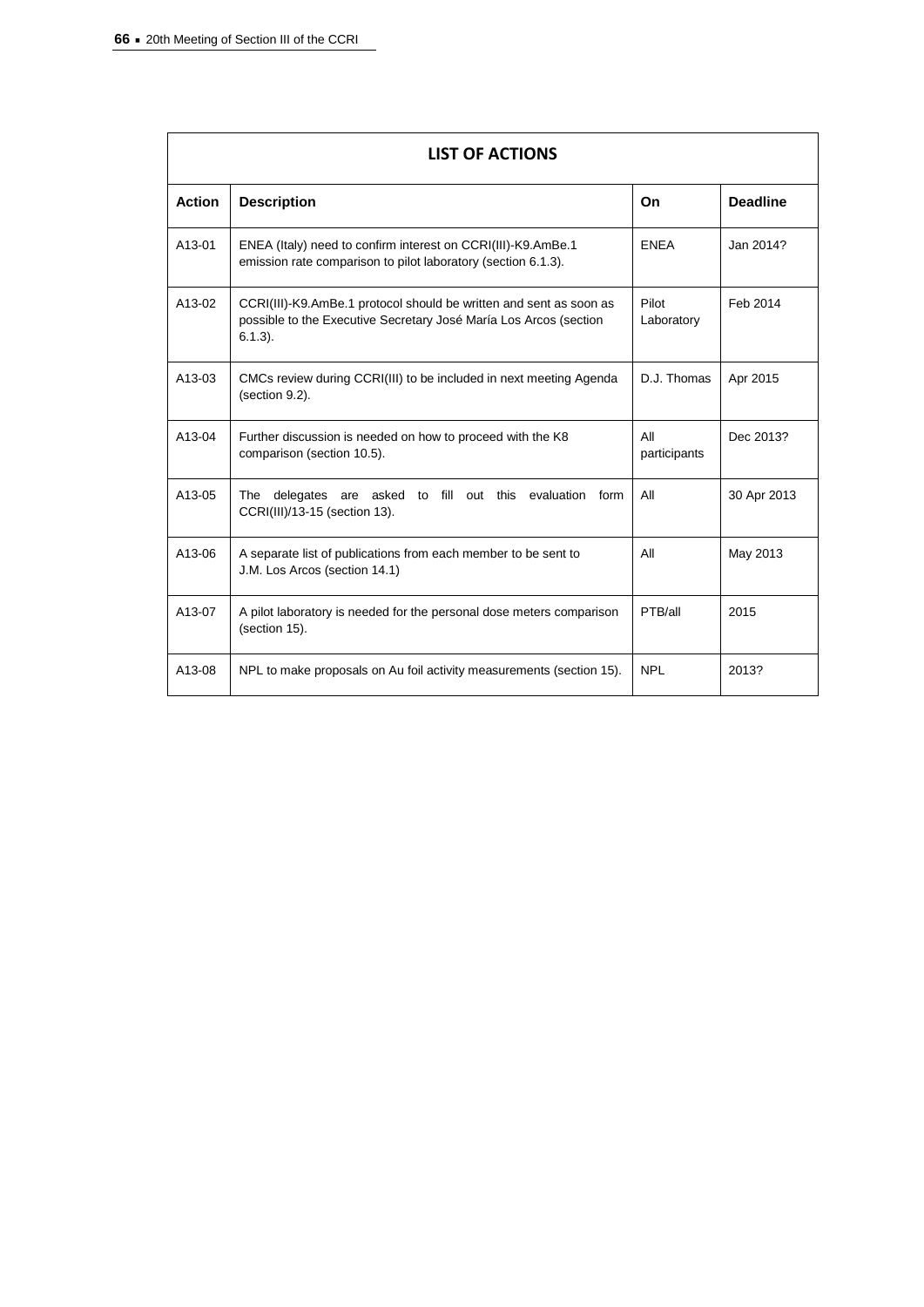# **APPENDIX R(III) 1 Working documents submitted to the CCRI(III) for its 19th meeting**

Documents restricted to Committee members can be accessed on the [restricted](http://www.bipm.org/cc/CCRI(III)/Restricted/WorkingDocuments.jsp) website.

Document

CCRI(III)/

- [13-00](http://www.bipm.org/cc/CCRI%28III%29/Restricted/20/CCRI%28III%29-2013-00_Agenda-draft20130424b.pdf) Draft Agenda-revised 20130424, D. Thomas and J.M. Los Arcos, 2pp
- [13-01](http://www.bipm.org/cc/CCRI%28III%29/Restricted/20/CCRI_strategy_for_the_period_2013-2023-FINAL_2013-02-05.pdf) CCRI strategic plan for the period 2013- 2023, K. Carneiro, P. Sharpe, L. Karam, D. Thomas and J.M. Los Arcos, 23pp
- [13-02](http://www.bipm.org/cc/CCRI%28III%29/Restricted/20/Report_of_SIM_Labs_to_CCRI_2013.pdf) Report of SIM Laboratories to the CCRI 2013, L. Karam, 9pp
- [13-03](http://www.bipm.org/cc/CCRI%28III%29/Restricted/20/Report_on_ICRU_activities_2013-03-13_CCRI%28III%29.pdf) Report on ICRU activities, D.T. Burns, 1p
- [13-04](http://www.bipm.org/cc/CCRI%28III%29/Restricted/20/NIST_Neutron_Physics_Report_to_CCRI%28III%29_2013.pdf) Report of the NIST Neutron Physics Group to CCRI Section III, M.S. Dewey, 9pp
- [13-05](http://www.bipm.org/cc/CCRI%28III%29/Restricted/20/NIM_Report_to_the_20th_meeting_of_CCRI%28III%29.pdf) NIM Report to the 20th meeting of CCRI(III), Z. Hui and Z. Jian, 3pp
- [13-06](http://www.bipm.org/cc/CCRI%28III%29/Restricted/20/CCRI_%28III%29_ENEA_2013.pdf) Report to the CCRI Section III on the activity carried out at the ENEA-INMRI on neutron measurements in 2008-2012, S. Loreti, L. Quintieri and P. De Felice, 7pp
- [13-07](http://www.bipm.org/cc/CCRI%28III%29/Restricted/20/NPL_Publications_in_the_field_of_neutron_metrology_2004-2013.pdf) NPL Neutron Metrology Group, Publications 2004-2013, D. Thomas, 4pp
- [13-08](http://www.bipm.org/cc/CCRI%28III%29/Restricted/20/Recent_activities_2013_NMIJ.pdf) Recent activities in neutron standardization at NMIJ/AIST, H. Harano, T. Matsumoto, A. Masuda, A. Uritani, K. Kudo, 7pp
- [13-09](http://www.bipm.org/cc/CCRI%28III%29/Restricted/20/Recent_publications_2013_NMIJ.pdf) Recent publications from the neutron group of NMIJ/AIST from 2011 to 2013, H. Harano, 2pp
- [13-10](http://www.bipm.org/cc/CCRI%28III%29/Restricted/20/CCRI%28III%292013-KRISS-mod.pdf) Recent activities in neutron standardization at KRISS, H. Park, J. Kim, and K-O. Choi, 8pp
- [13-11](http://www.bipm.org/cc/CCRI%28III%29/Restricted/20/Recent_Developments_at_NPL_19-04-15.pdf) Recent Developments in Neutron Metrology at the NPL, A. Bennett, S. Cheema, N. Hawkes, N. Horwood, P. Kolkowski, C. Matei, N. Roberts, G. Taylor, and D. Thomas, 7pp
- [13-12](http://www.bipm.org/cc/CCRI%28III%29/Restricted/20/VNIIM_activity_in_neutron_metrology_during_the_2011-2013.pdf) VNIIM activity in neutron metrology during the 2011 -2013, N.N. Moiseev, 1p
- [13-13](http://www.bipm.org/cc/CCRI%28III%29/Restricted/20/Report_COOMET_CCRI-2013.pdf) Report of activity of the COOMET Technical Committee 1.9 "IONIZING RADIATION AND RADIOACTIVITY", V. Krutikov, 4pp
- [13-14](http://www.bipm.org/cc/CCRI%28III%29/Restricted/20/LNE-IRSN-progress_report-2013.pdf) Developments in neutron metrology at the LNE-IRSN in 2011 and 2012, V. Gressier, 7pp
- [13-15](http://www.bipm.org/cc/CCRI%28III%29/Restricted/20/Evaluation_form_for_CCRI_Strategy_2013-CCRI%28III%29.pdf) Evaluation Form for the CCRI Strategic Plan 2013-2023, K. Carneiro, 1p
- [13-16](http://www.bipm.org/cc/CCRI%28III%29/Restricted/20/CIEMAT_Report_to_CCRI%28III%29_2013.pdf) CIEMAT-LMRI Report to the 20th Meeting of CCRI (III), R. Méndez, 3pp
- [13-17](http://www.bipm.org/cc/CCRI%28III%29/Restricted/20/BIPM_update_2013_NRC.pdf) 2013 Report on Neutron Metrology at the National Research Council Canada, J.P. Archambault, P.R.B. Saull, 6pp
- [13-18](http://www.bipm.org/cc/CCRI%28III%29/Restricted/20/Recent_publications_2013_KRISS.pdf) KRISS Recent Publications, J. Kim, 1p